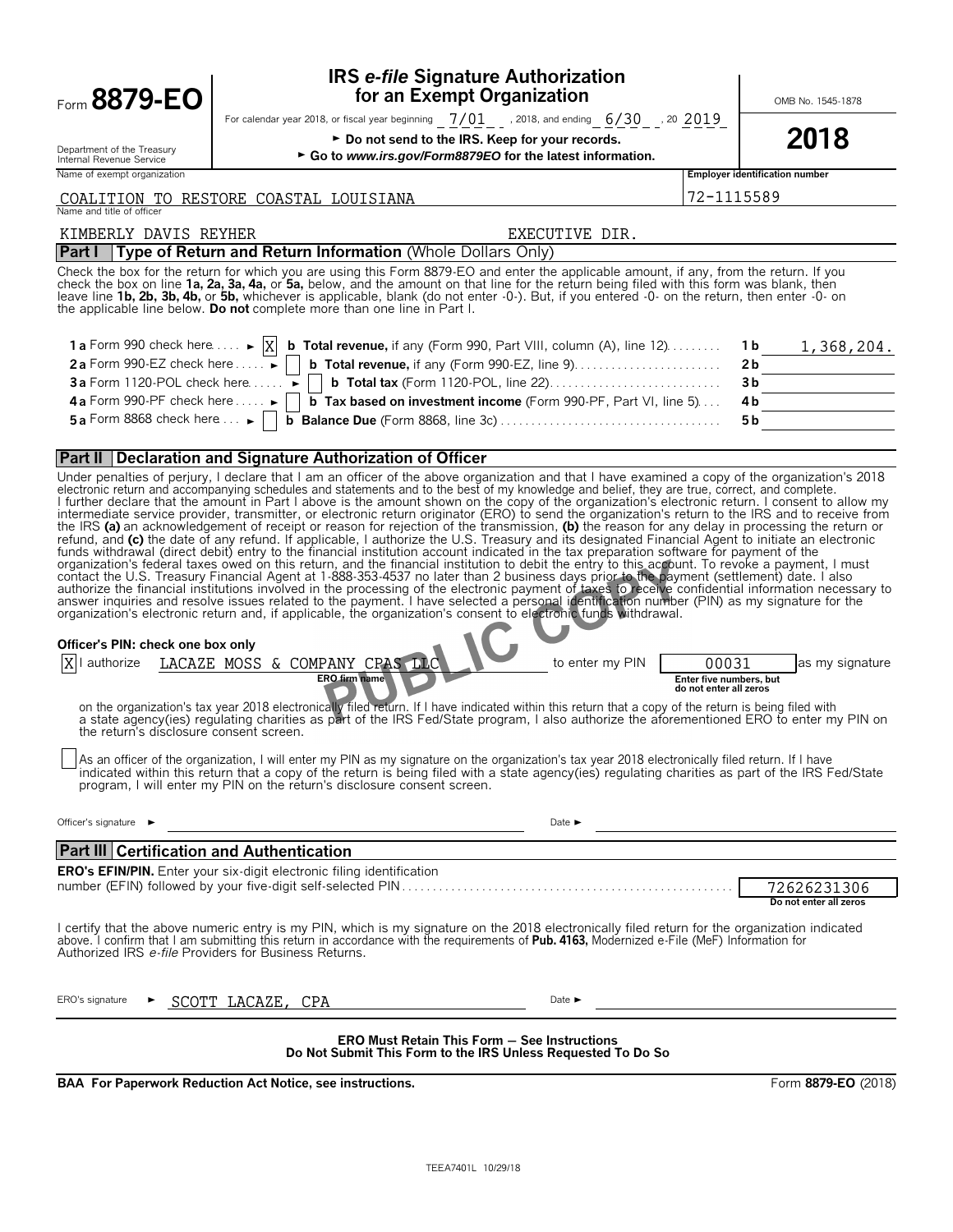

Department of the Treasury<br>Internal Revenue Service

# Form **8868 Application for Automatic Extension of Time To File an Exempt Organization Return Exempt Organization Return**

File a separate application for each return.

► Go to *www.irs.gov/Form8868* for the latest information.

**Electronic filing** *(e-file).* You can electronically file Form 8868 to request a 6-month automatic extension of time to file any of the forms listed below with the exception of Form 8870, Information Return for Transfers Associated With Certain Personal Benefit Contracts, for which an extension request must be sent to the IRS in paper format (see instructions). For more details on the electronic filing of this form, visit *www.irs.gov/e*-*file*-*providers/e-file-for-charities-and-non-profits*.

#### **Automatic 6-Month Extension of Time.** Only submit original (no copies needed).

All corporations required to file an income tax return other than Form 990-T (including 1120-C filers), partnerships, REMICs, and trusts must use Form 7004 to request an extension of time to file income tax returns.

|                                                       |                                                                                                                                                                                                                                                                                                                                                                                                                                                                           |            |                                                               | Enter filer's identifying number, see instructions |        |  |
|-------------------------------------------------------|---------------------------------------------------------------------------------------------------------------------------------------------------------------------------------------------------------------------------------------------------------------------------------------------------------------------------------------------------------------------------------------------------------------------------------------------------------------------------|------------|---------------------------------------------------------------|----------------------------------------------------|--------|--|
|                                                       | Name of exempt organization or other filer, see instructions.                                                                                                                                                                                                                                                                                                                                                                                                             |            |                                                               | Employer identification number (EIN) or            |        |  |
| Type or                                               |                                                                                                                                                                                                                                                                                                                                                                                                                                                                           |            |                                                               |                                                    |        |  |
| print                                                 | COALITION TO RESTORE COASTAL LOUISIANA                                                                                                                                                                                                                                                                                                                                                                                                                                    | 72-1115589 |                                                               |                                                    |        |  |
| File by the                                           | Number, street, and room or suite number. If a P.O. box, see instructions.                                                                                                                                                                                                                                                                                                                                                                                                |            |                                                               | Social security number (SSN)                       |        |  |
| due date for<br>3801 CANAL STREET #400<br>filing your |                                                                                                                                                                                                                                                                                                                                                                                                                                                                           |            |                                                               |                                                    |        |  |
| return. See                                           |                                                                                                                                                                                                                                                                                                                                                                                                                                                                           |            |                                                               |                                                    |        |  |
| instructions.                                         | NEW ORLEANS, LA 70119                                                                                                                                                                                                                                                                                                                                                                                                                                                     |            |                                                               |                                                    |        |  |
|                                                       | Enter the Return Code for the return that this application is for (file a separate application for each return)                                                                                                                                                                                                                                                                                                                                                           |            |                                                               |                                                    | 01     |  |
| Application                                           |                                                                                                                                                                                                                                                                                                                                                                                                                                                                           | Return     | <b>Application</b>                                            |                                                    | Return |  |
| ls For                                                |                                                                                                                                                                                                                                                                                                                                                                                                                                                                           | Code       | Is For                                                        |                                                    | Code   |  |
|                                                       | Form 990 or Form 990-EZ                                                                                                                                                                                                                                                                                                                                                                                                                                                   | 01         | Form 990-T (corporation)                                      |                                                    | 07     |  |
| Form 990-BL                                           |                                                                                                                                                                                                                                                                                                                                                                                                                                                                           | 02         | Form 1041-A                                                   |                                                    | 08     |  |
| Form 4720 (individual)                                |                                                                                                                                                                                                                                                                                                                                                                                                                                                                           | 03         | Form 4720 (other than individual)                             |                                                    | 09     |  |
| Form 990-PF                                           |                                                                                                                                                                                                                                                                                                                                                                                                                                                                           | 04         | Form 5227                                                     |                                                    | 10     |  |
|                                                       | Form 990-T (section 401(a) or 408(a) trust)                                                                                                                                                                                                                                                                                                                                                                                                                               | 05         | Form 6069                                                     |                                                    | 11     |  |
|                                                       | Form 990-T (trust other than above)                                                                                                                                                                                                                                                                                                                                                                                                                                       | 06         | Form 8870                                                     |                                                    | 12     |  |
|                                                       | Telephone No. ▶ 504-264-6252<br>If the organization does not have an office or place of business in the United States, check this box<br>If this is for a Group Return, enter the organization's four digit Group Exemption Number (GEN) [f this is for the whole group,<br>check this box $\blacktriangleright$ . If it is for part of the group, check this box $\blacktriangleright$ and attach a list with the names and EINs of all members<br>the extension is for. | Fax No.    |                                                               |                                                    |        |  |
|                                                       | 1 I request an automatic 6-month extension of time until<br>for the organization named above. The extension is for the organization's return for:<br>calendar year 20<br>$\overline{X}$ tax year beginning $\frac{7}{01}$ = $\frac{1}{0}$ , 20 $\frac{18}{0}$ and ending $\frac{6}{30}$ = $\frac{10}{0}$ , 20 $\frac{19}{0}$ .<br>2 If the tax year entered in line 1 is for less than 12 months, check reason: $\Box$ Initial return<br>Change in accounting period      |            | $5/15$ _ _ _, 20 20 _, to file the exempt organization return | Final return                                       |        |  |
|                                                       | 3a If this application is for Forms 990-BL, 990-PF, 990-T, 4720, or 6069, enter the tentative tax, less any                                                                                                                                                                                                                                                                                                                                                               |            |                                                               | $3a$ $\ddot{s}$                                    | О.     |  |
|                                                       | <b>b</b> If this application is for Forms 990-PF, 990-T, 4720, or 6069, enter any refundable credits and estimated                                                                                                                                                                                                                                                                                                                                                        |            |                                                               | $3b$ $\upbeta$                                     | 0.     |  |
|                                                       | c Balance due. Subtract line 3b from line 3a. Include your payment with this form, if required, by using                                                                                                                                                                                                                                                                                                                                                                  |            |                                                               | 3c S                                               | 0.     |  |
| payment instructions.                                 | <b>Caution:</b> If you are going to make an electronic funds withdrawal (direct debit) with this Form 8868, see Form 8453-EO and Form 8879-EO for                                                                                                                                                                                                                                                                                                                         |            |                                                               |                                                    |        |  |

**BAA For Privacy Act and Paperwork Reduction Act Notice, see instructions.** From 8868 (Rev. 1-2019) Form 8868 (Rev. 1-2019)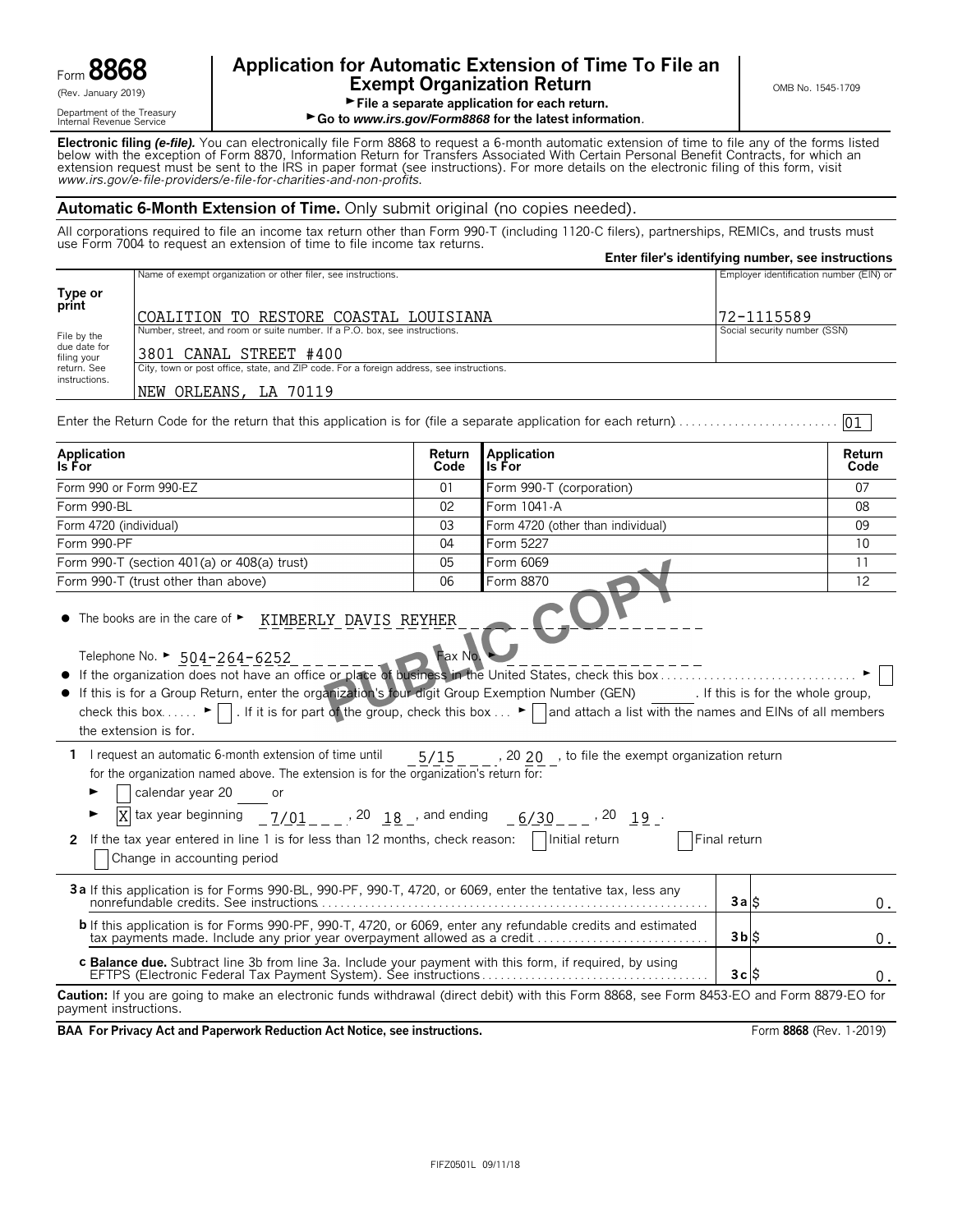Form **990**

| <b>Return of Organization Exempt From Income Tax</b>                                               | 2018 |
|----------------------------------------------------------------------------------------------------|------|
| Under section 501(c), 527, or 4947(a)(1) of the Internal Revenue Code (except private foundations) |      |
|                                                                                                    |      |

ment of the Treasury **Depart of Public Department of the Treasury <b>Depart of Public** 

OMB No. 1545-0047

|                                        |          | Department of the Treasury<br>Internal Revenue Service                                       |                                                                                                                                                                 |            | Go to www.irs.gov/Form990 for instructions and the latest information.                          |                               | יו טעטווו טע זווען נוווט וטווויט שווים אזווואסט וי |      |                    |                           |                                                                                          |                 | <b>Inspection</b>                                                                                                                                                                             |  |  |  |
|----------------------------------------|----------|----------------------------------------------------------------------------------------------|-----------------------------------------------------------------------------------------------------------------------------------------------------------------|------------|-------------------------------------------------------------------------------------------------|-------------------------------|----------------------------------------------------|------|--------------------|---------------------------|------------------------------------------------------------------------------------------|-----------------|-----------------------------------------------------------------------------------------------------------------------------------------------------------------------------------------------|--|--|--|
|                                        |          |                                                                                              | For the 2018 calendar year, or tax year beginning                                                                                                               |            | 7/01                                                                                            |                               |                                                    |      | , 2018, and ending | 6/30                      |                                                                                          |                 | , 2019                                                                                                                                                                                        |  |  |  |
| В                                      |          | Check if applicable:                                                                         | C                                                                                                                                                               |            |                                                                                                 |                               |                                                    |      |                    |                           |                                                                                          |                 | D Employer identification number                                                                                                                                                              |  |  |  |
|                                        |          | X Address change<br>COALITION TO RESTORE COASTAL LOUISIANA<br>72-1115589<br>Telephone number |                                                                                                                                                                 |            |                                                                                                 |                               |                                                    |      |                    |                           |                                                                                          |                 |                                                                                                                                                                                               |  |  |  |
|                                        |          | Name change                                                                                  | 3801 CANAL STREET #400                                                                                                                                          |            |                                                                                                 |                               |                                                    |      |                    |                           |                                                                                          |                 |                                                                                                                                                                                               |  |  |  |
|                                        |          | Initial return                                                                               | NEW ORLEANS, LA 70119                                                                                                                                           |            |                                                                                                 |                               |                                                    |      |                    |                           |                                                                                          |                 | $504 - 264 - 6252$                                                                                                                                                                            |  |  |  |
|                                        |          | Final return/terminated                                                                      |                                                                                                                                                                 |            |                                                                                                 |                               |                                                    |      |                    |                           |                                                                                          |                 |                                                                                                                                                                                               |  |  |  |
|                                        |          | Amended return                                                                               |                                                                                                                                                                 |            |                                                                                                 |                               |                                                    |      |                    |                           | G Gross receipts $\varsigma$                                                             |                 | 1,415,010.                                                                                                                                                                                    |  |  |  |
|                                        |          |                                                                                              | Application pending F Name and address of principal officer: KIMBERLY DAVIS REYHER                                                                              |            |                                                                                                 |                               |                                                    |      |                    |                           | H(a) Is this a group return for subordinates?                                            |                 | XI <sub>No</sub><br>Yes                                                                                                                                                                       |  |  |  |
|                                        |          |                                                                                              | SAME AS C ABOVE                                                                                                                                                 |            |                                                                                                 |                               |                                                    |      |                    |                           |                                                                                          |                 | Yes<br>No                                                                                                                                                                                     |  |  |  |
|                                        |          | Tax-exempt status:                                                                           | $X$ 501(c)(3)                                                                                                                                                   | $501(c)$ ( |                                                                                                 | $\sqrt{\bullet}$ (insert no.) | $4947(a)(1)$ or                                    |      | 527                |                           | <b>H(b)</b> Are all subordinates included?<br>If "No," attach a list. (see instructions) |                 |                                                                                                                                                                                               |  |  |  |
|                                        |          | Website: ►                                                                                   | WWW.CRCL.ORG                                                                                                                                                    |            |                                                                                                 |                               |                                                    |      |                    |                           |                                                                                          |                 |                                                                                                                                                                                               |  |  |  |
| K                                      |          |                                                                                              |                                                                                                                                                                 |            |                                                                                                 |                               |                                                    |      |                    |                           | $H(c)$ Group exemption number $\blacktriangleright$                                      |                 |                                                                                                                                                                                               |  |  |  |
|                                        |          | Form of organization:                                                                        | X Corporation                                                                                                                                                   | Trust      | Association                                                                                     | Other $\blacktriangleright$   |                                                    |      |                    | L Year of formation: 1988 |                                                                                          |                 | <b>M</b> State of legal domicile: LA                                                                                                                                                          |  |  |  |
|                                        | Part I   | <b>Summary</b>                                                                               |                                                                                                                                                                 |            |                                                                                                 |                               |                                                    |      |                    |                           |                                                                                          |                 |                                                                                                                                                                                               |  |  |  |
|                                        | 1        |                                                                                              |                                                                                                                                                                 |            |                                                                                                 |                               |                                                    |      |                    |                           |                                                                                          |                 | Briefly describe the organization's mission or most significant activities: THE MISSION OF CRCL IS TO DRIVE BOLD,                                                                             |  |  |  |
|                                        |          | AND ADVOCACY.                                                                                | SCIENCE-BASED ACTION TO REBUILD COASTAL LOUISIANA THROUGH OUTREACH, RESTORATION,                                                                                |            |                                                                                                 |                               |                                                    |      |                    |                           |                                                                                          |                 |                                                                                                                                                                                               |  |  |  |
|                                        |          |                                                                                              |                                                                                                                                                                 |            |                                                                                                 |                               |                                                    |      |                    |                           |                                                                                          |                 |                                                                                                                                                                                               |  |  |  |
| <b>Activities &amp; Governance</b>     | 2        | Check this box $\blacktriangleright$                                                         |                                                                                                                                                                 |            | if the organization discontinued its operations or disposed of more than 25% of its net assets. |                               |                                                    |      |                    |                           |                                                                                          |                 |                                                                                                                                                                                               |  |  |  |
|                                        | 3        |                                                                                              | Number of voting members of the governing body (Part VI, line 1a)                                                                                               |            |                                                                                                 |                               |                                                    |      |                    |                           |                                                                                          | 3               | 29                                                                                                                                                                                            |  |  |  |
|                                        | 4        |                                                                                              | Number of independent voting members of the governing body (Part VI, line 1b)                                                                                   |            |                                                                                                 |                               |                                                    |      |                    |                           |                                                                                          | 4               | 29                                                                                                                                                                                            |  |  |  |
|                                        | 5        |                                                                                              | Total number of individuals employed in calendar year 2018 (Part V, line 2a)                                                                                    |            |                                                                                                 |                               |                                                    |      |                    |                           |                                                                                          | 5               | 18                                                                                                                                                                                            |  |  |  |
|                                        | 6        |                                                                                              |                                                                                                                                                                 |            |                                                                                                 |                               |                                                    |      |                    |                           |                                                                                          | $\overline{6}$  | -0                                                                                                                                                                                            |  |  |  |
|                                        |          |                                                                                              |                                                                                                                                                                 |            |                                                                                                 |                               |                                                    |      |                    |                           |                                                                                          | $\overline{7a}$ | $\boldsymbol{0}$ .                                                                                                                                                                            |  |  |  |
|                                        |          |                                                                                              |                                                                                                                                                                 |            |                                                                                                 |                               |                                                    |      |                    |                           |                                                                                          | 7 <sub>b</sub>  | 0.                                                                                                                                                                                            |  |  |  |
|                                        |          |                                                                                              |                                                                                                                                                                 |            |                                                                                                 |                               |                                                    |      |                    |                           | <b>Prior Year</b>                                                                        |                 | <b>Current Year</b>                                                                                                                                                                           |  |  |  |
|                                        | 8        |                                                                                              | Contributions and grants (Part VIII, line 1h)                                                                                                                   |            |                                                                                                 |                               |                                                    |      |                    |                           | 1,717,797.                                                                               |                 | 1,324,308.                                                                                                                                                                                    |  |  |  |
|                                        | 9        |                                                                                              |                                                                                                                                                                 |            |                                                                                                 |                               |                                                    |      |                    |                           | 391,252.                                                                                 |                 |                                                                                                                                                                                               |  |  |  |
| Revenue                                | 10       |                                                                                              | Investment income (Part VIII, column (A), lines 3, 4, and 7d)                                                                                                   |            |                                                                                                 |                               |                                                    |      |                    |                           | 23,155.                                                                                  |                 | 9,382.                                                                                                                                                                                        |  |  |  |
|                                        | 11       |                                                                                              | Other revenue (Part VIII, column (A), lines 5, 6d, 8c, 9c, 10c, and 11e).<br>Total revenue - add lines 8 through 11 (must equal Part VIII) column (A), line 12) |            |                                                                                                 |                               |                                                    |      | .                  |                           |                                                                                          |                 | 34,514.                                                                                                                                                                                       |  |  |  |
|                                        | 12       |                                                                                              | Grants and similar amounts paid (Part IX) column (A), lines 1-3)                                                                                                |            |                                                                                                 |                               |                                                    |      |                    |                           | 2,132,204.                                                                               |                 | 1,368,204.                                                                                                                                                                                    |  |  |  |
|                                        | 13       |                                                                                              |                                                                                                                                                                 |            |                                                                                                 |                               |                                                    |      |                    |                           |                                                                                          |                 |                                                                                                                                                                                               |  |  |  |
|                                        | 14       |                                                                                              |                                                                                                                                                                 |            |                                                                                                 |                               |                                                    |      |                    |                           |                                                                                          |                 |                                                                                                                                                                                               |  |  |  |
|                                        | 15       |                                                                                              | Salaries, other compensation, employee benefits (Part IX, column (A), lines 5-10)                                                                               |            |                                                                                                 |                               |                                                    |      |                    | 939,308.                  |                                                                                          | 842,013.        |                                                                                                                                                                                               |  |  |  |
| Expenses                               |          |                                                                                              |                                                                                                                                                                 |            |                                                                                                 |                               |                                                    |      |                    |                           |                                                                                          |                 |                                                                                                                                                                                               |  |  |  |
|                                        |          |                                                                                              | <b>b</b> Total fundraising expenses (Part IX, column (D), line 25) $\blacktriangleright$                                                                        |            |                                                                                                 |                               |                                                    |      | 54,684.            |                           |                                                                                          |                 |                                                                                                                                                                                               |  |  |  |
|                                        |          |                                                                                              | 17 Other expenses (Part IX, column (A), lines 11a-11d, 11f-24e)                                                                                                 |            |                                                                                                 |                               |                                                    |      |                    |                           | 1,256,807.                                                                               |                 | 550,928.                                                                                                                                                                                      |  |  |  |
|                                        | 18       |                                                                                              | Total expenses. Add lines 13-17 (must equal Part IX, column (A), line 25)                                                                                       |            |                                                                                                 |                               |                                                    |      |                    |                           | 2,196,115.                                                                               |                 | 1,392,941.                                                                                                                                                                                    |  |  |  |
|                                        |          |                                                                                              | 19 Revenue less expenses. Subtract line 18 from line 12                                                                                                         |            |                                                                                                 |                               |                                                    |      |                    |                           | $-63,911.$                                                                               |                 | $-24,737.$                                                                                                                                                                                    |  |  |  |
|                                        |          |                                                                                              |                                                                                                                                                                 |            |                                                                                                 |                               |                                                    |      |                    |                           | <b>Beginning of Current Year</b>                                                         |                 | <b>End of Year</b>                                                                                                                                                                            |  |  |  |
| <b>Net Assets or<br/>Fund Balances</b> | 20       |                                                                                              |                                                                                                                                                                 |            |                                                                                                 |                               |                                                    |      |                    |                           | 563,893.                                                                                 |                 | 506,405.                                                                                                                                                                                      |  |  |  |
|                                        | 21       |                                                                                              |                                                                                                                                                                 |            |                                                                                                 |                               |                                                    |      |                    |                           | 183, 173.                                                                                |                 | 149,575.                                                                                                                                                                                      |  |  |  |
|                                        | 22       |                                                                                              | Net assets or fund balances. Subtract line 21 from line 20                                                                                                      |            |                                                                                                 |                               |                                                    |      |                    |                           | 380,720                                                                                  |                 | 356,830.                                                                                                                                                                                      |  |  |  |
|                                        | Part II  | Signature Block                                                                              |                                                                                                                                                                 |            |                                                                                                 |                               |                                                    |      |                    |                           |                                                                                          |                 |                                                                                                                                                                                               |  |  |  |
|                                        |          |                                                                                              |                                                                                                                                                                 |            |                                                                                                 |                               |                                                    |      |                    |                           |                                                                                          |                 | Under penalties of perjury, I declare that I have examined this return, including accompanying schedules and statements, and to the best of my knowledge and belief, it is true, correct, and |  |  |  |
|                                        |          |                                                                                              | complete. Declaration of preparer (other than officer) is based on all information of which preparer has any knowledge.                                         |            |                                                                                                 |                               |                                                    |      |                    |                           |                                                                                          |                 |                                                                                                                                                                                               |  |  |  |
|                                        |          |                                                                                              |                                                                                                                                                                 |            |                                                                                                 |                               |                                                    |      |                    |                           |                                                                                          |                 |                                                                                                                                                                                               |  |  |  |
| Sign                                   |          |                                                                                              | Signature of officer                                                                                                                                            |            |                                                                                                 |                               |                                                    |      |                    | Date                      |                                                                                          |                 |                                                                                                                                                                                               |  |  |  |
| Here                                   |          |                                                                                              | KIMBERLY DAVIS REYHER                                                                                                                                           |            |                                                                                                 |                               |                                                    |      |                    |                           | EXECUTIVE DIR.                                                                           |                 |                                                                                                                                                                                               |  |  |  |
|                                        |          |                                                                                              | Type or print name and title                                                                                                                                    |            |                                                                                                 |                               |                                                    |      |                    |                           |                                                                                          |                 |                                                                                                                                                                                               |  |  |  |
|                                        |          |                                                                                              | Print/Type preparer's name                                                                                                                                      |            | Preparer's signature                                                                            |                               |                                                    | Date |                    |                           | Check                                                                                    | PTIN<br>if      |                                                                                                                                                                                               |  |  |  |
| Paid                                   |          |                                                                                              | SCOTT LACAZE, CPA                                                                                                                                               |            | SCOTT LACAZE, CPA                                                                               |                               |                                                    |      |                    |                           | self-employed                                                                            |                 | P00924495                                                                                                                                                                                     |  |  |  |
|                                        | Preparer | Firm's name                                                                                  |                                                                                                                                                                 |            | LACAZE MOSS & COMPANY CPAS                                                                      |                               | LLC                                                |      |                    |                           |                                                                                          |                 |                                                                                                                                                                                               |  |  |  |
|                                        | Use Only | Firm's address                                                                               |                                                                                                                                                                 |            | 2901 RIDGELAKE DR.,                                                                             | SUITE 110                     |                                                    |      |                    |                           | Firm's $EIN$                                                                             |                 | 82-3758080                                                                                                                                                                                    |  |  |  |
|                                        |          |                                                                                              | METAIRIE,                                                                                                                                                       |            | LA 70002                                                                                        |                               |                                                    |      |                    |                           | Phone no.                                                                                | (504)           | 835-8247                                                                                                                                                                                      |  |  |  |

May the IRS discuss this return with the preparer shown above? (see instructions) . . . . . . . . . . . . . . . . . . . . . . . . . . . . . . . . . . . . . . **Yes No BAA For Paperwork Reduction Act Notice, see the separate instructions.** TEEA0101L 08/20/18 Form 990 (2018)  $X$  Yes  $\Box$  No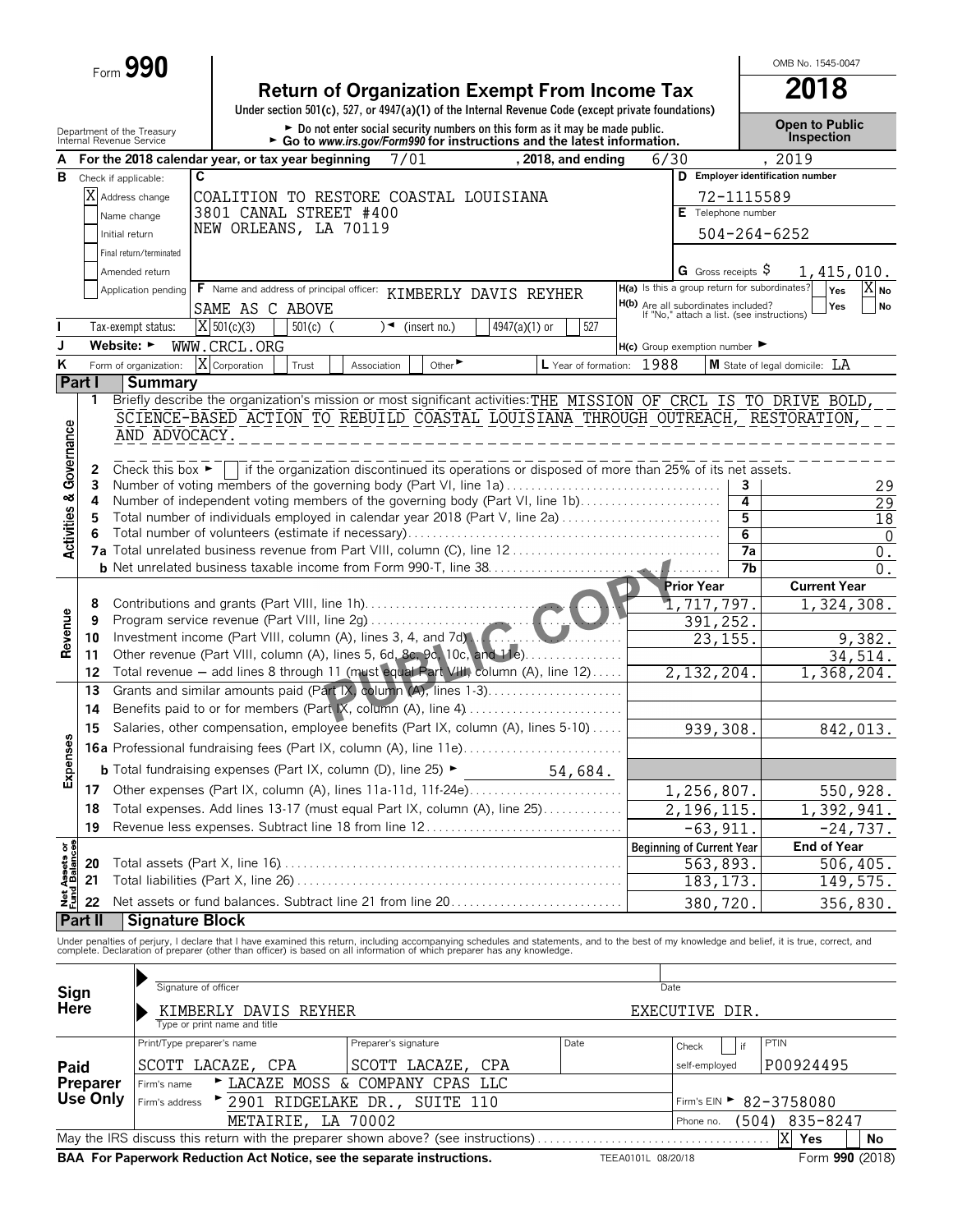|            | Form 990 (2018) | COALITION TO RESTORE COASTAL LOUISIANA                  |                                                                                                                                          | 72-1115589<br>Page 2     |
|------------|-----------------|---------------------------------------------------------|------------------------------------------------------------------------------------------------------------------------------------------|--------------------------|
| Part III   |                 | <b>Statement of Program Service Accomplishments</b>     |                                                                                                                                          |                          |
|            |                 |                                                         |                                                                                                                                          | X                        |
| 1.         |                 | Briefly describe the organization's mission:            |                                                                                                                                          |                          |
|            |                 |                                                         | THE MISSION OF CRCL IS TO DRIVE BOLD, SCIENCE-BASED ACTION TO REBUILD COASTAL                                                            |                          |
|            |                 | LOUISIANA THROUGH OUTREACH, RESTORATION, AND ADVOCACY.  |                                                                                                                                          |                          |
|            |                 |                                                         |                                                                                                                                          |                          |
|            |                 |                                                         |                                                                                                                                          |                          |
| 2          |                 |                                                         | Did the organization undertake any significant program services during the year which were not listed on the prior                       |                          |
|            |                 |                                                         |                                                                                                                                          | X<br>Yes<br>No           |
|            |                 | If "Yes," describe these new services on Schedule O.    |                                                                                                                                          |                          |
| 3.         |                 |                                                         | Did the organization cease conducting, or make significant changes in how it conducts, any program services?                             | X<br>Yes<br>No           |
|            |                 | If "Yes," describe these changes on Schedule O.         |                                                                                                                                          |                          |
| 4          |                 |                                                         | Describe the organization's program service accomplishments for each of its three largest program services, as measured by expenses.     |                          |
|            |                 | and revenue, if any, for each program service reported. | Section 501(c)(3) and 501(c)(4) organizations are required to report the amount of grants and allocations to others, the total expenses, |                          |
|            |                 |                                                         |                                                                                                                                          |                          |
|            | 4a (Code:       | ) (Expenses $\sqrt{5}$                                  | 1,098,829. including grants of $$$                                                                                                       | ) (Revenue $\frac{1}{2}$ |
|            |                 |                                                         | THE COALITION TO RESTORE COASTAL LOUISIANA IS LOUISIANA'S OLDEST STATE-WIDE                                                              |                          |
|            |                 |                                                         |                                                                                                                                          |                          |
|            |                 |                                                         | NON-PROFIT ORGANIZATION DEDICATED TO COASTAL RESTORATION.                                                                                | ESTABLISHED IN 1988, THE |
|            |                 |                                                         | ORGANIZATION DRIVES BOLD SCIENCE-BASED SOLUTIONS TO URGENTLY ADDRESS THE NEED FOR                                                        |                          |
|            |                 |                                                         | LARGE-SCALE LAND BUILDING PROJECTS, INCLUDING SEDIMENT DIVERSIONS AND OTHER                                                              |                          |
|            |                 | RESTORATION OPPORTUNITIES.                              |                                                                                                                                          |                          |
|            |                 |                                                         |                                                                                                                                          |                          |
|            |                 |                                                         |                                                                                                                                          |                          |
|            |                 |                                                         |                                                                                                                                          |                          |
|            |                 |                                                         |                                                                                                                                          |                          |
|            |                 |                                                         |                                                                                                                                          |                          |
|            |                 |                                                         |                                                                                                                                          |                          |
|            |                 |                                                         |                                                                                                                                          |                          |
|            | $4b$ (Code:     | ) (Expenses $\sqrt{5}$                                  | including grants of $\beta$                                                                                                              | \$<br>) (Revenue         |
|            |                 | OYSTER SHELL RECYCLING PROGRAM:                         |                                                                                                                                          |                          |
|            |                 |                                                         | CRCL COLLECTS OYSTER SHELL FROM PARTICIPATING NEW ORLEANS-BASED RESTAURANTS AND USES                                                     |                          |
|            |                 |                                                         | THAT SHELL TO RESTORE OYSTER REEFS AND SHORELINE HABITAT. SINCE THE PROGRAM BEGAN IN                                                     |                          |
|            |                 |                                                         | 2014 WE HAVE COLLECTED OVER 4, 500 TONS OF OYSTER SHELL. IN 2019, WE DEPLOYED OUR                                                        |                          |
|            |                 |                                                         | SECOND REEF OF LIVING SHORELINE IN LOUISIANA'S POINT-AUX-CHENES REGION USING 200 TONS                                                    |                          |
|            |                 | OF RECYCLED SHELL.                                      | REVENUE AND EXPENSES FOR OYSTER SHELL RECYCLING PROGRAM AND                                                                              |                          |
|            |                 |                                                         | HABITAT RESTORATION PROGRAM HAVE BEEN COMBINED AND ARE INCLUDED IN THE AMOUNT ABOVE                                                      |                          |
|            |                 |                                                         |                                                                                                                                          |                          |
|            |                 |                                                         |                                                                                                                                          |                          |
|            |                 |                                                         |                                                                                                                                          |                          |
|            |                 |                                                         |                                                                                                                                          |                          |
|            |                 |                                                         |                                                                                                                                          |                          |
|            | $4c$ (Code:     | ) (Expenses $\sqrt{5}$                                  | including grants of $$$                                                                                                                  | \$,<br>) (Revenue        |
|            |                 | HABITAT RESTORATION PROGRAM:                            |                                                                                                                                          |                          |
|            |                 |                                                         | CRCL RESTORES LOUISIANA'S COASTAL HABITATS BY ENGAGING VOLUNTEERS AND STAKEHOLDERS TO                                                    |                          |
|            |                 |                                                         | BE A PART OF THE SOLUTION. OUR RESTORATION EVENTS FACILITATE ENVIORONMENTAL                                                              |                          |
|            |                 |                                                         | STEWARDSHIP BY LOUISIANA INDUSTRIES, LANDOWNERS AND BUSINESS LEADERS AND PROVIDE                                                         |                          |
|            |                 |                                                         | VALUABLE EDUCATION EXPERIENCES FOR OUR VOLUNTEERS. PARTICIPANTS LEARN A VARIETY OF                                                       |                          |
|            |                 |                                                         | RESTORATION METHODS THAT ARE EMPLOYED ACROSS LOUISIANA'S COAST. CRCL HAS ENGAGED MORE                                                    |                          |
|            |                 |                                                         | THAN 1,000 VOLUNTEERS THIS YEAR ALONE AND SINCE THE PROGRAM BEGAN IN 2000 WE HAVE                                                        |                          |
|            |                 |                                                         | WORKED WITH OVER 15,000 VOLUNTEERS, PLANTED MORE THAN 3.4 MILLION NATIVE PLANTS AND                                                      |                          |
|            |                 | RESTORED MORE THAN 5,500 ACRES OF COASTAL WETLANDS.     |                                                                                                                                          |                          |
|            |                 |                                                         |                                                                                                                                          |                          |
|            |                 |                                                         |                                                                                                                                          |                          |
|            |                 |                                                         |                                                                                                                                          |                          |
|            |                 | 4d Other program services (Describe in Schedule O.)     |                                                                                                                                          |                          |
|            |                 | \$                                                      | SEE SCHEDULE O                                                                                                                           |                          |
|            | (Expenses       | including grants of                                     | -\$                                                                                                                                      | ) (Revenue \$            |
| <b>BAA</b> |                 | 4 e Total program service expenses >                    | 1,098,829.<br>TEEA0102L 08/03/18                                                                                                         | Form 990 (2018)          |
|            |                 |                                                         |                                                                                                                                          |                          |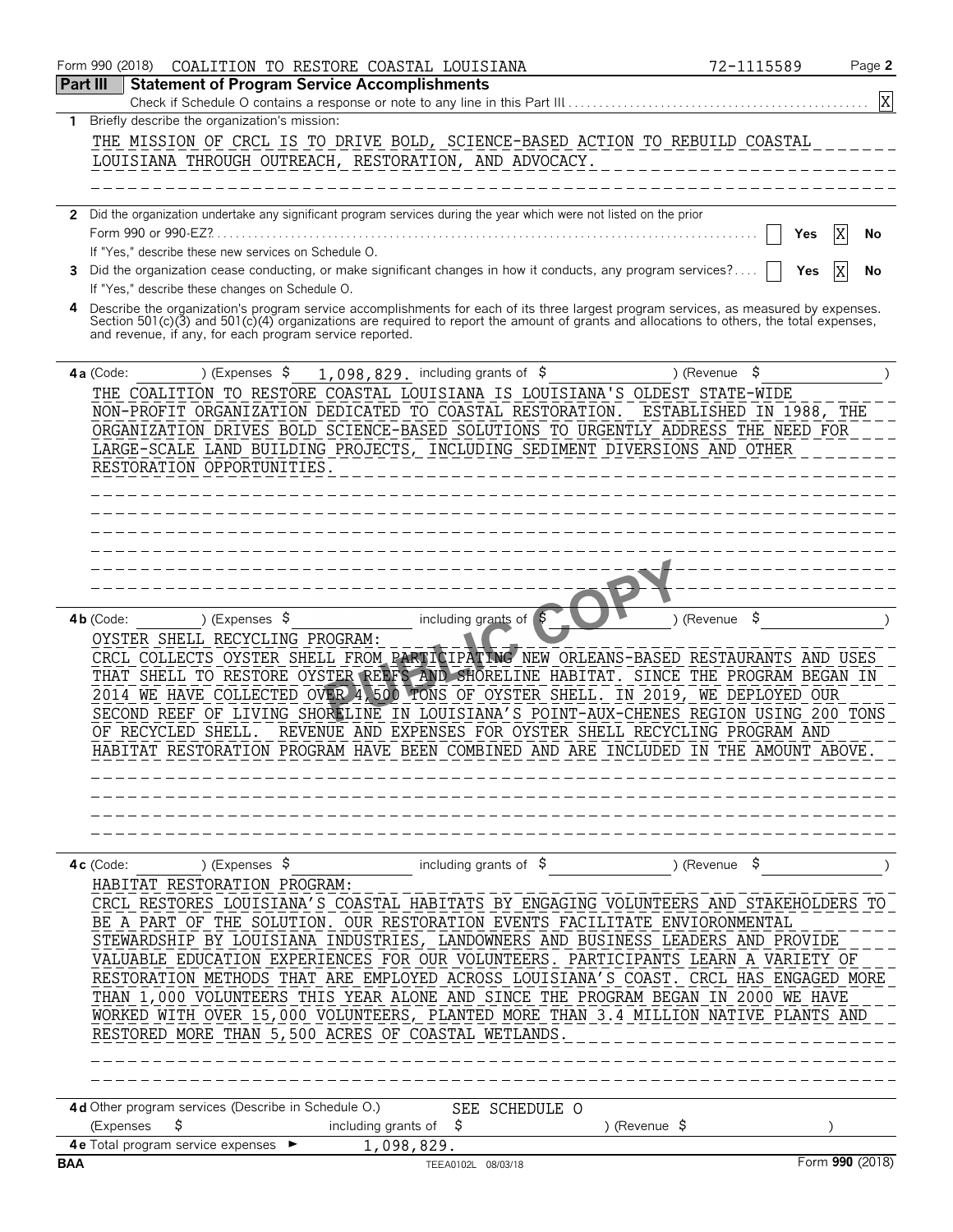#### Form 990 (2018) Page **3** COALITION TO RESTORE COASTAL LOUISIANA 72-1115589 **Part IV Checklist of Required Schedules**

| 2-1115589 |  |  |  |  |
|-----------|--|--|--|--|
|           |  |  |  |  |

|            | Is the organization described in section 501(c)(3) or $4947(a)(1)$ (other than a private foundation)? If 'Yes,' complete                                                                                                                           |                 | Yes | No              |
|------------|----------------------------------------------------------------------------------------------------------------------------------------------------------------------------------------------------------------------------------------------------|-----------------|-----|-----------------|
|            | Schedule A.                                                                                                                                                                                                                                        | 1.              | X   |                 |
| 2          | Is the organization required to complete Schedule B, Schedule of Contributors (see instructions)?                                                                                                                                                  | $\overline{2}$  | X   |                 |
| 3          | Did the organization engage in direct or indirect political campaign activities on behalf of or in opposition to candidates                                                                                                                        | $\mathbf{3}$    |     | Χ               |
|            | Section 501(c)(3) organizations. Did the organization engage in lobbying activities, or have a section 501(h) election in effect during the tax year? If 'Yes,' complete Schedule C, Part II                                                       | 4               |     | Χ               |
| 5          | Is the organization a section $501(c)(4)$ , $501(c)(5)$ , or $501(c)(6)$ organization that receives membership dues,<br>assessments, or similar amounts as defined in Revenue Procedure 98-19? If 'Yes,' complete Schedule C, Part III             | 5               |     | Χ               |
| 6          | Did the organization maintain any donor advised funds or any similar funds or accounts for which donors have the right<br>to provide advice on the distribution or investment of amounts in such funds or accounts? If 'Yes,' complete Schedule D, | 6               |     | Χ               |
| 7          | Did the organization receive or hold a conservation easement, including easements to preserve open space, the environment, historic land areas, or historic structures? If 'Yes,' complete Schedule D, Part II                                     | $\overline{7}$  |     | Χ               |
| 8          | Did the organization maintain collections of works of art, historical treasures, or other similar assets? If 'Yes,'                                                                                                                                | 8               |     | X               |
| 9          | Did the organization report an amount in Part X, line 21, for escrow or custodial account liability, serve as a custodian<br>for amounts not listed in Part X; or provide credit counseling, debt management, credit repair, or debt negotiation   | 9               |     | X               |
|            | 10 Did the organization, directly or through a related organization, hold assets in temporarily restricted endowments,<br>permanent endowments, or quasi-endowments? If 'Yes,' complete Schedule D, Part V                                         | 10              |     | Χ               |
| 11         | If the organization's answer to any of the following questions is 'Yes', then complete Schedule D, Parts VI, VII, VIII, IX,<br>or X as applicable.                                                                                                 |                 |     |                 |
|            | a Did the organization report an amount for land, buildings, and equipment in Part X, line 10? If 'Yes,' complete Schedule                                                                                                                         | 11 al           | X   |                 |
|            | <b>b</b> Did the organization report an amount for investments - other securities in Part X, line 12 that is 5% or more of its total                                                                                                               | 11 <sub>b</sub> |     | X               |
|            | c Did the organization report an amount for investments - program related in Part X, line 13 that is 5% or more of its total<br>assets reported in Part X, line 16? If 'Yes,' complete Schedule D, Part VIII                                       | 11 c            |     | X               |
|            | d Did the organization report an amount for other assets in Part X, line 15 that is 5% or more of its total assets reported                                                                                                                        | 11d             |     | Χ               |
|            | e Did the organization report an amount for other liabilities in Part X, line 25? If Yes, complete Schedule D, Part X                                                                                                                              | 11 e            | X   |                 |
|            | f Did the organization's separate or consolidated financial statements for the tax year include a footnote that addresses<br>the organization's liability for uncertain tax positions under FIN 48 (ASC 740)? If 'Yes,' complete                   | 11f             | Χ   |                 |
|            | 12a Did the organization obtain separate, independent audited financial statements for the tax year? If 'Yes,' complete                                                                                                                            | 12a             | Χ   |                 |
|            | <b>b</b> Was the organization included in consolidated, independent audited financial statements for the tax year? If 'Yes,' and<br>if the organization answered 'No' to line 12a, then completing Schedule D, Parts XI and XII is optional        | 12 <sub>b</sub> |     | Χ               |
|            |                                                                                                                                                                                                                                                    | 13              |     | Χ               |
|            | 14a Did the organization maintain an office, employees, or agents outside of the United States?                                                                                                                                                    | 14a             |     | Χ               |
|            | <b>b</b> Did the organization have aggregate revenues or expenses of more than \$10,000 from grantmaking, fundraising,<br>business, investment, and program service activities outside the United States, or aggregate foreign investments valued  | 14b             |     | X               |
|            | 15 Did the organization report on Part IX, column (A), line 3, more than \$5,000 of grants or other assistance to or for any                                                                                                                       | 15              |     | Χ               |
|            | 16 Did the organization report on Part IX, column (A), line 3, more than \$5,000 of aggregate grants or other assistance to<br>or for foreign individuals? If 'Yes,' complete Schedule F, Parts III and IV                                         | 16              |     | Χ               |
|            | 17 Did the organization report a total of more than \$15,000 of expenses for professional fundraising services on Part IX,                                                                                                                         | 17              |     | Χ               |
| 18         | Did the organization report more than \$15,000 total of fundraising event gross income and contributions on Part VIII,                                                                                                                             | 18              |     | Χ               |
| 19         | Did the organization report more than \$15,000 of gross income from gaming activities on Part VIII, line 9a? If 'Yes,'                                                                                                                             | 19              |     | X               |
|            |                                                                                                                                                                                                                                                    | 20a             |     | Χ               |
|            | <b>b</b> If 'Yes' to line 20a, did the organization attach a copy of its audited financial statements to this return?                                                                                                                              | 20 <sub>b</sub> |     |                 |
|            | 21 Did the organization report more than \$5,000 of grants or other assistance to any domestic organization or                                                                                                                                     | 21              |     | X               |
| <b>BAA</b> | TEEA0103L 08/03/18                                                                                                                                                                                                                                 |                 |     | Form 990 (2018) |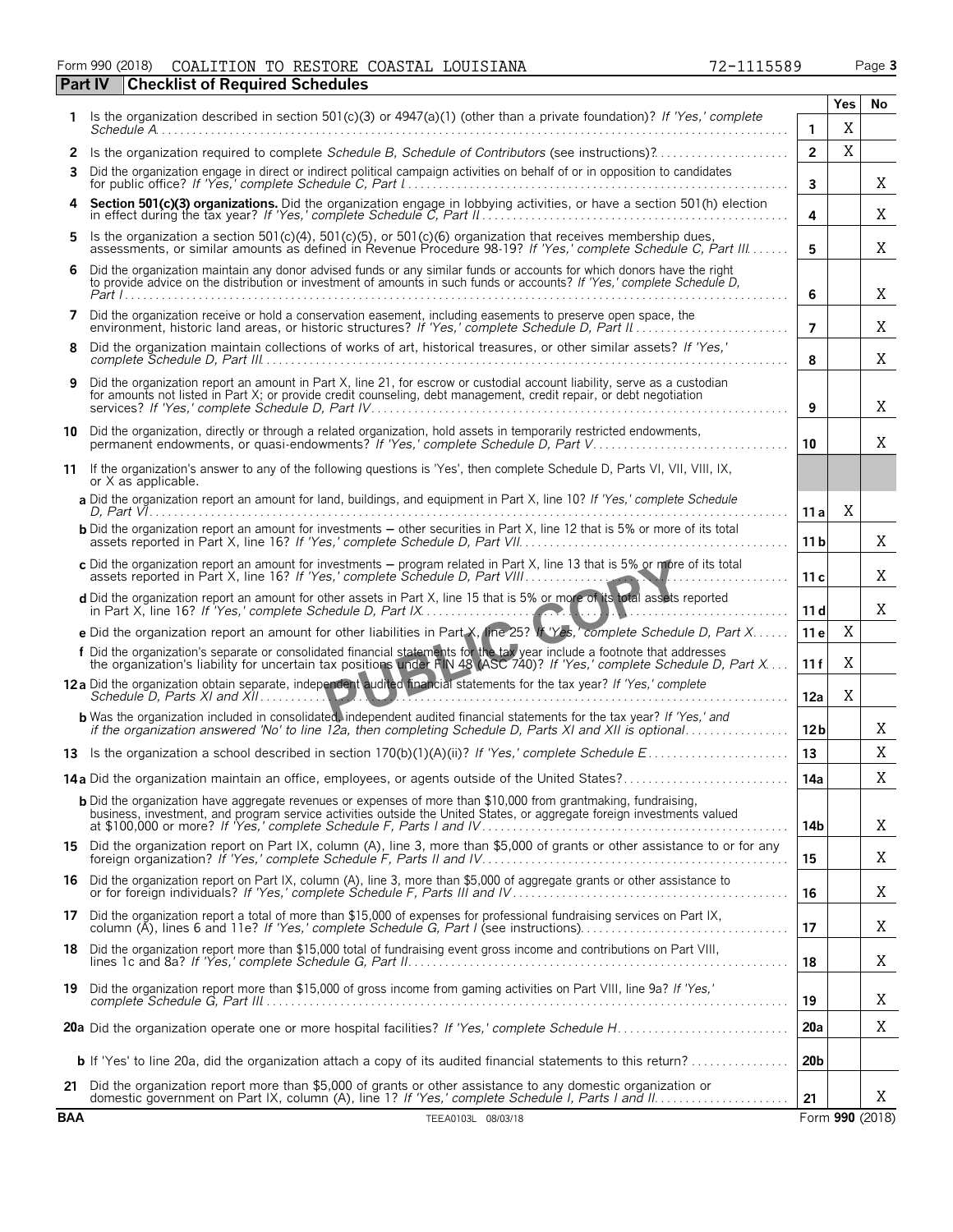Form 990 (2018) Page **4** COALITION TO RESTORE COASTAL LOUISIANA 72-1115589

**Part IV Checklist of Required Schedules** *(continued)*

|            |                                                                                                                                                                                                                                                               |                 | <b>Yes</b>      | No             |
|------------|---------------------------------------------------------------------------------------------------------------------------------------------------------------------------------------------------------------------------------------------------------------|-----------------|-----------------|----------------|
|            | 22 Did the organization report more than \$5,000 of grants or other assistance to or for domestic individuals on Part IX,                                                                                                                                     | 22              |                 | X              |
|            | 23 Did the organization answer 'Yes' to Part VII, Section A, line 3, 4, or 5 about compensation of the organization's current<br>and former officers, directors, trustees, key employees, and highest compensated employees? If 'Yes,' complete<br>Schedule J | 23              |                 | X              |
|            | 24 a Did the organization have a tax-exempt bond issue with an outstanding principal amount of more than \$100,000 as of the last day of the year, that was issued after December 31, 2002? If 'Yes,' answer lines 24b through                                | 24a             |                 | X              |
|            | <b>b</b> Did the organization invest any proceeds of tax-exempt bonds beyond a temporary period exception?                                                                                                                                                    | 24b             |                 |                |
|            | c Did the organization maintain an escrow account other than a refunding escrow at any time during the year to defease                                                                                                                                        | 24c             |                 |                |
|            | d Did the organization act as an 'on behalf of' issuer for bonds outstanding at any time during the year?                                                                                                                                                     | 24d             |                 |                |
|            | 25 a Section 501(c)(3), 501(c)(4), and 501(c)(29) organizations. Did the organization engage in an excess benefit                                                                                                                                             | 25a             |                 | X              |
|            | b Is the organization aware that it engaged in an excess benefit transaction with a disqualified person in a prior year, and<br>that the transaction has not been reported on any of the organization's prior Forms 990 or 990-EZ? If 'Yes,' complete         | 25 <sub>b</sub> |                 | X              |
|            | 26 Did the organization report any amount on Part X, line 5, 6, or 22 for receivables from or payables to any current or former officers, directors, trustees, key employees, highest compensated employees, or disqualified p                                | 26              |                 | Χ              |
| 27         | Did the organization provide a grant or other assistance to an officer, director, trustee, key employee, substantial<br>contributor or employee thereof, a grant selection committee member, or to a 35% controlled entity or family member                   | 27              |                 | X              |
|            | 28 Was the organization a party to a business transaction with one of the following parties (see Schedule L, Part IV<br>instructions for applicable filing thresholds, conditions, and exceptions):                                                           |                 |                 |                |
|            | a A current or former officer, director, trustee, or key employee? If 'Yes,' complete Schedule L, Part IV                                                                                                                                                     | 28a             |                 | X              |
|            |                                                                                                                                                                                                                                                               | 28 <sub>b</sub> |                 | X              |
|            | c An entity of which a current or former officer, director, trustee, or key employee (or a family member thereof) was an<br>officer, director, trustee, or direct or indirect owner? If 'Yes,' complete Schedule L, Part IV.                                  | 28 <sub>c</sub> |                 | Χ              |
| 29         | Did the organization receive more than \$25,000 in non-cash contributions? If Yes,' complete Schedule M                                                                                                                                                       | 29              |                 | $\overline{X}$ |
| 30         | Did the organization receive contributions of art, historical treasures, or other similar assets, or qualified conservation<br>contributions? If 'Yes,' complete Schedule M.                                                                                  | 30              |                 | Χ              |
| 31         | Did the organization liquidate, terminate, or dissolve and cease operations? If 'Yes,' complete Schedule N, Part I                                                                                                                                            | 31              |                 | $\overline{X}$ |
| 32         | Did the organization sell, exchange, dispose of, or transfer more than 25% of its net assets? If 'Yes,' complete                                                                                                                                              | 32              |                 | Χ              |
| 33         | Did the organization own 100% of an entity disregarded as separate from the organization under Regulations sections                                                                                                                                           | 33              |                 | X              |
| 34         | Was the organization related to any tax-exempt or taxable entity? If 'Yes,' complete Schedule R, Part II, III, or IV,                                                                                                                                         | 34              |                 | Χ              |
|            |                                                                                                                                                                                                                                                               | 35a             |                 | $\overline{X}$ |
|            | b If 'Yes' to line 35a, did the organization receive any payment from or engage in any transaction with a controlled                                                                                                                                          | 35 <sub>b</sub> |                 |                |
| 36         | Section 501(c)(3) organizations. Did the organization make any transfers to an exempt non-charitable related                                                                                                                                                  | 36              |                 | Χ              |
| 37         | Did the organization conduct more than 5% of its activities through an entity that is not a related organization and that is<br>treated as a partnership for federal income tax purposes? If 'Yes,' complete Schedule R, Part V                               | 37              |                 | Χ              |
| 38         | Did the organization complete Schedule O and provide explanations in Schedule O for Part VI, lines 11b and 19?                                                                                                                                                | 38              | Χ               |                |
|            | Part V Statements Regarding Other IRS Filings and Tax Compliance                                                                                                                                                                                              |                 |                 |                |
|            |                                                                                                                                                                                                                                                               |                 | <b>Yes</b>      | No             |
|            | <b>1a</b> Enter the number reported in Box 3 of Form 1096. Enter -0- if not applicable<br>1 a<br>12                                                                                                                                                           |                 |                 |                |
|            | <b>b</b> Enter the number of Forms W-2G included in line 1a. Enter -0- if not applicable<br>1 <sub>b</sub><br>$\Omega$                                                                                                                                        |                 |                 |                |
|            | c Did the organization comply with backup withholding rules for reportable payments to vendors and reportable gaming                                                                                                                                          |                 |                 |                |
|            |                                                                                                                                                                                                                                                               | 1 c             | Χ               |                |
| <b>BAA</b> | TEEA0104L 08/03/18                                                                                                                                                                                                                                            |                 | Form 990 (2018) |                |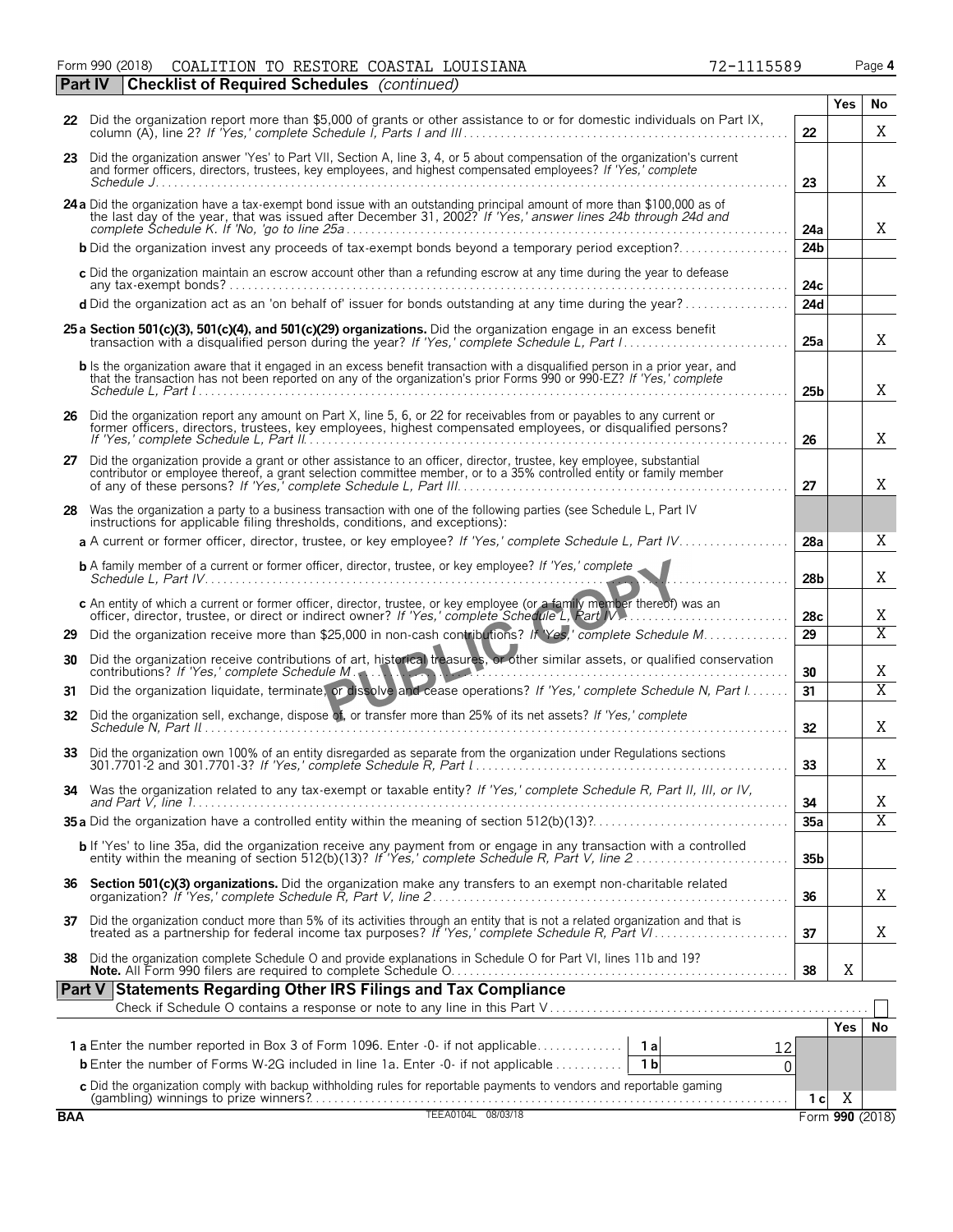|               | Form 990 (2018)<br>COALITION TO RESTORE COASTAL LOUISIANA<br>72-1115589                                                                                                                                                                          |                         |     | Page 5          |
|---------------|--------------------------------------------------------------------------------------------------------------------------------------------------------------------------------------------------------------------------------------------------|-------------------------|-----|-----------------|
| <b>Part V</b> | Statements Regarding Other IRS Filings and Tax Compliance (continued)                                                                                                                                                                            |                         |     |                 |
|               |                                                                                                                                                                                                                                                  |                         | Yes | No.             |
|               | 2a Enter the number of employees reported on Form W-3, Transmittal of Wage and Tax State-<br>ments, filed for the calendar year ending with or within the year covered by this return<br>2a<br>18                                                |                         |     |                 |
|               | <b>b</b> If at least one is reported on line 2a, did the organization file all required federal employment tax returns?                                                                                                                          | 2 <sub>b</sub>          | Χ   |                 |
|               | Note. If the sum of lines 1a and 2a is greater than 250, you may be required to e-file (see instructions)                                                                                                                                        |                         |     |                 |
|               | 3a Did the organization have unrelated business gross income of \$1,000 or more during the year?                                                                                                                                                 | За                      |     | X               |
|               |                                                                                                                                                                                                                                                  | 3 <sub>b</sub>          |     |                 |
|               | 4a At any time during the calendar year, did the organization have an interest in, or a signature or other authority over, a<br>financial account in a foreign country (such as a bank account, securities account, or other financial account)? | 4a                      |     | X               |
|               | b If 'Yes,' enter the name of the foreign country: ►                                                                                                                                                                                             |                         |     |                 |
|               | See instructions for filing requirements for FinCEN Form 114, Report of Foreign Bank and Financial Accounts (FBAR).                                                                                                                              |                         |     |                 |
|               | <b>5a</b> Was the organization a party to a prohibited tax shelter transaction at any time during the tax year?                                                                                                                                  | 5а                      |     | Χ<br>X          |
|               | <b>b</b> Did any taxable party notify the organization that it was or is a party to a prohibited tax shelter transaction?                                                                                                                        | 5b                      |     |                 |
|               |                                                                                                                                                                                                                                                  | 5 c                     |     |                 |
|               | 6 a Does the organization have annual gross receipts that are normally greater than \$100,000, and did the organization solicit any contributions that were not tax deductible as charitable contributions?                                      | 6a                      |     | X               |
|               | b If 'Yes,' did the organization include with every solicitation an express statement that such contributions or gifts were                                                                                                                      | 6b                      |     |                 |
|               | 7 Organizations that may receive deductible contributions under section 170(c).                                                                                                                                                                  |                         |     |                 |
|               | a Did the organization receive a payment in excess of \$75 made partly as a contribution and partly for goods and                                                                                                                                | 7а                      |     | Χ               |
|               |                                                                                                                                                                                                                                                  | 7 <sub>b</sub>          |     |                 |
|               | c Did the organization sell, exchange, or otherwise dispose of tangible personal property for which it was required to file                                                                                                                      | 7 с                     |     | X               |
|               |                                                                                                                                                                                                                                                  |                         |     |                 |
|               | e Did the organization receive any funds, directly or indirectly, to pay premiums on a personal benefit contract?                                                                                                                                | 7е                      |     | Χ               |
|               | f Did the organization, during the year, pay premiums, directly or indirectly, on a personal benefit contract?                                                                                                                                   | 7f                      |     | Χ               |
|               | q If the organization received a contribution of qualified intellectual property, did the organization file Form 8899<br>.                                                                                                                       | 7g                      |     |                 |
|               | h If the organization received a contribution of cars, boats, airplanes, or other vehicles, did the organization file a                                                                                                                          | 7 h                     |     |                 |
| 8             | Sponsoring organizations maintaining donor advised funds. Did a donor advised fund maintained by the sponsoring                                                                                                                                  |                         |     |                 |
|               | Sponsoring organizations maintaining donor advised funds.                                                                                                                                                                                        | 8                       |     |                 |
| 9             |                                                                                                                                                                                                                                                  | 9a                      |     |                 |
|               | <b>b</b> Did the sponsoring organization make a distribution to a donor, donor advisor, or related person?                                                                                                                                       | 9 b                     |     |                 |
|               | 10 Section 501(c)(7) organizations. Enter:                                                                                                                                                                                                       |                         |     |                 |
|               | a Initiation fees and capital contributions included on Part VIII, line 12<br>10 a                                                                                                                                                               |                         |     |                 |
|               | <b>b</b> Gross receipts, included on Form 990, Part VIII, line 12, for public use of club facilities<br>10 <sub>b</sub>                                                                                                                          |                         |     |                 |
|               | 11 Section 501(c)(12) organizations. Enter:                                                                                                                                                                                                      |                         |     |                 |
|               | 11a                                                                                                                                                                                                                                              |                         |     |                 |
|               | <b>b</b> Gross income from other sources (Do not net amounts due or paid to other sources<br>11 b                                                                                                                                                |                         |     |                 |
|               | 12a Section 4947(a)(1) non-exempt charitable trusts. Is the organization filing Form 990 in lieu of Form 1041?                                                                                                                                   | 12a                     |     |                 |
|               | 12 <sub>b</sub><br><b>b</b> If 'Yes,' enter the amount of tax-exempt interest received or accrued during the year                                                                                                                                |                         |     |                 |
|               | 13 Section 501(c)(29) qualified nonprofit health insurance issuers.                                                                                                                                                                              |                         |     |                 |
|               |                                                                                                                                                                                                                                                  | 13 a                    |     |                 |
|               | <b>Note.</b> See the instructions for additional information the organization must report on Schedule O.                                                                                                                                         |                         |     |                 |
|               | <b>b</b> Enter the amount of reserves the organization is required to maintain by the states in<br>which the organization is licensed to issue qualified health plans<br>13 <sub>b</sub>                                                         |                         |     |                 |
|               | 13c                                                                                                                                                                                                                                              |                         |     | Χ               |
|               | <b>b</b> If 'Yes,' has it filed a Form 720 to report these payments? If 'No,' provide an explanation in Schedule O                                                                                                                               | 14 a<br>14 <sub>b</sub> |     |                 |
|               |                                                                                                                                                                                                                                                  |                         |     |                 |
|               | 15 Is the organization subject to the section 4960 tax on payment(s) of more than \$1,000,000 in remuneration or<br>If 'Yes,' see instructions and file Form 4720, Schedule N.                                                                   | 15                      |     | Χ               |
|               |                                                                                                                                                                                                                                                  | 16                      |     | Χ               |
|               | 16 Is the organization an educational institution subject to the section 4968 excise tax on net investment income?<br>If 'Yes,' complete Form 4720, Schedule O.                                                                                  |                         |     |                 |
| <b>BAA</b>    | TEEA0105L 12/31/18                                                                                                                                                                                                                               |                         |     | Form 990 (2018) |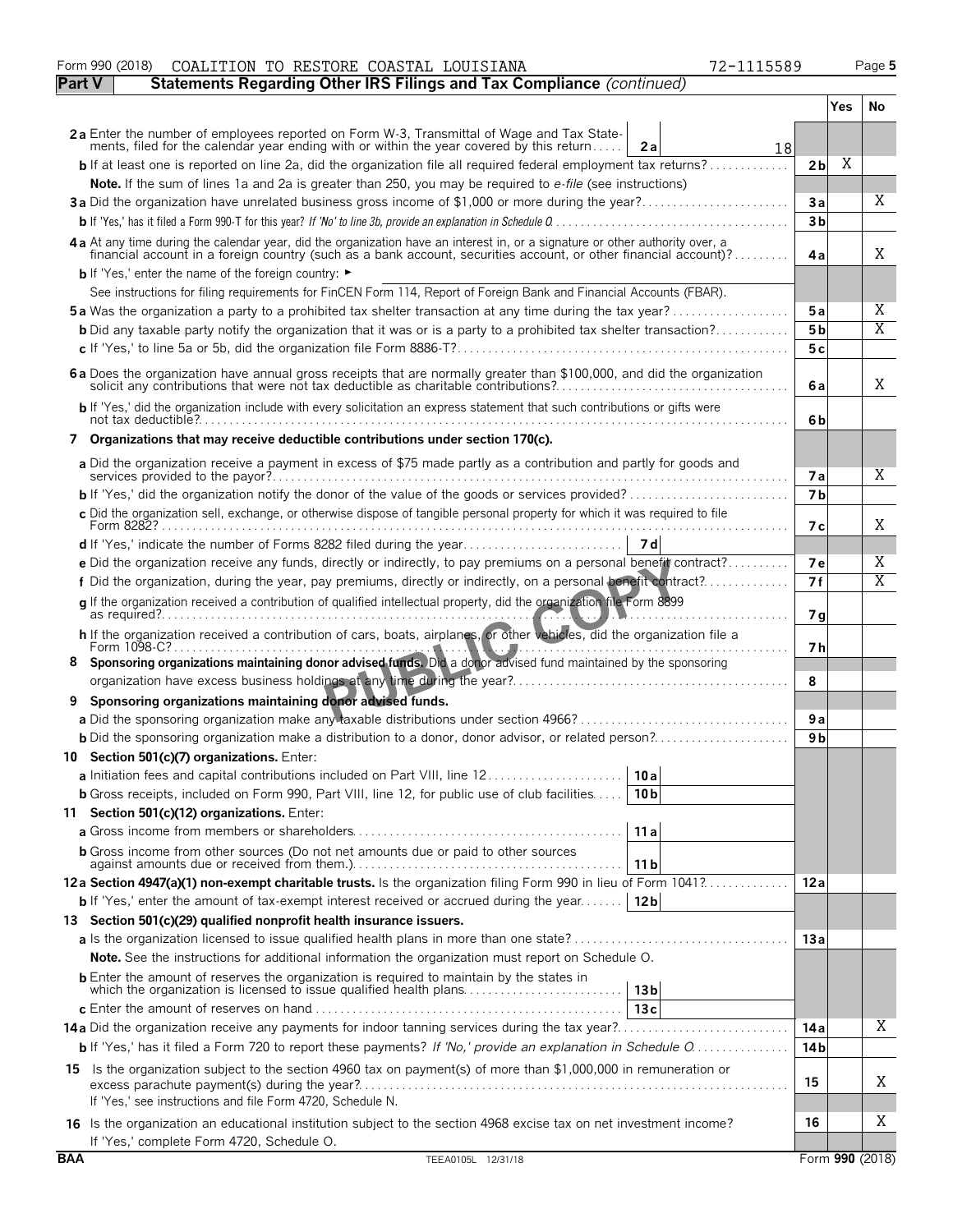**Part VI Governance, Management, and Disclosure** *For each 'Yes' response to lines 2 through 7b below, and for a 'No' response to line 8a, 8b, or 10b below, describe the circumstances, processes, or changes in Schedule O. See instructions.*

|--|

|    | <b>Section A. Governing Body and Management</b>                                                                                                                                                                                                                                                                             |                         |                         |                |
|----|-----------------------------------------------------------------------------------------------------------------------------------------------------------------------------------------------------------------------------------------------------------------------------------------------------------------------------|-------------------------|-------------------------|----------------|
|    |                                                                                                                                                                                                                                                                                                                             |                         | Yes                     | <b>No</b>      |
|    | 1a Enter the number of voting members of the governing body at the end of the tax year<br>1 a<br>29<br>If there are material differences in voting rights among members of the governing body, or if the governing body delegated broad<br>authority to an executive committee or similar committee, explain in Schedule O. |                         |                         |                |
|    | <b>b</b> Enter the number of voting members included in line 1a, above, who are independent    1b<br>29                                                                                                                                                                                                                     |                         |                         |                |
|    | 2 Did any officer, director, trustee, or key employee have a family relationship or a business relationship with any other                                                                                                                                                                                                  |                         |                         |                |
|    |                                                                                                                                                                                                                                                                                                                             | $\overline{2}$          |                         | X              |
|    | 3 Did the organization delegate control over management duties customarily performed by or under the direct supervision<br>of officers, directors, or trustees, or key employees to a management company or other person?                                                                                                   | $\overline{\mathbf{3}}$ |                         | Χ              |
| 4  | Did the organization make any significant changes to its governing documents                                                                                                                                                                                                                                                | 4                       |                         | Χ              |
|    | Did the organization become aware during the year of a significant diversion of the organization's assets?                                                                                                                                                                                                                  | 5                       |                         | $\overline{X}$ |
| 6. |                                                                                                                                                                                                                                                                                                                             | 6                       |                         | $\overline{X}$ |
|    | 7a Did the organization have members, stockholders, or other persons who had the power to elect or appoint one or more                                                                                                                                                                                                      | 7 a                     |                         | X              |
|    | <b>b</b> Are any governance decisions of the organization reserved to (or subject to approval by) members,                                                                                                                                                                                                                  | 7 b                     |                         | Χ              |
|    | 8 Did the organization contemporaneously document the meetings held or written actions undertaken during the year by<br>the following:                                                                                                                                                                                      |                         |                         |                |
|    |                                                                                                                                                                                                                                                                                                                             | 8a                      | Χ                       |                |
|    |                                                                                                                                                                                                                                                                                                                             | 8 <sub>b</sub>          | $\overline{X}$          |                |
|    | 9 Is there any officer, director, trustee, or key employee listed in Part VII, Section A, who cannot be reached at the                                                                                                                                                                                                      | 9                       |                         | X              |
|    | Section B. Policies (This Section B requests information about policies not required by the Internal Revenue Code.)                                                                                                                                                                                                         |                         |                         |                |
|    |                                                                                                                                                                                                                                                                                                                             |                         | <b>Yes</b>              | No             |
|    | <b>10 a</b> Did the organization have local chapters, branches, or affiliates?                                                                                                                                                                                                                                              | 10a                     |                         | $\overline{X}$ |
|    | b If 'Yes,' did the organization have written policies and procedures governing the activities of such chapters, affiliates, and branches to ensure their<br>operations are consistent with the organization's exempt purposes?                                                                                             | 10 <sub>b</sub>         |                         |                |
|    |                                                                                                                                                                                                                                                                                                                             | 11a                     | $\overline{\mathbf{X}}$ |                |
|    | b Describe in Schedule O the process, if any, used by the organization to review this Form 990. SEE SCHEDULE O                                                                                                                                                                                                              |                         |                         |                |
|    |                                                                                                                                                                                                                                                                                                                             | 12a                     | Χ                       |                |
|    | <b>b</b> Were officers, directors, or trustees, and key employees required to disclose annually interests that could give rise                                                                                                                                                                                              | 12 <sub>b</sub>         | Χ                       |                |
|    | c Did the organization regularly and consistently monitor and enforce compliance with the policy? If 'Yes,' describe in                                                                                                                                                                                                     | 12c                     | X                       |                |
|    |                                                                                                                                                                                                                                                                                                                             | $\overline{13}$         | $\overline{X}$          |                |
|    |                                                                                                                                                                                                                                                                                                                             | 14                      | $\overline{X}$          |                |
|    | 15 Did the process for determining compensation of the following persons include a review and approval by independent<br>persons, comparability data, and contemporaneous substantiation of the deliberation and decision?                                                                                                  |                         |                         |                |
|    |                                                                                                                                                                                                                                                                                                                             | 15 a                    | Χ                       |                |
|    |                                                                                                                                                                                                                                                                                                                             | 15 b                    | $\overline{\mathbf{X}}$ |                |
|    | If 'Yes' to line 15a or 15b, describe the process in Schedule O (see instructions).                                                                                                                                                                                                                                         |                         |                         |                |
|    | 16 a Did the organization invest in, contribute assets to, or participate in a joint venture or similar arrangement with a                                                                                                                                                                                                  | 16 a                    |                         | Χ              |
|    | b If 'Yes,' did the organization follow a written policy or procedure requiring the organization to evaluate its<br>participation in joint venture arrangements under applicable federal tax law, and take steps to safeguard the                                                                                           |                         |                         |                |
|    | <b>Section C. Disclosure</b>                                                                                                                                                                                                                                                                                                | 16 bl                   |                         |                |
| 17 | List the states with which a copy of this Form 990 is required to be filed ►<br><b>NONE</b>                                                                                                                                                                                                                                 |                         |                         |                |
|    | Section 6104 requires an organization to make its Forms 1023 (1024 or 1024-A if applicable), 990, and 990-T (Section 501(c)(3)s only)                                                                                                                                                                                       |                         |                         |                |
| 18 | available for public inspection. Indicate how you made these available. Check all that apply.                                                                                                                                                                                                                               |                         |                         |                |
|    | Another's website<br>Own website<br>X<br>Upon request<br>Other (explain in Schedule O)<br>Χ                                                                                                                                                                                                                                 |                         |                         |                |
| 19 | Describe in Schedule O whether (and if so, how) the organization made its governing documents, conflict of interest policy, and financial statements available to<br>the public during the tax year.<br>SEE SCHEDULE O                                                                                                      |                         |                         |                |

**20** State the name, address, and telephone number of the person who possesses the organization's books and records ► KIMBERLY DAVIS REYHER 3801 CANAL STREET, NO. 400 NEW ORLEANS LA 70119 504-264-6252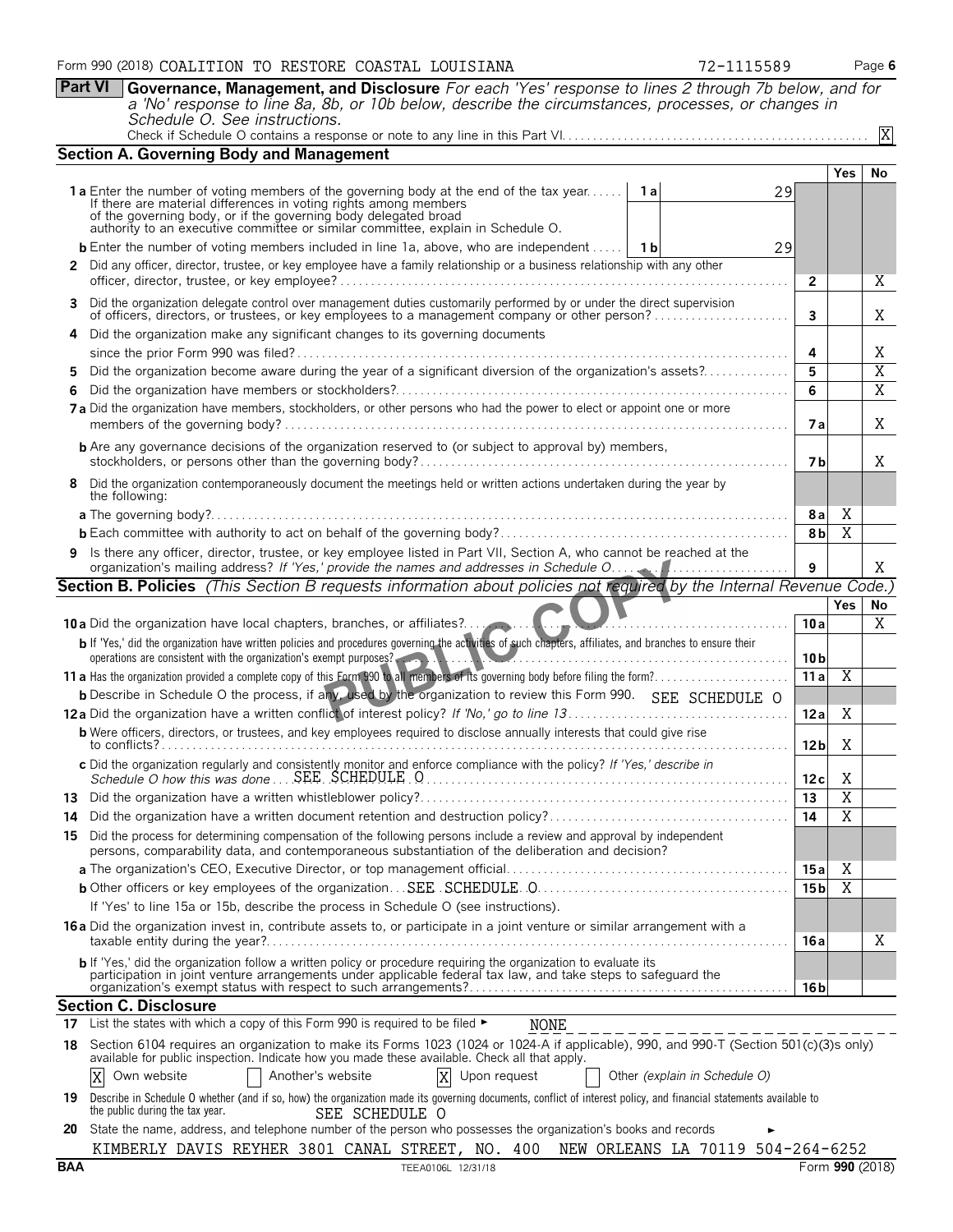| COALITION TO RESTORE COASTAL LOUISIANA<br>Form 990 (2018)                                                                                                                                                                                                                                                                                                                                                                                                                                                                                                                                                                                                         |  |                             |  | 72-1115589 |  | Page 7 |  |
|-------------------------------------------------------------------------------------------------------------------------------------------------------------------------------------------------------------------------------------------------------------------------------------------------------------------------------------------------------------------------------------------------------------------------------------------------------------------------------------------------------------------------------------------------------------------------------------------------------------------------------------------------------------------|--|-----------------------------|--|------------|--|--------|--|
| Compensation of Officers, Directors, Trustees, Key Employees, Highest Compensated Employees, and<br>Part VII I<br><b>Independent Contractors</b>                                                                                                                                                                                                                                                                                                                                                                                                                                                                                                                  |  |                             |  |            |  |        |  |
|                                                                                                                                                                                                                                                                                                                                                                                                                                                                                                                                                                                                                                                                   |  |                             |  |            |  |        |  |
| Section A. Officers, Directors, Trustees, Key Employees, and Highest Compensated Employees                                                                                                                                                                                                                                                                                                                                                                                                                                                                                                                                                                        |  |                             |  |            |  |        |  |
| <b>1 a</b> Complete this table for all persons required to be listed. Report compensation for the calendar year ending with or within the<br>organization's tax year.                                                                                                                                                                                                                                                                                                                                                                                                                                                                                             |  |                             |  |            |  |        |  |
| • List all of the organization's current officers, directors, trustees (whether individuals or organizations), regardless of amount of<br>compensation. Enter -0- in columns (D), (E), and (F) if no compensation was paid.                                                                                                                                                                                                                                                                                                                                                                                                                                       |  |                             |  |            |  |        |  |
| • List all of the organization's current key employees, if any. See instructions for definition of 'key employee.'<br>• List the organization's five current highest compensated employees (other than an officer, director, trustee, or key employee)<br>who received reportable compensation (Box 5 of Form W-2 and/or Box 7 of Form 1099-MISC) of more than \$100,000 from the<br>organization and any related organizations.<br>• List all of the organization's <b>former</b> officers, key employees, and highest compensated employees who received more than \$100,000<br>of reportable compensation from the organization and any related organizations. |  |                             |  |            |  |        |  |
| • List all of the organization's former directors or trustees that received, in the capacity as a former director or trustee of the<br>organization, more than \$10,000 of reportable compensation from the organization and any related organizations.                                                                                                                                                                                                                                                                                                                                                                                                           |  |                             |  |            |  |        |  |
| List persons in the following order: individual trustees or directors; institutional trustees; officers; key employees; highest compensated<br>employees; and former such persons.                                                                                                                                                                                                                                                                                                                                                                                                                                                                                |  |                             |  |            |  |        |  |
| Check this box if neither the organization nor any related organization compensated any current officer, director, or trustee.                                                                                                                                                                                                                                                                                                                                                                                                                                                                                                                                    |  |                             |  |            |  |        |  |
|                                                                                                                                                                                                                                                                                                                                                                                                                                                                                                                                                                                                                                                                   |  | (C)                         |  |            |  |        |  |
|                                                                                                                                                                                                                                                                                                                                                                                                                                                                                                                                                                                                                                                                   |  | Position (do not check more |  |            |  |        |  |

| (A)<br>Name and Title | (B)<br>Average<br>hours                                                                               | Position (do not check more<br>than one box, unless person<br>is both an officer and a<br>director/trustee) | (D)<br>Reportable<br>compensation from<br>the organization | (E)<br>Reportable<br>compensation from   | Estimated<br>amount of other                                             |
|-----------------------|-------------------------------------------------------------------------------------------------------|-------------------------------------------------------------------------------------------------------------|------------------------------------------------------------|------------------------------------------|--------------------------------------------------------------------------|
|                       | per<br>week<br>(list any $Q$ .<br>hours for <sub>cp</sub><br>related<br>organiza- 목<br>tions<br>below | ⊵<br>$\circ$<br>邑<br>∾<br>$\Omega$<br>ಕ<br>$\mathbf{S}$<br>ö<br>히<br>œ<br>c<br>ā,<br>o<br>o.                | (W-2/1099-MISC)                                            | related organizations<br>(W-2/1099-MISC) | compensation<br>from the<br>organization<br>and related<br>organizations |

|            |                           | dotted<br>line)    | e.      | g<br>8 |   | Lisated |                  |                  |                 |
|------------|---------------------------|--------------------|---------|--------|---|---------|------------------|------------------|-----------------|
|            | (1) KIMBERLY DAVIS REYHER | 40                 |         |        |   |         |                  |                  |                 |
|            | EXECUTIVE DIR.            | 0                  | X       |        | X |         | 134,076          | $\mathbf{0}$ .   | 0.              |
|            | (2) PAUL DAVIDSON         | $\mathbf 5$        |         |        |   |         |                  |                  |                 |
|            | <b>CHAIR</b>              | 0                  | Χ       |        | X |         | 0                | $\overline{0}$ . | $0$ .           |
|            | (3) STEVEN "BEAUX" JONES  | 3                  |         |        |   |         |                  |                  |                 |
|            | VICE CHAIR                |                    |         |        | X |         | $\mathbf{0}$ .   | 0                | $0$ .           |
|            | (4) JAMES WILTENMUTH      |                    |         |        |   |         |                  |                  |                 |
|            | TREASURER                 | $\overline{0}$     | Χ       |        | X |         | $\mathbf 0$ .    | 0                | $0$ .           |
|            | (5) SARAH GILES           | 3                  |         |        |   |         |                  |                  |                 |
|            | <b>SECRETARY</b>          | $\Omega$           | X       |        | X |         | 0.               | 0.               | $0$ .           |
|            | (6) ELLEN BALL            | $\overline{2}$     |         |        |   |         |                  |                  |                 |
|            | <b>DIRECTOR</b>           | 0                  | $\rm X$ |        |   |         | 0.               | 0                | 0.              |
|            | (7) KEITH COLVIN          | $\overline{c}$     |         |        |   |         |                  |                  |                 |
|            | <b>DIRECTOR</b>           | $\mathbf 0$        | X       |        |   |         | $\mathbf 0$      | 0                | $0$ .           |
|            | (8) WOODY CREWS           | $\overline{c}$     |         |        |   |         |                  |                  |                 |
|            | <b>DIRECTOR</b>           | $\boldsymbol{0}$   | X       |        |   |         | $\overline{0}$ . | 0.               | 0.              |
|            | (9) MELISSA DAIGLE        | $\overline{c}$     |         |        |   |         |                  |                  |                 |
|            | <b>DIRECTOR</b>           | 0                  | X       |        |   |         | $\mathbf 0$ .    | $\mathbf{0}$ .   | $0$ .           |
|            | (10) BARBARA DODDS        | $\overline{2}$     |         |        |   |         |                  |                  |                 |
|            | <b>DIRECTOR</b>           | 0                  | X       |        |   |         | $\mathbf{0}$     | $\Omega$         | 0.              |
|            | (11) JOHN DUPONT          | $\overline{2}$     |         |        |   |         |                  |                  |                 |
|            | <b>DIRECTOR</b>           | 0                  | X       |        |   |         | 0.               | 0 <sub>1</sub>   | $0$ .           |
|            | (12) JUDGE EDWARDS        | $\overline{2}$     |         |        |   |         |                  |                  |                 |
|            | <b>DIRECTOR</b>           | $\mathbf 0$        | X       |        |   |         | $\mathbf{0}$ .   | $\mathbf 0$ .    | $0$ .           |
|            | (13) ALLYSE FERRARA, PHD  | $\overline{2}$     |         |        |   |         |                  |                  |                 |
|            | <b>DIRECTOR</b>           | 0                  | X       |        |   |         | $\mathbf 0$ .    | 0                | $0$ .           |
|            | (14) ROBERT GARDINER      | $\overline{c}$     |         |        |   |         |                  |                  |                 |
|            | <b>DIRECTOR</b>           | $\Omega$           | X       |        |   |         | $\theta$ .       | $\mathbf{0}$ .   | 0.              |
| <b>BAA</b> |                           | TEEA0107L 08/03/18 |         |        |   |         |                  |                  | Form 990 (2018) |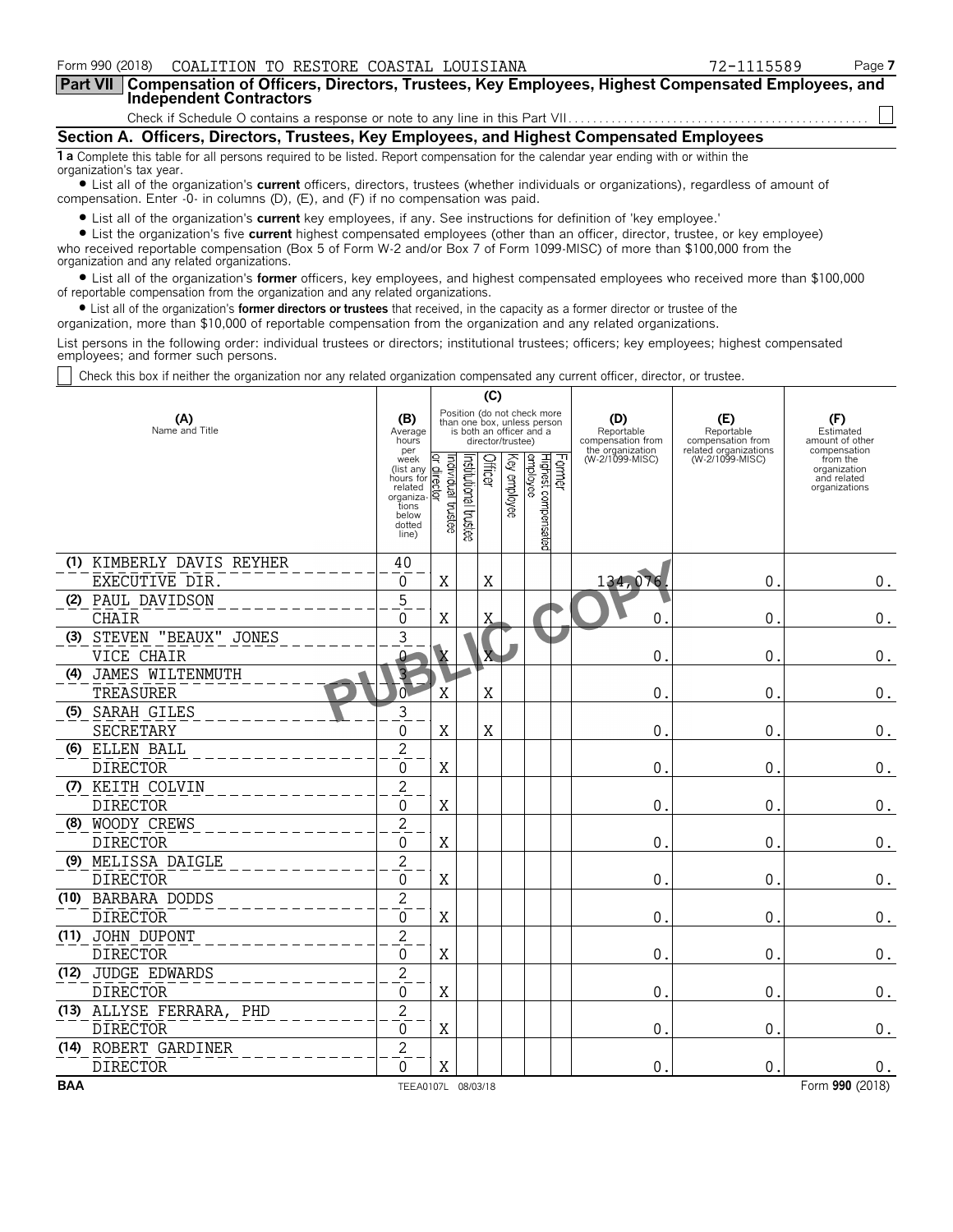#### Form 990 (2018) Page **8** COALITION TO RESTORE COASTAL LOUISIANA 72-1115589

| 72-1115589 |
|------------|

|   | Part VII   Section A. Officers, Directors, Trustees, Key Employees, and Highest Compensated Employees (continued)                                                                                            |                                                                                                                            |                               |                      |         |              |                                                                                                                                                          |                                                                               |                                                                                    |                     |                                                                                                                 |       |
|---|--------------------------------------------------------------------------------------------------------------------------------------------------------------------------------------------------------------|----------------------------------------------------------------------------------------------------------------------------|-------------------------------|----------------------|---------|--------------|----------------------------------------------------------------------------------------------------------------------------------------------------------|-------------------------------------------------------------------------------|------------------------------------------------------------------------------------|---------------------|-----------------------------------------------------------------------------------------------------------------|-------|
|   |                                                                                                                                                                                                              | (B)                                                                                                                        |                               |                      |         | (C)          |                                                                                                                                                          |                                                                               |                                                                                    |                     |                                                                                                                 |       |
|   | (A)<br>Name and title                                                                                                                                                                                        | Average<br>hours<br>per<br>week<br>(list any<br>hours<br>for<br>related<br>organiza<br>- tions<br>below<br>dotted<br>line) | ndividual trustee<br>director | nstitutional trustee | Officer | Key employee | Position<br>(do not check more than one<br>box, unless person is both an<br>officer and a director/trustee)<br>Highest compensated<br>employee<br>Former | (D)<br>Reportable<br>compensation from<br>the organization<br>(W-2/1099-MISC) | (E)<br>Reportable<br>compensation from<br>related organizations<br>(W-2/1099-MISC) |                     | (F)<br>Estimated<br>amount of other<br>compensation<br>from the<br>organization<br>and related<br>organizations |       |
|   |                                                                                                                                                                                                              |                                                                                                                            |                               |                      |         |              |                                                                                                                                                          |                                                                               |                                                                                    |                     |                                                                                                                 |       |
|   | (15) POLLY GLOVER                                                                                                                                                                                            | $\sqrt{2}$                                                                                                                 |                               |                      |         |              |                                                                                                                                                          |                                                                               |                                                                                    |                     |                                                                                                                 |       |
|   | <b>DIRECTOR</b>                                                                                                                                                                                              | 0                                                                                                                          | X                             |                      |         |              |                                                                                                                                                          | $0$ .                                                                         | $0$ .                                                                              |                     |                                                                                                                 | $0$ . |
|   | (16) ROBERT GORMAN                                                                                                                                                                                           | $\overline{c}$                                                                                                             |                               |                      |         |              |                                                                                                                                                          |                                                                               |                                                                                    |                     |                                                                                                                 |       |
|   | <b>DIRECTOR</b>                                                                                                                                                                                              | 0                                                                                                                          | X                             |                      |         |              |                                                                                                                                                          | 0.                                                                            | $0$ .                                                                              |                     |                                                                                                                 | $0$ . |
|   | (17) ROBIN KEEGAN                                                                                                                                                                                            | $\overline{c}$                                                                                                             |                               |                      |         |              |                                                                                                                                                          |                                                                               |                                                                                    |                     |                                                                                                                 |       |
|   | <b>DIRECTOR</b>                                                                                                                                                                                              | $\boldsymbol{0}$                                                                                                           | X                             |                      |         |              |                                                                                                                                                          | $0$ .                                                                         | 0.                                                                                 |                     |                                                                                                                 | $0$ . |
|   | (18) DUYEN LAM                                                                                                                                                                                               | $\overline{c}$                                                                                                             |                               |                      |         |              |                                                                                                                                                          |                                                                               |                                                                                    |                     |                                                                                                                 |       |
|   | <b>DIRECTOR</b>                                                                                                                                                                                              | $\boldsymbol{0}$                                                                                                           | X                             |                      |         |              |                                                                                                                                                          | 0.                                                                            | 0.                                                                                 |                     |                                                                                                                 | $0$ . |
|   | (19) ASHLEY LIUZZA                                                                                                                                                                                           | $\overline{c}$                                                                                                             |                               |                      |         |              |                                                                                                                                                          |                                                                               |                                                                                    |                     |                                                                                                                 |       |
|   | <b>DIRECTOR</b>                                                                                                                                                                                              | $\boldsymbol{0}$                                                                                                           | X                             |                      |         |              |                                                                                                                                                          | 0.                                                                            | 0.                                                                                 |                     |                                                                                                                 | $0$ . |
|   | (20) TERRENCE LOCKETT                                                                                                                                                                                        | $\overline{c}$                                                                                                             |                               |                      |         |              |                                                                                                                                                          |                                                                               |                                                                                    |                     |                                                                                                                 |       |
|   | <b>DIRECTOR</b>                                                                                                                                                                                              | $\boldsymbol{0}$                                                                                                           | X                             |                      |         |              |                                                                                                                                                          | 0.                                                                            | 0.                                                                                 |                     |                                                                                                                 | $0$ . |
|   | (21) CLAIR MARCEAUX                                                                                                                                                                                          | $\overline{c}$                                                                                                             |                               |                      |         |              |                                                                                                                                                          |                                                                               |                                                                                    |                     |                                                                                                                 |       |
|   | <b>DIRECTOR</b>                                                                                                                                                                                              | $\boldsymbol{0}$                                                                                                           | X                             |                      |         |              |                                                                                                                                                          | 0.                                                                            | 0.                                                                                 |                     |                                                                                                                 | $0$ . |
|   | (22) TIMOTHY MATTE                                                                                                                                                                                           | $\overline{c}$                                                                                                             |                               |                      |         |              |                                                                                                                                                          |                                                                               |                                                                                    |                     |                                                                                                                 |       |
|   | <b>DIRECTOR</b>                                                                                                                                                                                              | 0                                                                                                                          | X                             |                      |         |              |                                                                                                                                                          | 0 <sub>1</sub>                                                                | 0                                                                                  |                     |                                                                                                                 | $0$ . |
|   | (23) ERIK MAYO                                                                                                                                                                                               | $\overline{c}$                                                                                                             |                               |                      |         |              |                                                                                                                                                          |                                                                               |                                                                                    |                     |                                                                                                                 |       |
|   | <b>DIRECTOR</b>                                                                                                                                                                                              | 0                                                                                                                          | X                             |                      |         |              |                                                                                                                                                          |                                                                               | $0$ .                                                                              |                     |                                                                                                                 | $0$ . |
|   | (24) JOHN MORELLO                                                                                                                                                                                            | $\overline{c}$                                                                                                             |                               |                      |         |              |                                                                                                                                                          |                                                                               |                                                                                    |                     |                                                                                                                 |       |
|   | <b>DIRECTOR</b>                                                                                                                                                                                              |                                                                                                                            |                               |                      |         |              |                                                                                                                                                          |                                                                               |                                                                                    |                     |                                                                                                                 |       |
|   |                                                                                                                                                                                                              | 0                                                                                                                          | Χ                             |                      |         |              |                                                                                                                                                          | 0.                                                                            | $0$ .                                                                              |                     |                                                                                                                 | $0$ . |
|   | (25) JOSEPHINE NIXON                                                                                                                                                                                         |                                                                                                                            |                               |                      |         |              |                                                                                                                                                          |                                                                               |                                                                                    |                     |                                                                                                                 |       |
|   | <b>DIRECTOR</b>                                                                                                                                                                                              |                                                                                                                            |                               |                      |         |              |                                                                                                                                                          | 0.                                                                            | 0.                                                                                 |                     |                                                                                                                 | $0$ . |
|   | 1 b Sub-total                                                                                                                                                                                                |                                                                                                                            |                               |                      |         |              |                                                                                                                                                          | 134,076.                                                                      | $0$ .                                                                              |                     |                                                                                                                 | $0$ . |
|   | c Total from continuation sheets to Part VII, Section A                                                                                                                                                      |                                                                                                                            |                               |                      |         |              |                                                                                                                                                          | $\boldsymbol{0}$ .                                                            | $\boldsymbol{0}$ .                                                                 |                     |                                                                                                                 | $0$ . |
|   |                                                                                                                                                                                                              |                                                                                                                            |                               |                      |         |              |                                                                                                                                                          | 134,076.                                                                      | 0.                                                                                 |                     |                                                                                                                 | 0.    |
|   | 2 Total number of individuals (including but not limited to those listed above) who received more than \$100,000 of reportable compensation                                                                  |                                                                                                                            |                               |                      |         |              |                                                                                                                                                          |                                                                               |                                                                                    |                     |                                                                                                                 |       |
|   | from the organization $\blacktriangleright$<br>$\mathbf{1}$                                                                                                                                                  |                                                                                                                            |                               |                      |         |              |                                                                                                                                                          |                                                                               |                                                                                    |                     |                                                                                                                 |       |
|   |                                                                                                                                                                                                              |                                                                                                                            |                               |                      |         |              |                                                                                                                                                          |                                                                               |                                                                                    |                     | Yes                                                                                                             | No    |
|   | Did the organization list any <b>former</b> officer, director, or trustee, key employee, or highest compensated employee                                                                                     |                                                                                                                            |                               |                      |         |              |                                                                                                                                                          |                                                                               |                                                                                    |                     |                                                                                                                 |       |
|   |                                                                                                                                                                                                              |                                                                                                                            |                               |                      |         |              |                                                                                                                                                          |                                                                               |                                                                                    | 3                   |                                                                                                                 | Χ     |
| 4 | For any individual listed on line 1a, is the sum of reportable compensation and other compensation from the organization and related organizations greater than \$150,000? If 'Yes,' complete Schedule J for |                                                                                                                            |                               |                      |         |              |                                                                                                                                                          |                                                                               |                                                                                    | 4                   |                                                                                                                 |       |
| 5 | Did any person listed on line 1a receive or accrue compensation from any unrelated organization or individual                                                                                                |                                                                                                                            |                               |                      |         |              |                                                                                                                                                          |                                                                               |                                                                                    |                     |                                                                                                                 | Χ     |
|   |                                                                                                                                                                                                              |                                                                                                                            |                               |                      |         |              |                                                                                                                                                          |                                                                               |                                                                                    | 5                   |                                                                                                                 | Χ     |
|   | <b>Section B. Independent Contractors</b>                                                                                                                                                                    |                                                                                                                            |                               |                      |         |              |                                                                                                                                                          |                                                                               |                                                                                    |                     |                                                                                                                 |       |
|   | Complete this table for your five highest compensated independent contractors that received more than \$100,000 of                                                                                           |                                                                                                                            |                               |                      |         |              |                                                                                                                                                          |                                                                               |                                                                                    |                     |                                                                                                                 |       |
|   | compensation from the organization. Report compensation for the calendar year ending with or within the organization's tax year.                                                                             |                                                                                                                            |                               |                      |         |              |                                                                                                                                                          |                                                                               |                                                                                    |                     |                                                                                                                 |       |
|   | (A)<br>Name and business address                                                                                                                                                                             |                                                                                                                            |                               |                      |         |              |                                                                                                                                                          | (B)<br>Description of services                                                |                                                                                    | (C)<br>Compensation |                                                                                                                 |       |
|   |                                                                                                                                                                                                              |                                                                                                                            |                               |                      |         |              |                                                                                                                                                          |                                                                               |                                                                                    |                     |                                                                                                                 |       |
|   |                                                                                                                                                                                                              |                                                                                                                            |                               |                      |         |              |                                                                                                                                                          |                                                                               |                                                                                    |                     |                                                                                                                 |       |
|   |                                                                                                                                                                                                              |                                                                                                                            |                               |                      |         |              |                                                                                                                                                          |                                                                               |                                                                                    |                     |                                                                                                                 |       |
|   |                                                                                                                                                                                                              |                                                                                                                            |                               |                      |         |              |                                                                                                                                                          |                                                                               |                                                                                    |                     |                                                                                                                 |       |
|   |                                                                                                                                                                                                              |                                                                                                                            |                               |                      |         |              |                                                                                                                                                          |                                                                               |                                                                                    |                     |                                                                                                                 |       |
|   |                                                                                                                                                                                                              |                                                                                                                            |                               |                      |         |              |                                                                                                                                                          |                                                                               |                                                                                    |                     |                                                                                                                 |       |
|   | 2 Total number of independent contractors (including but not limited to those listed above) who received more than<br>\$100,000 of compensation from the organization $\blacktriangleright$ 0                |                                                                                                                            |                               |                      |         |              |                                                                                                                                                          |                                                                               |                                                                                    |                     |                                                                                                                 |       |
|   |                                                                                                                                                                                                              |                                                                                                                            |                               |                      |         |              |                                                                                                                                                          |                                                                               |                                                                                    |                     |                                                                                                                 |       |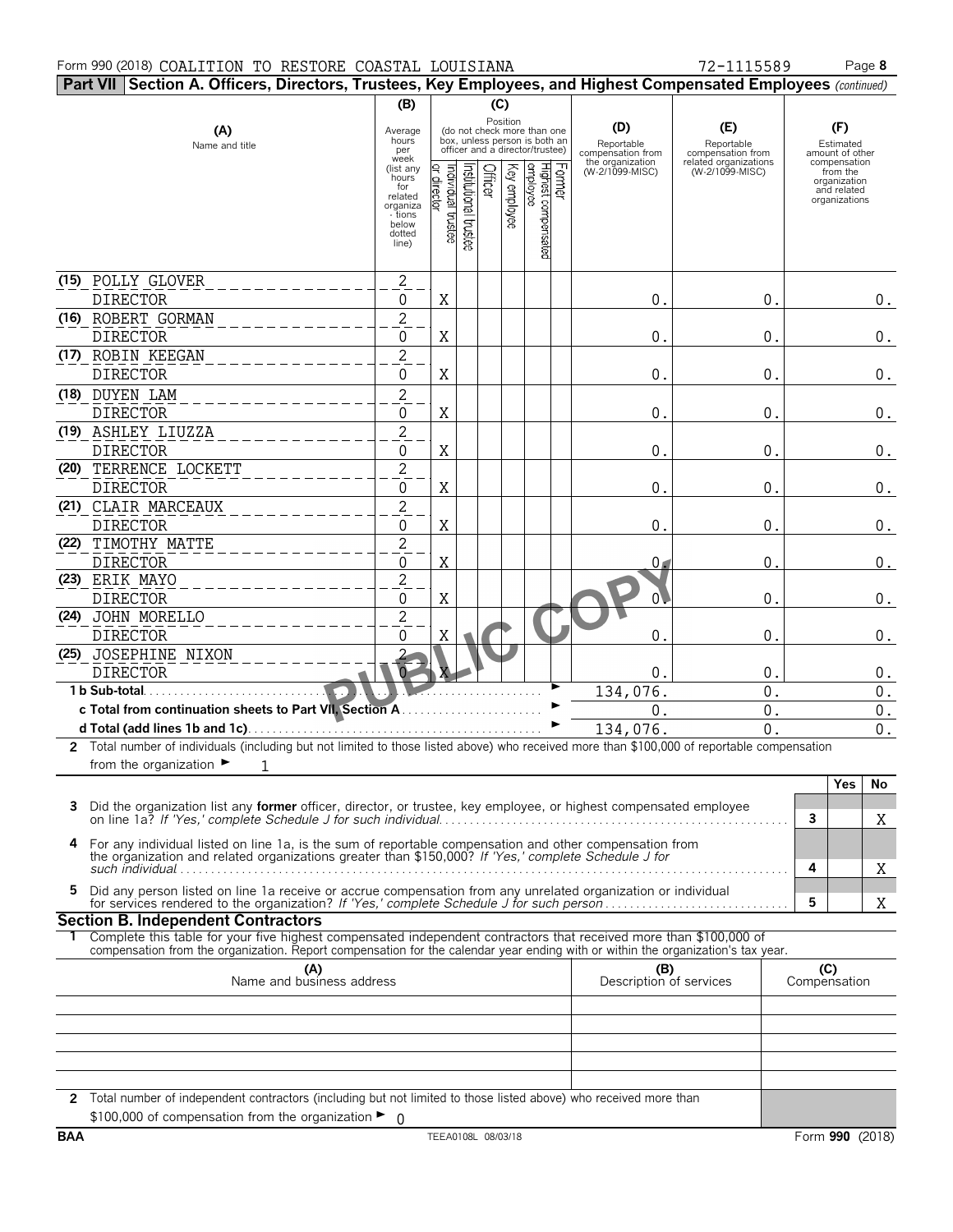# Form 990 **Continuation Sheet for Form 990 Continuation Sheet for Form 990**

Department of the Treasury  $\overline{\phantom{a}}$ Department of the Treasury<br>Internal Revenue Service

| Name of the Organization                                                                                      |                                                                                                                  |                                    |                       |         |              |                                                                      |        |                                                                        | <b>Employler Identification number</b>                                      |                                                                                                          |
|---------------------------------------------------------------------------------------------------------------|------------------------------------------------------------------------------------------------------------------|------------------------------------|-----------------------|---------|--------------|----------------------------------------------------------------------|--------|------------------------------------------------------------------------|-----------------------------------------------------------------------------|----------------------------------------------------------------------------------------------------------|
| COALITION TO RESTORE COASTAL LOUISIANA                                                                        |                                                                                                                  |                                    |                       |         |              |                                                                      |        |                                                                        | 72-1115589                                                                  |                                                                                                          |
| <b>Part VII Continuation: Officers, Directors, Trustees, Key Employees, and Highest Compensated Employees</b> |                                                                                                                  |                                    |                       |         |              |                                                                      |        |                                                                        |                                                                             |                                                                                                          |
| (A)                                                                                                           | (B)                                                                                                              |                                    |                       | (C)     |              |                                                                      |        | (D)                                                                    | (E)                                                                         | (F)                                                                                                      |
| Name and Title                                                                                                | Average<br>hours per<br>week<br>(list any<br>hours for<br>related<br>organiza-<br>tions<br>below<br>dotted line) | Individual trustee<br> or director | Institutional trustee | Officer | Key employee | Position (check all that apply)<br>ea Kalduna<br>Highest compensated | Former | Reportable<br>compensation from<br>the organization<br>(W-2/1099-MISC) | Reportable<br>compensation from<br>related organizations<br>(W-2/1099-MISC) | Estimated<br>amount of other<br>compensation<br>from the<br>organization<br>and related<br>organizations |
| GARVIN PITTMAN                                                                                                | $\sqrt{2}$                                                                                                       |                                    |                       |         |              |                                                                      |        |                                                                        |                                                                             |                                                                                                          |
| <b>DIRECTOR</b>                                                                                               | $\boldsymbol{0}$                                                                                                 | X                                  |                       |         |              |                                                                      |        | $\mathbf{0}$ .                                                         | $0$ .                                                                       | $0$ .                                                                                                    |
| CALEB SOILEAU<br><b>DIRECTOR</b>                                                                              | $\overline{c}$<br>0                                                                                              | X                                  |                       |         |              |                                                                      |        | $\mathbf{0}$ .                                                         | $\mathbf 0$                                                                 | $\boldsymbol{0}$ .                                                                                       |
| KATHY WASCOM                                                                                                  | $\overline{c}$                                                                                                   |                                    |                       |         |              |                                                                      |        |                                                                        |                                                                             |                                                                                                          |
| <b>DIRECTOR</b>                                                                                               | 0                                                                                                                | X                                  |                       |         |              |                                                                      |        | $\mathbf{0}$ .                                                         | $\mathbf 0$                                                                 | 0.                                                                                                       |
| <b>JIM WILKINS</b>                                                                                            | $\sqrt{2}$                                                                                                       |                                    |                       |         |              |                                                                      |        |                                                                        |                                                                             |                                                                                                          |
| <b>DIRECTOR</b>                                                                                               | $\pmb{0}$                                                                                                        | X                                  |                       |         |              |                                                                      |        | $\mathbf{0}$                                                           | $\mathbf 0$                                                                 | $\boldsymbol{0}$ .                                                                                       |
|                                                                                                               |                                                                                                                  |                                    |                       |         |              |                                                                      |        |                                                                        |                                                                             |                                                                                                          |
|                                                                                                               |                                                                                                                  |                                    |                       |         |              |                                                                      |        |                                                                        |                                                                             |                                                                                                          |
|                                                                                                               |                                                                                                                  |                                    |                       |         |              |                                                                      |        |                                                                        |                                                                             |                                                                                                          |
|                                                                                                               |                                                                                                                  |                                    |                       |         |              |                                                                      |        |                                                                        |                                                                             |                                                                                                          |
|                                                                                                               |                                                                                                                  |                                    |                       |         |              |                                                                      |        |                                                                        |                                                                             |                                                                                                          |
|                                                                                                               |                                                                                                                  |                                    |                       |         |              |                                                                      |        |                                                                        |                                                                             |                                                                                                          |
|                                                                                                               |                                                                                                                  |                                    |                       |         |              |                                                                      |        |                                                                        |                                                                             |                                                                                                          |
|                                                                                                               |                                                                                                                  |                                    |                       |         |              |                                                                      |        |                                                                        |                                                                             |                                                                                                          |
|                                                                                                               |                                                                                                                  |                                    |                       |         |              |                                                                      |        |                                                                        |                                                                             |                                                                                                          |
|                                                                                                               |                                                                                                                  |                                    |                       |         |              |                                                                      |        |                                                                        |                                                                             |                                                                                                          |
|                                                                                                               |                                                                                                                  |                                    |                       |         |              |                                                                      |        |                                                                        |                                                                             |                                                                                                          |
|                                                                                                               |                                                                                                                  |                                    |                       |         |              |                                                                      |        |                                                                        |                                                                             |                                                                                                          |
|                                                                                                               |                                                                                                                  |                                    |                       |         |              |                                                                      |        |                                                                        |                                                                             |                                                                                                          |
|                                                                                                               |                                                                                                                  |                                    |                       |         |              |                                                                      |        |                                                                        |                                                                             |                                                                                                          |
|                                                                                                               |                                                                                                                  |                                    |                       |         |              |                                                                      |        |                                                                        |                                                                             |                                                                                                          |
|                                                                                                               |                                                                                                                  |                                    |                       |         |              |                                                                      |        |                                                                        |                                                                             |                                                                                                          |
|                                                                                                               |                                                                                                                  |                                    |                       |         |              |                                                                      |        |                                                                        |                                                                             |                                                                                                          |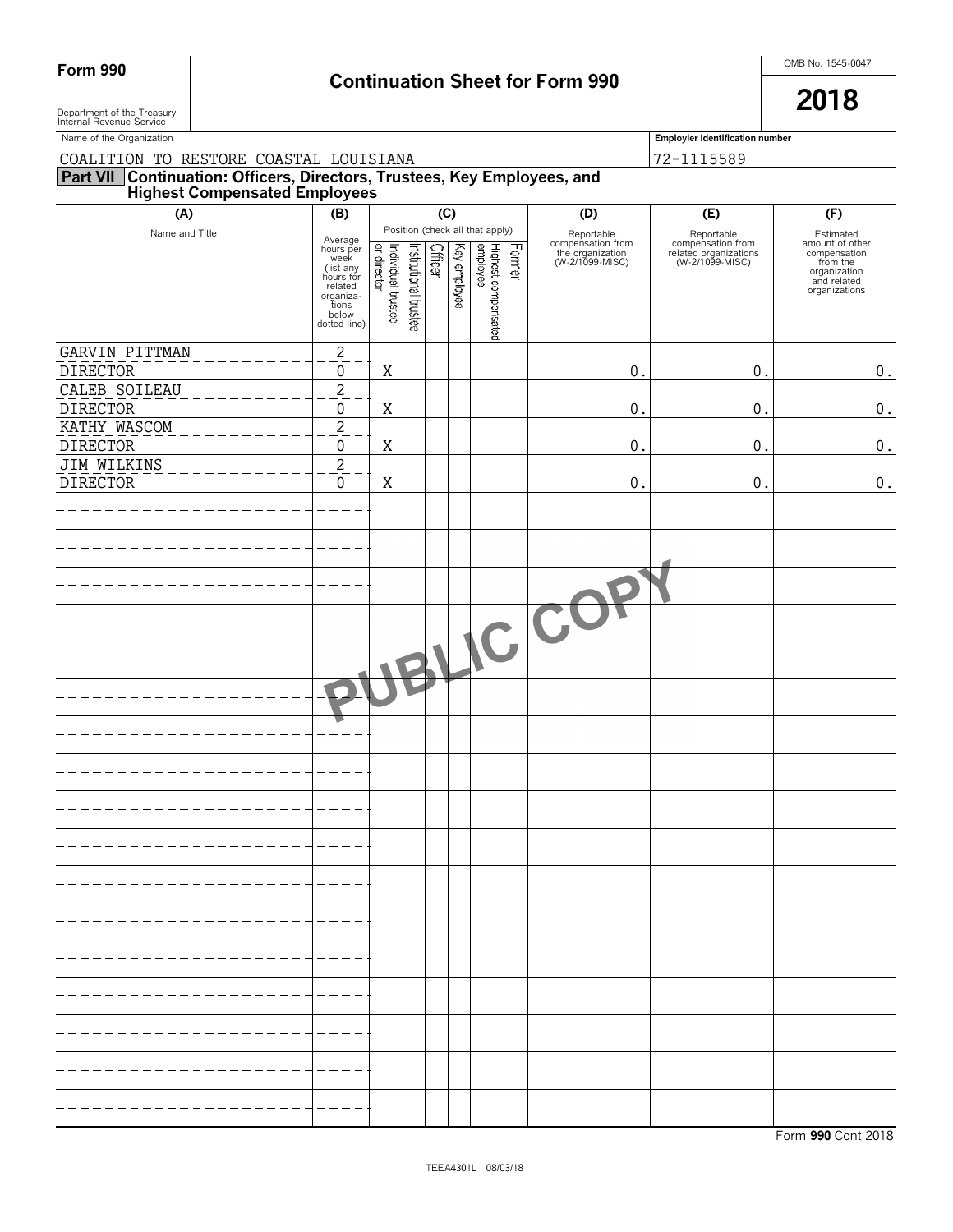#### Form 990 (2018) Page **9** COALITION TO RESTORE COASTAL LOUISIANA 72-1115589

#### **Part VIII Statement of Revenue**

|                                                           |                                                                                                         | (A)<br>Total revenue | (B)<br>Related or<br>exempt<br>function<br>revenue | (C)<br>Unrelated<br>business<br>revenue | (D)<br>Revenue<br>excluded from tax<br>under sections<br>512-514 |
|-----------------------------------------------------------|---------------------------------------------------------------------------------------------------------|----------------------|----------------------------------------------------|-----------------------------------------|------------------------------------------------------------------|
|                                                           | 1a Federated campaigns<br>1a                                                                            |                      |                                                    |                                         |                                                                  |
|                                                           | 1 <sub>b</sub><br><b>b</b> Membership dues                                                              |                      |                                                    |                                         |                                                                  |
|                                                           | 1 <sub>c</sub><br>c Fundraising events                                                                  |                      |                                                    |                                         |                                                                  |
|                                                           | 1 <sub>d</sub><br><b>d</b> Related organizations $\ldots$                                               |                      |                                                    |                                         |                                                                  |
|                                                           | <b>e</b> Government grants (contributions) $\ldots$<br>1 <sub>e</sub><br>112,299.                       |                      |                                                    |                                         |                                                                  |
| Contributions, Gifts, Grants<br>and Other Similar Amounts | f All other contributions, gifts, grants, and<br>similar amounts not included above<br>1f<br>1,212,009. |                      |                                                    |                                         |                                                                  |
|                                                           | g Noncash contributions included in lines 1a-1f: \$                                                     |                      |                                                    |                                         |                                                                  |
|                                                           | <b>Business Code</b>                                                                                    | 1, 324, 308.         |                                                    |                                         |                                                                  |
| Program Service Revenue                                   | 2a                                                                                                      |                      |                                                    |                                         |                                                                  |
|                                                           |                                                                                                         |                      |                                                    |                                         |                                                                  |
|                                                           | b                                                                                                       |                      |                                                    |                                         |                                                                  |
|                                                           |                                                                                                         |                      |                                                    |                                         |                                                                  |
|                                                           |                                                                                                         |                      |                                                    |                                         |                                                                  |
|                                                           |                                                                                                         |                      |                                                    |                                         |                                                                  |
|                                                           | f All other program service revenue<br>$\blacktriangleright$                                            |                      |                                                    |                                         |                                                                  |
|                                                           |                                                                                                         |                      |                                                    |                                         |                                                                  |
|                                                           | Investment income (including dividends, interest and<br>3                                               |                      |                                                    |                                         |                                                                  |
|                                                           | Income from investment of tax-exempt bond proceeds▶                                                     | 5,626.               |                                                    |                                         | 5,626.                                                           |
|                                                           | 4                                                                                                       |                      |                                                    |                                         |                                                                  |
|                                                           | 5<br>(i) Real<br>(ii) Personal                                                                          |                      |                                                    |                                         |                                                                  |
|                                                           | <b>6a</b> Gross rents                                                                                   |                      |                                                    |                                         |                                                                  |
|                                                           | <b>b</b> Less: rental expenses                                                                          |                      |                                                    |                                         |                                                                  |
|                                                           | <b>c</b> Rental income or (loss) $\ldots$                                                               |                      |                                                    |                                         |                                                                  |
|                                                           | d Net rental income or (loss)                                                                           | $C$ do               |                                                    |                                         |                                                                  |
|                                                           | (i) Securities<br>(ii) Other                                                                            |                      |                                                    |                                         |                                                                  |
|                                                           | 7 a Gross amount from sales of<br>assets other than inventory<br>50, 562.                               |                      |                                                    |                                         |                                                                  |
|                                                           |                                                                                                         |                      |                                                    |                                         |                                                                  |
|                                                           | <b>b</b> Less: cost or other basis<br>and sales expenses<br>46,806.                                     |                      |                                                    |                                         |                                                                  |
|                                                           | c Gain or (loss). $\ldots$<br>3,756.                                                                    |                      |                                                    |                                         |                                                                  |
|                                                           |                                                                                                         | 3,756.               |                                                    |                                         | 3,756.                                                           |
|                                                           |                                                                                                         |                      |                                                    |                                         |                                                                  |
| ω Ι                                                       | 8a Gross income from fundraising events<br>(not including $\sharp$                                      |                      |                                                    |                                         |                                                                  |
|                                                           | of contributions reported on line 1c).                                                                  |                      |                                                    |                                         |                                                                  |
|                                                           | See Part IV, line 18. a                                                                                 |                      |                                                    |                                         |                                                                  |
| <b>Other Revenu</b>                                       | <b>b</b> Less: direct expenses <b>b</b>                                                                 |                      |                                                    |                                         |                                                                  |
|                                                           | c Net income or (loss) from fundraising events                                                          |                      |                                                    |                                         |                                                                  |
|                                                           |                                                                                                         |                      |                                                    |                                         |                                                                  |
|                                                           | 9 a Gross income from gaming activities.<br>See Part IV, line 19. a                                     |                      |                                                    |                                         |                                                                  |
|                                                           | <b>b</b> Less: direct expenses <b>b</b>                                                                 |                      |                                                    |                                         |                                                                  |
|                                                           | c Net income or (loss) from gaming activities                                                           |                      |                                                    |                                         |                                                                  |
|                                                           | 10a Gross sales of inventory, less returns                                                              |                      |                                                    |                                         |                                                                  |
|                                                           |                                                                                                         |                      |                                                    |                                         |                                                                  |
|                                                           | <b>b</b> Less: cost of goods sold <b>b</b>                                                              |                      |                                                    |                                         |                                                                  |
|                                                           | c Net income or (loss) from sales of inventory                                                          |                      |                                                    |                                         |                                                                  |
|                                                           | Miscellaneous Revenue<br><b>Business Code</b>                                                           |                      |                                                    |                                         |                                                                  |
|                                                           | 11a MIS <u>CELLANEOUS INCOME</u><br>900099                                                              | 34,514.              | 34,514.                                            |                                         |                                                                  |
|                                                           | b                                                                                                       |                      |                                                    |                                         |                                                                  |
|                                                           |                                                                                                         |                      |                                                    |                                         |                                                                  |
|                                                           | <b>d</b> All other revenue $\ldots$                                                                     |                      |                                                    |                                         |                                                                  |
|                                                           | e Total. Add lines 11a-11d                                                                              | 34,514.              |                                                    |                                         |                                                                  |
|                                                           | 12 Total revenue. See instructions                                                                      | 1,368,204.           | 34,514.                                            | 0.                                      | 9,382.                                                           |
| <b>BAA</b>                                                |                                                                                                         | TEEA0109L 08/03/18   |                                                    |                                         | Form 990 (2018)                                                  |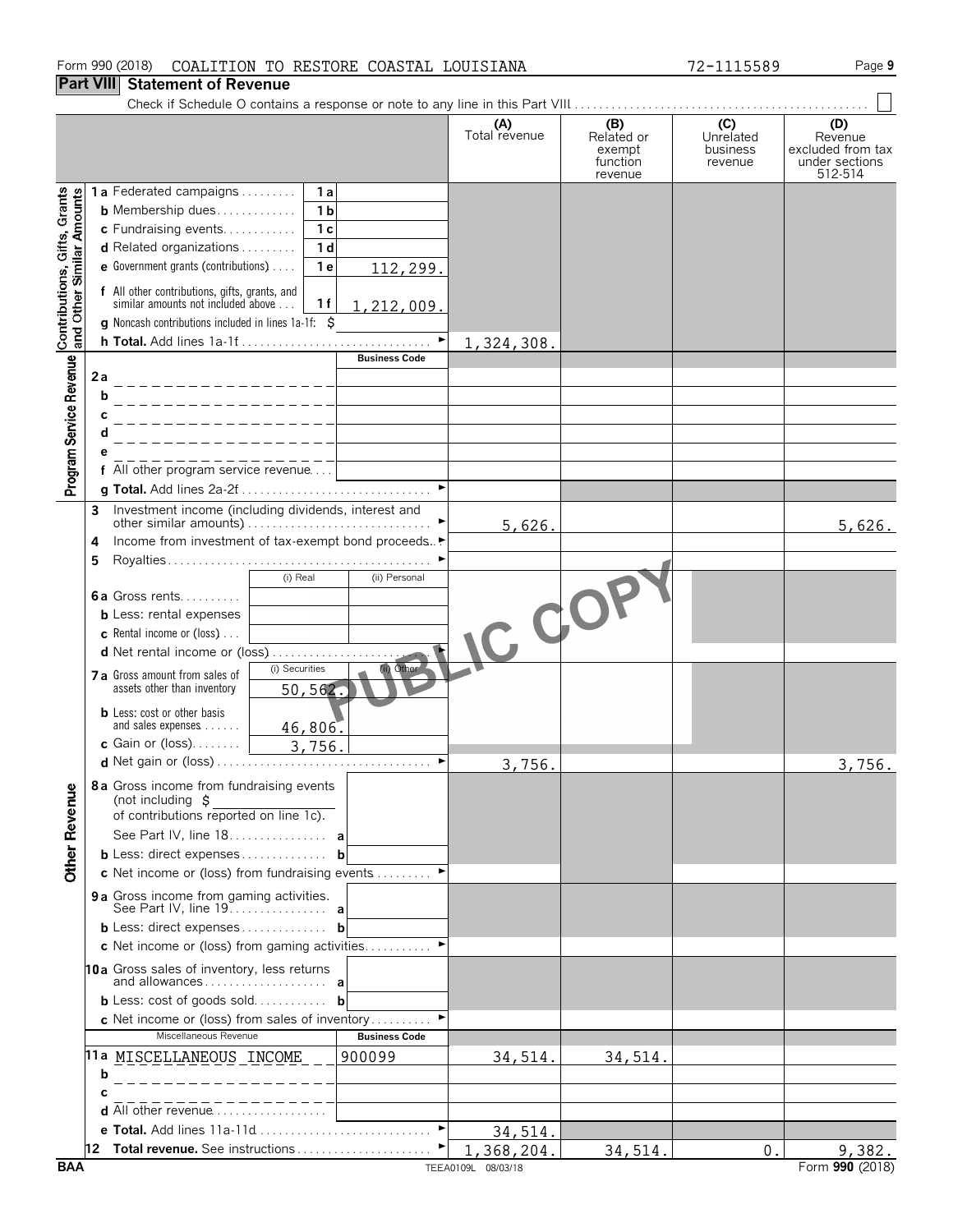#### Form 990 (2018) Page **10** COALITION TO RESTORE COASTAL LOUISIANA 72-1115589

**Part IX | Statement of Functional Expenses** 

|          | Section 501(c)(3) and 501(c)(4) organizations must complete all columns. All other organizations must complete column (A).                                                                                                                              |                       |                                    |                                           |                                |
|----------|---------------------------------------------------------------------------------------------------------------------------------------------------------------------------------------------------------------------------------------------------------|-----------------------|------------------------------------|-------------------------------------------|--------------------------------|
|          |                                                                                                                                                                                                                                                         |                       |                                    |                                           |                                |
|          | Do not include amounts reported on lines<br>6b, 7b, 8b, 9b, and 10b of Part VIII.                                                                                                                                                                       | (A)<br>Total expenses | (B)<br>Program service<br>expenses | (C)<br>Management and<br>general expenses | (D)<br>Fundraising<br>expenses |
| 1.       | Grants and other assistance to domestic<br>organizations and domestic governments.                                                                                                                                                                      |                       |                                    |                                           |                                |
|          | 2 Grants and other assistance to domestic<br>individuals. See Part IV, line 22                                                                                                                                                                          |                       |                                    |                                           |                                |
|          | 3 Grants and other assistance to foreign<br>organizations, foreign governments, and for-<br>eign individuals. See Part IV, lines 15 and 16                                                                                                              |                       |                                    |                                           |                                |
| 4<br>5   | Benefits paid to or for members<br>Compensation of current officers, directors,<br>trustees, and key employees                                                                                                                                          | 128,301.              | 76,981.                            | 32,075.                                   | 19,245.                        |
| 6        | Compensation not included above, to<br>disqualified persons (as defined under                                                                                                                                                                           | $0$ .                 | 0.                                 | 0.                                        | 0.                             |
| 7        | Other salaries and wages                                                                                                                                                                                                                                | 574,883               | 475,736                            | 93,707.                                   | 5,440.                         |
| 8        | Pension plan accruals and contributions<br>(include section $401(k)$ and $403(b)$ )                                                                                                                                                                     |                       |                                    |                                           |                                |
| 9        | Other employee benefits                                                                                                                                                                                                                                 | 84,811                | 66,322.                            | 15,527.                                   | 2,962.                         |
| 10       |                                                                                                                                                                                                                                                         | 54,018.               | 42,563.                            | 9,554.                                    | 1,901.                         |
| 11       | Fees for services (non-employees):                                                                                                                                                                                                                      |                       |                                    |                                           |                                |
|          |                                                                                                                                                                                                                                                         |                       |                                    |                                           |                                |
|          |                                                                                                                                                                                                                                                         |                       |                                    |                                           |                                |
|          |                                                                                                                                                                                                                                                         | 23,299.               | 20,560                             | 2,287.                                    | 452.                           |
|          |                                                                                                                                                                                                                                                         |                       |                                    |                                           |                                |
|          | e Professional fundraising services. See Part IV, line 17                                                                                                                                                                                               |                       |                                    |                                           |                                |
|          | f Investment management fees                                                                                                                                                                                                                            |                       |                                    |                                           |                                |
|          | <b>g</b> Other. (If line 11q amount exceeds 10% of line 25, column<br>(A) amount, list line 11g expenses on Schedule $0.$ )                                                                                                                             |                       |                                    |                                           |                                |
|          | 12 Advertising and promotion                                                                                                                                                                                                                            | 1,417                 | 587.                               | 180.                                      | 650.                           |
| 13       | Office expenses                                                                                                                                                                                                                                         | 54,454                | 34,958.                            | $\overline{7}$ , 307.                     | 12,189.                        |
| 14       |                                                                                                                                                                                                                                                         |                       |                                    |                                           |                                |
| 15       |                                                                                                                                                                                                                                                         |                       |                                    |                                           |                                |
| 16       | Occupancy                                                                                                                                                                                                                                               | 55,715.               | 43,903.                            | 9,862.                                    | 1,950.                         |
| 17       |                                                                                                                                                                                                                                                         | 43,649.               | 24,353.                            | 18,614.                                   | 682.                           |
| 18.      | Payments of travel or entertainment<br>expenses for any federal, state, or local                                                                                                                                                                        |                       |                                    |                                           |                                |
| 19       | Conferences, conventions, and meetings                                                                                                                                                                                                                  | 982.                  | 883.                               | 99.                                       |                                |
| 20       | $Interest \dots \dots \dots \dots \dots \dots \dots \dots \dots \dots \dots \dots \dots \dots$                                                                                                                                                          |                       |                                    |                                           |                                |
| 21       | Payments to affiliates                                                                                                                                                                                                                                  |                       |                                    |                                           |                                |
| 22<br>23 | Depreciation, depletion, and amortization<br>$Insurance \ldots \ldots \ldots \ldots \ldots \ldots \ldots \ldots \ldots$                                                                                                                                 | 109.                  |                                    | 109.                                      |                                |
| 24       | Other expenses. Itemize expenses not<br>covered above (List miscellaneous expenses<br>in line 24e. If line 24e amount exceeds 10%<br>of line 25, column (A) amount, list line 24e<br>expenses on Schedule O.)                                           | 6,193.                | 5,132.                             | 886.                                      | 175.                           |
|          | a CONTRACT SERVICES                                                                                                                                                                                                                                     | 248,872               | 222,145                            | 26,727                                    |                                |
|          | <b>b</b> DUES, FEES, & REGISTRATIONS                                                                                                                                                                                                                    | 54,598                | 33,029                             | 12,405                                    | 9,164.                         |
|          | c SUPPLIES                                                                                                                                                                                                                                              | 48,274                | 45,708                             | 3,961                                     | $-1, 395.$                     |
|          | d FOOD AND BEVERAGE                                                                                                                                                                                                                                     | 11,233.               | 5,389                              | 5,541                                     | 303.                           |
|          |                                                                                                                                                                                                                                                         | 2,133.                | 580.                               | 587.                                      | 966.                           |
| 25       | Total functional expenses. Add lines 1 through 24e                                                                                                                                                                                                      | 1,392,941.            | 1,098,829.                         | 239, 428.                                 | 54,684.                        |
|          | 26 Joint costs. Complete this line only if<br>the organization reported in column (B)<br>joint costs from a combined educational<br>campaign and fundraising solicitation.<br>Check here $\blacktriangleright$   if following<br>SOP 98-2 (ASC 958-720) |                       |                                    |                                           |                                |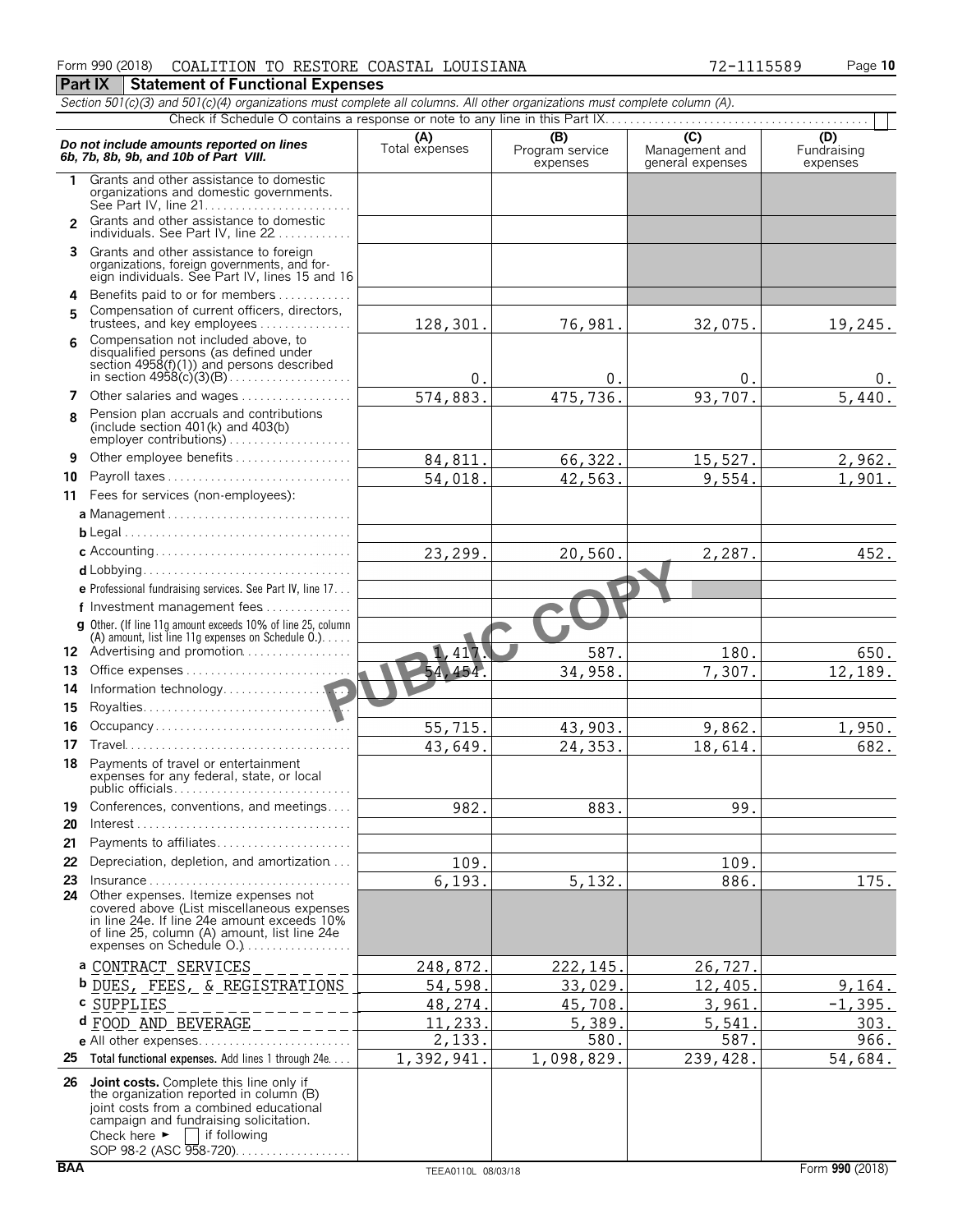#### Form 990 (2018) Page **11** COALITION TO RESTORE COASTAL LOUISIANA 72-1115589

|                             | <b>Part X</b> | <b>Balance Sheet</b>                                                                                                                                                                                                                                                                                                 |                          |                 |                    |
|-----------------------------|---------------|----------------------------------------------------------------------------------------------------------------------------------------------------------------------------------------------------------------------------------------------------------------------------------------------------------------------|--------------------------|-----------------|--------------------|
|                             |               |                                                                                                                                                                                                                                                                                                                      |                          |                 |                    |
|                             |               |                                                                                                                                                                                                                                                                                                                      | (A)<br>Beginning of year |                 | (B)<br>End of year |
|                             | 1             |                                                                                                                                                                                                                                                                                                                      |                          | $\mathbf{1}$    |                    |
|                             | 2             |                                                                                                                                                                                                                                                                                                                      | 92, 123.                 | $\overline{2}$  | 85,046.            |
|                             | 3             |                                                                                                                                                                                                                                                                                                                      | 179,685.                 | $\mathbf{3}$    | 190,088.           |
|                             | 4             |                                                                                                                                                                                                                                                                                                                      | 82,030.                  | 4               | 18,663.            |
|                             | 5             | Loans and other receivables from current and former officers, directors,<br>trustees, key employees, and highest compensated employees. Complete                                                                                                                                                                     |                          | 5               |                    |
|                             | 6             | Loans and other receivables from other disqualified persons (as defined under<br>section 4958(f)(1)), persons described in section 4958(c)(3)(B), and contributing<br>employers and sponsoring organizations of section 501(c)(9) voluntary employees<br>beneficiary organizations (see instructions). Complete Part |                          | 6               |                    |
|                             | 7             |                                                                                                                                                                                                                                                                                                                      |                          | $\overline{ }$  |                    |
| Assets                      | 8             |                                                                                                                                                                                                                                                                                                                      |                          | 8               |                    |
|                             | 9             |                                                                                                                                                                                                                                                                                                                      | 17,048.                  | 9               | 12,990.            |
|                             |               | 889.                                                                                                                                                                                                                                                                                                                 |                          |                 |                    |
|                             |               | 10 <sub>b</sub><br>889.                                                                                                                                                                                                                                                                                              | 109.                     | 10c             |                    |
|                             | 11            |                                                                                                                                                                                                                                                                                                                      | 190,098.                 | 11              | 199,618.           |
|                             | 12            |                                                                                                                                                                                                                                                                                                                      |                          | 12              |                    |
|                             | 13            | Investments – program-related. See Part IV, line 11                                                                                                                                                                                                                                                                  |                          | 13              |                    |
|                             | 14            |                                                                                                                                                                                                                                                                                                                      |                          | 14              |                    |
|                             | 15            |                                                                                                                                                                                                                                                                                                                      | 2,800                    | 15              |                    |
|                             | 16            |                                                                                                                                                                                                                                                                                                                      | 563,893.                 | 16              | 506, 405.          |
|                             | 17            |                                                                                                                                                                                                                                                                                                                      | $-147,555.$              | 17              | 41,689.            |
|                             | 18            |                                                                                                                                                                                                                                                                                                                      |                          | $\overline{18}$ |                    |
|                             | 19            |                                                                                                                                                                                                                                                                                                                      | 6,104                    | $\overline{19}$ | 75,457.            |
|                             | 20            |                                                                                                                                                                                                                                                                                                                      |                          | 20              |                    |
|                             | 21            | Escrow or custodial account liability. Complete Part IV of Schedule D.                                                                                                                                                                                                                                               |                          | 21              |                    |
| Liabilities                 | 22            | Loans and other payables to current and former officers, directors, trustees, key employees, highest compensated employees, and disqualified persons.                                                                                                                                                                |                          | 22              |                    |
|                             | 23            | Secured mortgages and notes payable to unrelated third parties                                                                                                                                                                                                                                                       |                          | 23              |                    |
|                             | 24            | Unsecured notes and loans payable to unrelated third parties                                                                                                                                                                                                                                                         |                          | 24              |                    |
|                             | 25            | Other liabilities (including federal income tax, payables to related third parties, and other liabilities not included on lines 17-24). Complete Part X of Schedule D.                                                                                                                                               | 29,514.                  | 25              | 32,429.            |
|                             | 26            |                                                                                                                                                                                                                                                                                                                      | 183, 173.                | 26              | 149,575.           |
|                             |               | $\overline{X}$ and complete<br>Organizations that follow SFAS 117 (ASC 958), check here ►<br>lines 27 through 29, and lines 33 and 34.                                                                                                                                                                               |                          |                 |                    |
|                             | 27            |                                                                                                                                                                                                                                                                                                                      | 186,200                  | 27              | 221,805.           |
|                             | 28            |                                                                                                                                                                                                                                                                                                                      | 194,520.                 | 28              | 135,025.           |
|                             | 29            |                                                                                                                                                                                                                                                                                                                      |                          | 29              |                    |
| Net Assets or Fund Balances |               | Organizations that do not follow SFAS 117 (ASC 958), check here ►<br>and complete lines 30 through 34.                                                                                                                                                                                                               |                          |                 |                    |
|                             | 30            | Capital stock or trust principal, or current funds                                                                                                                                                                                                                                                                   |                          | 30              |                    |
|                             | 31            | Paid-in or capital surplus, or land, building, or equipment fund                                                                                                                                                                                                                                                     |                          | 31              |                    |
|                             | 32            | Retained earnings, endowment, accumulated income, or other funds                                                                                                                                                                                                                                                     |                          | 32              |                    |
|                             | 33            |                                                                                                                                                                                                                                                                                                                      | 380,720.                 | 33              | 356,830.           |
|                             | 34            |                                                                                                                                                                                                                                                                                                                      | 563,893.                 | 34              | 506,405.           |
| <b>BAA</b>                  |               | TEEA0111L 08/03/18                                                                                                                                                                                                                                                                                                   |                          |                 | Form 990 (2018)    |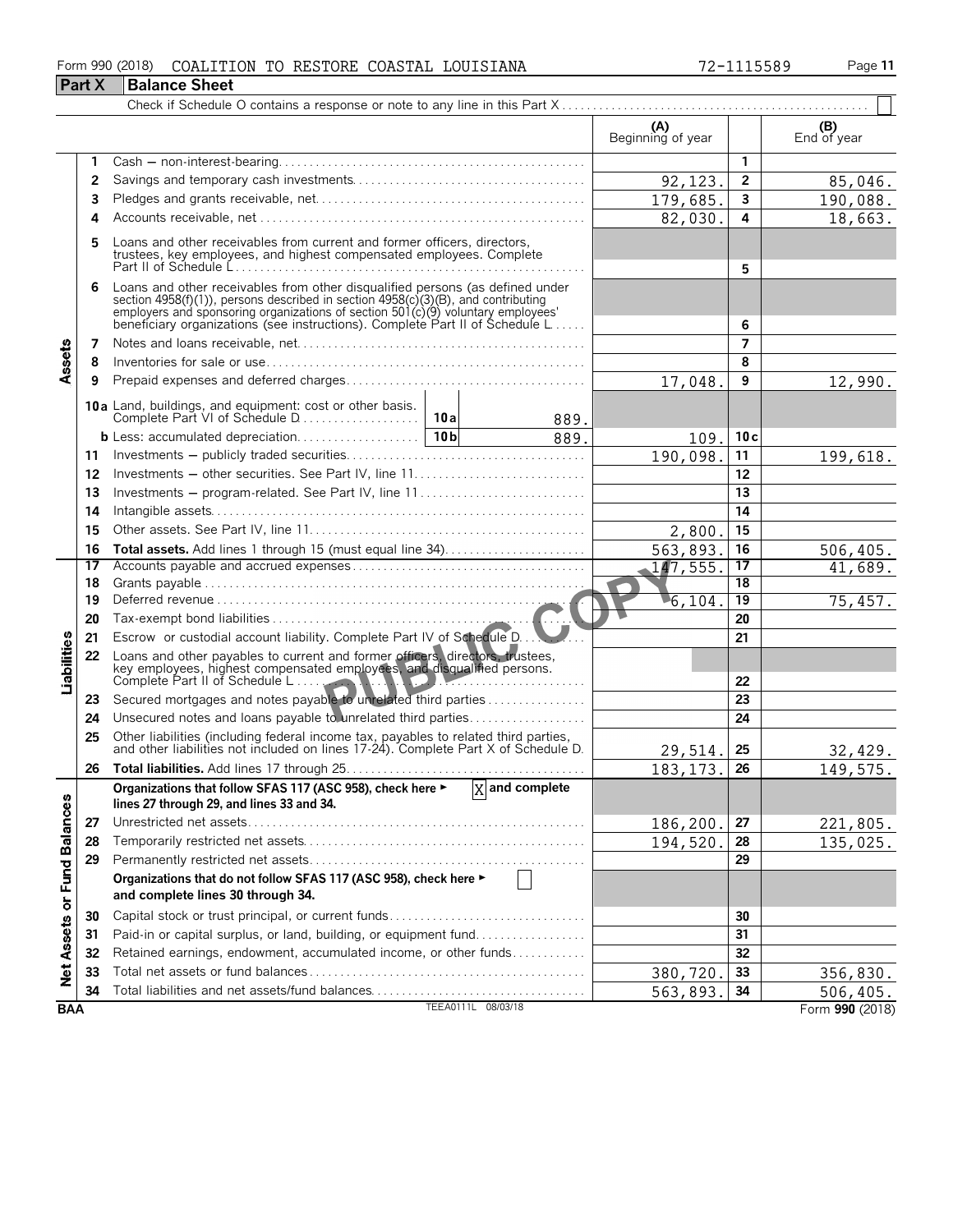|            | Form 990 (2018)<br>COALITION TO RESTORE COASTAL LOUISIANA                                                                                                                                                                                            | 72-1115589     |                |            | Page 12         |
|------------|------------------------------------------------------------------------------------------------------------------------------------------------------------------------------------------------------------------------------------------------------|----------------|----------------|------------|-----------------|
|            | <b>Part XI</b><br>Reconciliation of Net Assets                                                                                                                                                                                                       |                |                |            |                 |
|            |                                                                                                                                                                                                                                                      |                |                |            |                 |
| 1          |                                                                                                                                                                                                                                                      | $\overline{1}$ |                | 1,368,204. |                 |
| 2          |                                                                                                                                                                                                                                                      | $\overline{2}$ |                | 1,392,941. |                 |
| 3          |                                                                                                                                                                                                                                                      | $\overline{3}$ |                | $-24,737.$ |                 |
| 4          | Net assets or fund balances at beginning of year (must equal Part X, line 33, column (A))                                                                                                                                                            | 4              |                | 380,720.   |                 |
| 5          |                                                                                                                                                                                                                                                      | 5              |                |            | 847.            |
| 6          |                                                                                                                                                                                                                                                      | 6              |                |            |                 |
| 7          |                                                                                                                                                                                                                                                      | 7              |                |            |                 |
| 8          |                                                                                                                                                                                                                                                      | 8              |                |            |                 |
| 9          |                                                                                                                                                                                                                                                      | 9              |                |            | $0$ .           |
| 10         | Net assets or fund balances at end of year. Combine lines 3 through 9 (must equal Part X, line 33,                                                                                                                                                   |                |                |            |                 |
|            |                                                                                                                                                                                                                                                      | 10             |                | 356,830.   |                 |
|            | <b>Part XII Financial Statements and Reporting</b>                                                                                                                                                                                                   |                |                |            |                 |
|            |                                                                                                                                                                                                                                                      |                |                |            |                 |
|            |                                                                                                                                                                                                                                                      |                |                | <b>Yes</b> | No              |
|            | Accounting method used to prepare the Form 990:<br>Cash<br>X Accrual<br>Other                                                                                                                                                                        |                |                |            |                 |
|            | If the organization changed its method of accounting from a prior year or checked 'Other,' explain<br>in Schedule O.                                                                                                                                 |                |                |            |                 |
|            | 2a Were the organization's financial statements compiled or reviewed by an independent accountant?                                                                                                                                                   |                | 2a             |            | Χ               |
|            | If 'Yes,' check a box below to indicate whether the financial statements for the year were compiled or reviewed on a<br>separate basis, consolidated basis, or both:<br>Consolidated basis<br>Both consolidated and separate basis<br>Separate basis |                |                |            |                 |
|            | <b>b</b> Were the organization's financial statements audited by an independent accountant?                                                                                                                                                          |                | 2 <sub>b</sub> | X          |                 |
|            | If 'Yes,' check a box below to indicate whether the financial statements for the year were audited on a separate<br>basis, consolidated basis, or both:<br>X<br>Consolidated basis<br><b>Both consolidated and separate basis</b><br>Separate basis  |                |                |            |                 |
|            | c If 'Yes' to line 2a or 2b, does the organization have a committee that assumes responsibility for oversight of the audit,<br>review, or compilation of its financial statements and selection of an independent accountant?                        |                | 2c             | X          |                 |
|            | If the organization changed either its oversight process or selection process during the tax year, explain<br>in Schedule O.                                                                                                                         |                |                |            |                 |
|            | 3a As a result of a federal award, was the organization required to undergo an audit or audits as set forth in the Single                                                                                                                            |                | Зa             |            | X               |
|            | b If 'Yes,' did the organization undergo the required audit or audits? If the organization did not undergo the required audit<br>or audits, explain why in Schedule O and describe any steps taken to undergo such audits                            |                | 3 <sub>b</sub> |            |                 |
| <b>BAA</b> | TEEA0112L 08/03/18                                                                                                                                                                                                                                   |                |                |            | Form 990 (2018) |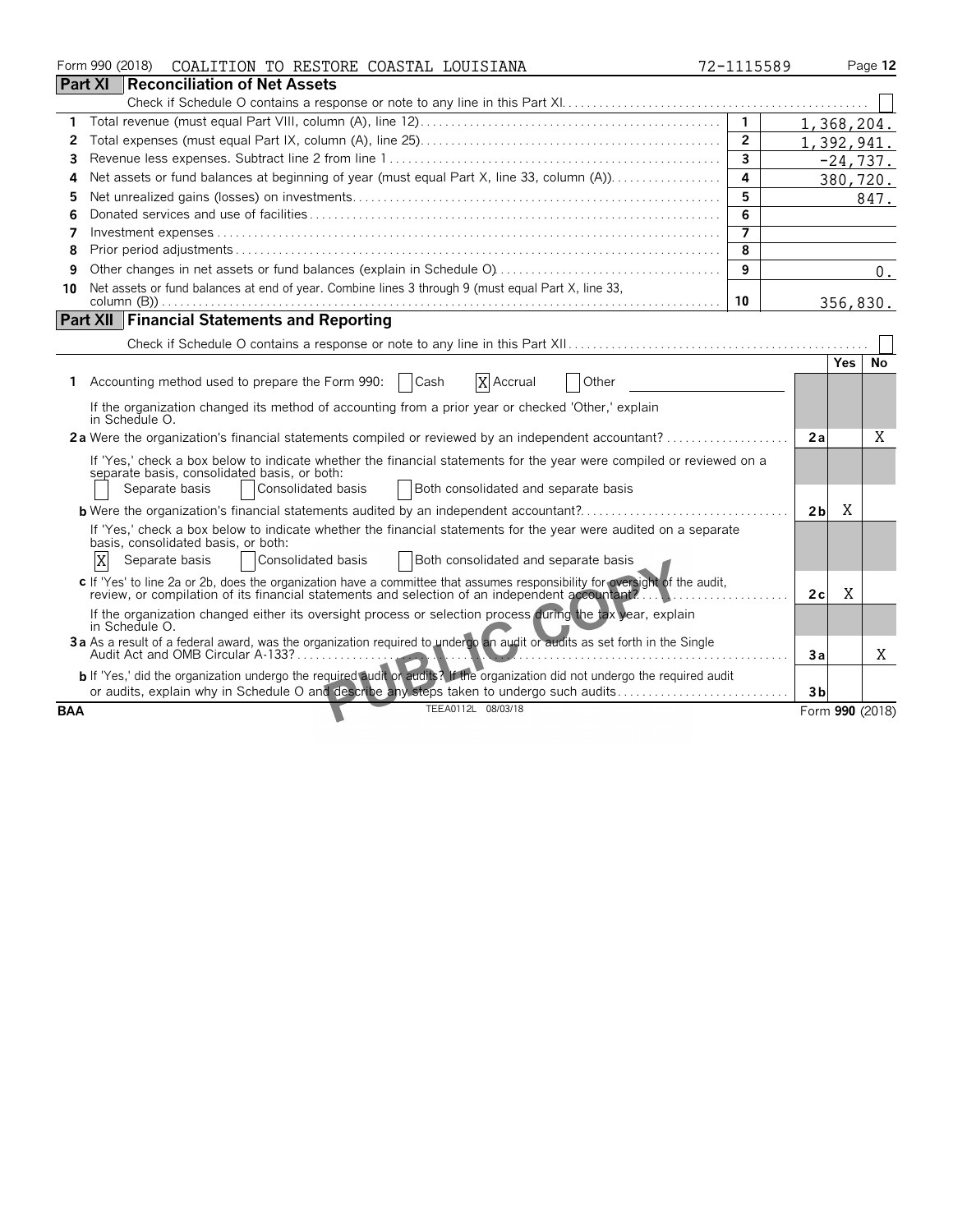| <b>SCHEDULE A</b>             |  |
|-------------------------------|--|
| $(F_{\rm O}r$ m 990 or 990.FZ |  |

# **Public Charity Status and Public Support CHAREDULE A**

**COMPOUTE A**<br>
(Form 990 or 990-EZ) Complete if the organization is a section 501(c)(3) organization or a section<br>
4947(a)(1) nonexempt charitable trust.

Attach to Form 990 or Form 990-EZ.

| 2018 |  |  |
|------|--|--|
|      |  |  |

|              | Department of the Treasury<br>Internal Revenue Service                                                                                                                                                                                                                                                                                                                                                                                                                           |                                               |                                                                          | ► Go to www.irs.gov/Form990 for instructions and the latest information.                                                                                                                                                                                                                                                                                                                           |     |                                                                      |                                                      | Open to Public<br>Inspection                       |  |
|--------------|----------------------------------------------------------------------------------------------------------------------------------------------------------------------------------------------------------------------------------------------------------------------------------------------------------------------------------------------------------------------------------------------------------------------------------------------------------------------------------|-----------------------------------------------|--------------------------------------------------------------------------|----------------------------------------------------------------------------------------------------------------------------------------------------------------------------------------------------------------------------------------------------------------------------------------------------------------------------------------------------------------------------------------------------|-----|----------------------------------------------------------------------|------------------------------------------------------|----------------------------------------------------|--|
|              | Name of the organization                                                                                                                                                                                                                                                                                                                                                                                                                                                         |                                               |                                                                          |                                                                                                                                                                                                                                                                                                                                                                                                    |     |                                                                      | <b>Employer identification number</b>                |                                                    |  |
|              |                                                                                                                                                                                                                                                                                                                                                                                                                                                                                  |                                               | COALITION TO RESTORE COASTAL LOUISIANA                                   |                                                                                                                                                                                                                                                                                                                                                                                                    |     |                                                                      | 72-1115589                                           |                                                    |  |
| Part I       |                                                                                                                                                                                                                                                                                                                                                                                                                                                                                  |                                               |                                                                          | <b>Reason for Public Charity Status</b> (All organizations must complete this part.) See instructions.                                                                                                                                                                                                                                                                                             |     |                                                                      |                                                      |                                                    |  |
|              |                                                                                                                                                                                                                                                                                                                                                                                                                                                                                  |                                               |                                                                          | The organization is not a private foundation because it is: (For lines 1 through 12, check only one box.)                                                                                                                                                                                                                                                                                          |     |                                                                      |                                                      |                                                    |  |
| 1            |                                                                                                                                                                                                                                                                                                                                                                                                                                                                                  |                                               |                                                                          | A church, convention of churches, or association of churches described in section 170(b)(1)(A)(i).                                                                                                                                                                                                                                                                                                 |     |                                                                      |                                                      |                                                    |  |
| 2            |                                                                                                                                                                                                                                                                                                                                                                                                                                                                                  |                                               |                                                                          | A school described in section 170(b)(1)(A)(ii). (Attach Schedule E (Form 990 or 990-EZ).)                                                                                                                                                                                                                                                                                                          |     |                                                                      |                                                      |                                                    |  |
| 3            |                                                                                                                                                                                                                                                                                                                                                                                                                                                                                  |                                               |                                                                          | A hospital or a cooperative hospital service organization described in section 170(b)(1)(A)(iii).                                                                                                                                                                                                                                                                                                  |     |                                                                      |                                                      |                                                    |  |
| 4            |                                                                                                                                                                                                                                                                                                                                                                                                                                                                                  |                                               |                                                                          | A medical research organization operated in conjunction with a hospital described in section 170(b)(1)(A)(iii). Enter the hospital's                                                                                                                                                                                                                                                               |     |                                                                      |                                                      |                                                    |  |
|              | name, city, and state:                                                                                                                                                                                                                                                                                                                                                                                                                                                           |                                               |                                                                          |                                                                                                                                                                                                                                                                                                                                                                                                    |     |                                                                      |                                                      |                                                    |  |
| 5            |                                                                                                                                                                                                                                                                                                                                                                                                                                                                                  | section 170(b)(1)(A)(iv). (Complete Part II.) |                                                                          | An organization operated for the benefit of a college or university owned or operated by a governmental unit described in                                                                                                                                                                                                                                                                          |     |                                                                      |                                                      |                                                    |  |
| 6            | A federal, state, or local government or governmental unit described in section 170(b)(1)(A)(v).                                                                                                                                                                                                                                                                                                                                                                                 |                                               |                                                                          |                                                                                                                                                                                                                                                                                                                                                                                                    |     |                                                                      |                                                      |                                                    |  |
| 7            | X                                                                                                                                                                                                                                                                                                                                                                                                                                                                                |                                               | in section 170(b)(1)(A)(vi). (Complete Part II.)                         | An organization that normally receives a substantial part of its support from a governmental unit or from the general public described                                                                                                                                                                                                                                                             |     |                                                                      |                                                      |                                                    |  |
| 8            |                                                                                                                                                                                                                                                                                                                                                                                                                                                                                  |                                               |                                                                          | A community trust described in section 170(b)(1)(A)(vi). (Complete Part II.)                                                                                                                                                                                                                                                                                                                       |     |                                                                      |                                                      |                                                    |  |
| 9            |                                                                                                                                                                                                                                                                                                                                                                                                                                                                                  |                                               |                                                                          | An agricultural research organization described in section 170(b)(1)(A)(ix) operated in conjunction with a land-grant college                                                                                                                                                                                                                                                                      |     |                                                                      |                                                      |                                                    |  |
|              | university:                                                                                                                                                                                                                                                                                                                                                                                                                                                                      |                                               |                                                                          | or university or a non-land-grant college of agriculture (see instructions). Enter the name, city, and state of the college or                                                                                                                                                                                                                                                                     |     |                                                                      |                                                      |                                                    |  |
| 10           | An organization that normally receives: (1) more than 33-1/3% of its support from contributions, membership fees, and gross receipts<br>from activities related to its exempt functions—subject to certain exceptions, and (2) no more than 33-1/3% of its support from gross<br>investment income and unrelated business taxable income (less section 511 tax) from businesses acquired by the organization after<br>June 30, 1975. See section 509(a)(2). (Complete Part III.) |                                               |                                                                          |                                                                                                                                                                                                                                                                                                                                                                                                    |     |                                                                      |                                                      |                                                    |  |
| 11           |                                                                                                                                                                                                                                                                                                                                                                                                                                                                                  |                                               |                                                                          | An organization organized and operated exclusively to test for public safety. See section 509(a)(4).                                                                                                                                                                                                                                                                                               |     |                                                                      |                                                      |                                                    |  |
| 12           |                                                                                                                                                                                                                                                                                                                                                                                                                                                                                  |                                               |                                                                          | An organization organized and operated exclusively for the benefit of, to perform the functions of, or to carry out the purposes of one<br>or more publicly supported organizations described in section 509(a)(1) or section 509(a)(2). See section 509(a)(3). Check the box in<br>lines 12a through 12d that describes the type of supporting organization and complete lines 12e, 12f, and 12g. |     |                                                                      |                                                      |                                                    |  |
| а            |                                                                                                                                                                                                                                                                                                                                                                                                                                                                                  | complete Part IV, Sections A and B.           |                                                                          | Type I. A supporting organization operated, supervised, or controlled by its supported organization(s), typically by giving the supported<br>organization(s) the power to regularly appoint or elect a majority of the directors or trustees of the supporting organization. You must                                                                                                              |     |                                                                      |                                                      |                                                    |  |
| b            |                                                                                                                                                                                                                                                                                                                                                                                                                                                                                  | must complete Part IV, Sections A and C.      |                                                                          | Type II. A supporting organization supervised of controlled in connection with its supported organization(s), by having control or<br>management of the supporting organization vested in the same persons that control or manage the supported organization(s). You                                                                                                                               |     |                                                                      |                                                      |                                                    |  |
| c            |                                                                                                                                                                                                                                                                                                                                                                                                                                                                                  |                                               |                                                                          | Type III functionally integrated. A supporting organization operated in connection with, and functionally integrated with, its supported organization(s) (see instructions). You must complete Part IV, Sections A, D, and E.                                                                                                                                                                      |     |                                                                      |                                                      |                                                    |  |
| d            |                                                                                                                                                                                                                                                                                                                                                                                                                                                                                  |                                               |                                                                          | Type III non-functionally integrated. A supporting organization operated in connection with its supported organization(s) that is not functionally integrated. The organization generally must satisfy a distribution requirem                                                                                                                                                                     |     |                                                                      |                                                      |                                                    |  |
| е            |                                                                                                                                                                                                                                                                                                                                                                                                                                                                                  |                                               |                                                                          | instructions). You must complete Part IV, Sections A and D, and Part V.                                                                                                                                                                                                                                                                                                                            |     |                                                                      |                                                      |                                                    |  |
|              |                                                                                                                                                                                                                                                                                                                                                                                                                                                                                  |                                               |                                                                          | Check this box if the organization received a written determination from the IRS that it is a Type I, Type II, Type III functionally<br>integrated, or Type III non-functionally integrated supporting organization.                                                                                                                                                                               |     |                                                                      |                                                      |                                                    |  |
|              |                                                                                                                                                                                                                                                                                                                                                                                                                                                                                  |                                               |                                                                          |                                                                                                                                                                                                                                                                                                                                                                                                    |     |                                                                      |                                                      |                                                    |  |
|              |                                                                                                                                                                                                                                                                                                                                                                                                                                                                                  |                                               | g Provide the following information about the supported organization(s). |                                                                                                                                                                                                                                                                                                                                                                                                    |     |                                                                      |                                                      |                                                    |  |
|              | (i) Name of supported organization                                                                                                                                                                                                                                                                                                                                                                                                                                               |                                               | (ii) EIN                                                                 | (iii) Type of organization<br>described on lines 1-10<br>above (see instructions))                                                                                                                                                                                                                                                                                                                 |     | (iv) Is the<br>organization listed<br>in your governing<br>document? | (v) Amount of monetary<br>support (see instructions) | (vi) Amount of other<br>support (see instructions) |  |
|              |                                                                                                                                                                                                                                                                                                                                                                                                                                                                                  |                                               |                                                                          |                                                                                                                                                                                                                                                                                                                                                                                                    | Yes | <b>No</b>                                                            |                                                      |                                                    |  |
| (A)          |                                                                                                                                                                                                                                                                                                                                                                                                                                                                                  |                                               |                                                                          |                                                                                                                                                                                                                                                                                                                                                                                                    |     |                                                                      |                                                      |                                                    |  |
| (B)          |                                                                                                                                                                                                                                                                                                                                                                                                                                                                                  |                                               |                                                                          |                                                                                                                                                                                                                                                                                                                                                                                                    |     |                                                                      |                                                      |                                                    |  |
| (C)          |                                                                                                                                                                                                                                                                                                                                                                                                                                                                                  |                                               |                                                                          |                                                                                                                                                                                                                                                                                                                                                                                                    |     |                                                                      |                                                      |                                                    |  |
| (D)          |                                                                                                                                                                                                                                                                                                                                                                                                                                                                                  |                                               |                                                                          |                                                                                                                                                                                                                                                                                                                                                                                                    |     |                                                                      |                                                      |                                                    |  |
| (E)          |                                                                                                                                                                                                                                                                                                                                                                                                                                                                                  |                                               |                                                                          |                                                                                                                                                                                                                                                                                                                                                                                                    |     |                                                                      |                                                      |                                                    |  |
| <b>Total</b> |                                                                                                                                                                                                                                                                                                                                                                                                                                                                                  |                                               |                                                                          |                                                                                                                                                                                                                                                                                                                                                                                                    |     |                                                                      |                                                      |                                                    |  |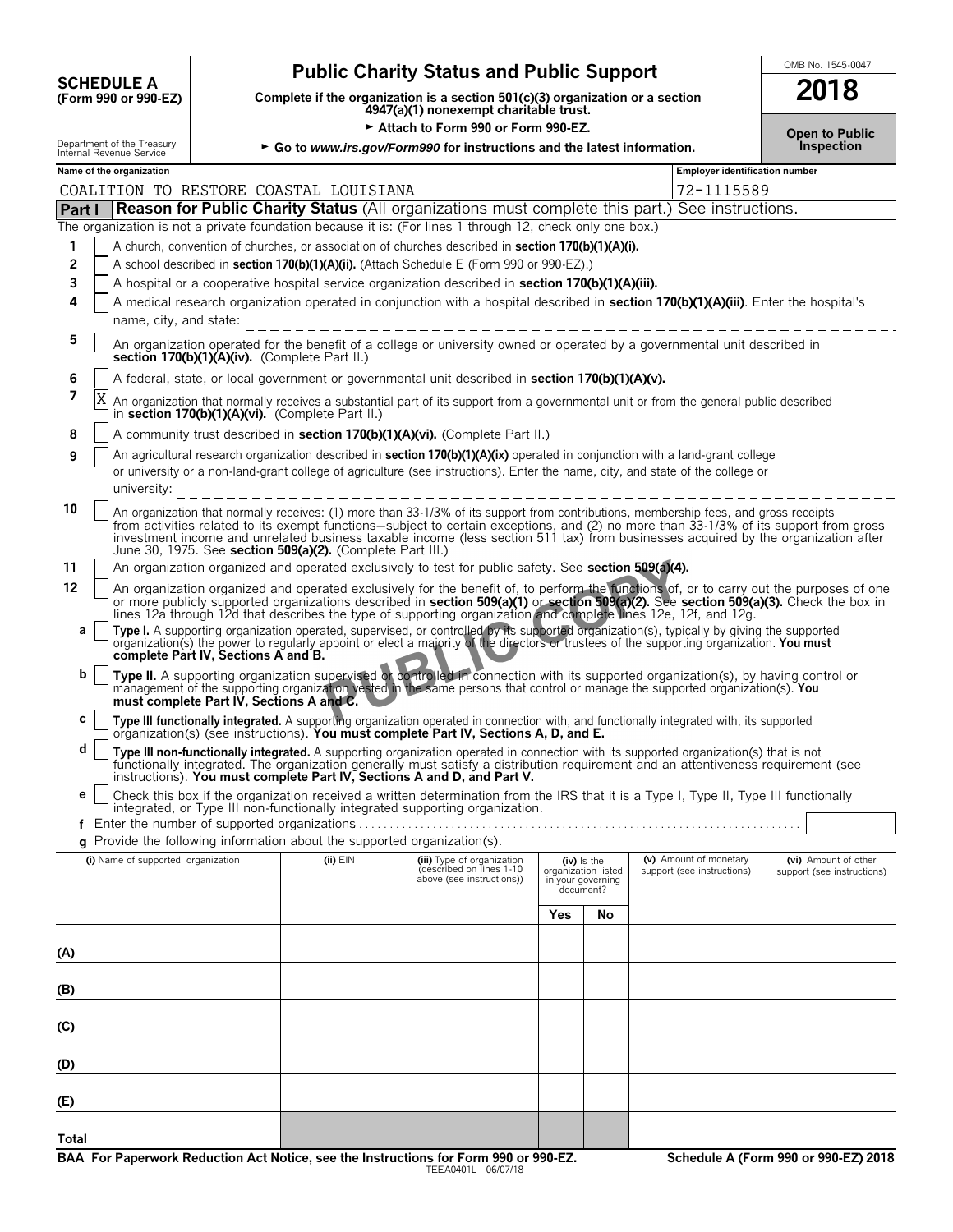#### Schedule A (Form 990 or 990-EZ) 2018 COALITION TO RESTORE COASTAL LOUISIANA 72-1115589 Page 2 COALITION TO RESTORE COASTAL LOUISIANA 72-1115589

**Part II Support Schedule for Organizations Described in Sections 170(b)(1)(A)(iv) and 170(b)(1)(A)(vi)** (Complete only if you checked the box on line 5, 7, or 8 of Part I or if the organization failed to qualify under Part III. If the organization fails to qualify under the tests listed below, please complete Part III.)

| <b>Section A. Public Support</b> |                                                                                                                                                                                                                                                                                                                                                                                                                          |                           |            |            |                                                                                |            |            |
|----------------------------------|--------------------------------------------------------------------------------------------------------------------------------------------------------------------------------------------------------------------------------------------------------------------------------------------------------------------------------------------------------------------------------------------------------------------------|---------------------------|------------|------------|--------------------------------------------------------------------------------|------------|------------|
|                                  | Calendar year (or fiscal year<br>beginning in) $\rightarrow$                                                                                                                                                                                                                                                                                                                                                             | (a) $2014$                | $(b)$ 2015 | $(c)$ 2016 | $(d)$ 2017                                                                     | $(e)$ 2018 | (f) Total  |
|                                  | 1 Gifts, grants, contributions, and<br>membership fees received. (Do not<br>include any 'unusual grants.').                                                                                                                                                                                                                                                                                                              |                           |            |            | $1, 340, 970.$ $ 1, 358, 071.$ $ 1, 444, 191.$ $ 1, 717, 797.$ $ 1, 324, 308.$ |            | 7,185,337. |
|                                  | 2 Tax revenues levied for the<br>organization's benefit and<br>either paid to or expended<br>on its behalf                                                                                                                                                                                                                                                                                                               |                           |            |            |                                                                                |            | 0.         |
| 3.                               | The value of services or<br>facilities furnished by a<br>governmental unit to the<br>organization without charge                                                                                                                                                                                                                                                                                                         |                           |            |            |                                                                                |            | 0.         |
|                                  | 4 Total. Add lines 1 through 3                                                                                                                                                                                                                                                                                                                                                                                           |                           |            |            | $1, 340, 970.$ $1, 358, 071.$ $1, 444, 191.$ $1, 717, 797.$ $1, 324, 308.$     |            | 7,185,337. |
| 5.                               | The portion of total<br>contributions by each person<br>(other than a governmental<br>unit or publicly supported<br>organization) included on line 1<br>that exceeds 2% of the amount<br>shown on line 11, column (f)                                                                                                                                                                                                    |                           |            |            |                                                                                |            | 3,315,951. |
| 6                                | <b>Public support.</b> Subtract line 5<br>from line $4$                                                                                                                                                                                                                                                                                                                                                                  |                           |            |            |                                                                                |            | 3,869,386. |
|                                  | <b>Section B. Total Support</b>                                                                                                                                                                                                                                                                                                                                                                                          |                           |            |            |                                                                                |            |            |
|                                  | Calendar year (or fiscal year<br>beginning in) $\rightarrow$                                                                                                                                                                                                                                                                                                                                                             | (a) 2014                  | $(b)$ 2015 | $(c)$ 2016 | $(d)$ 2017                                                                     | (e) 2018   | (f) Total  |
|                                  | <b>7</b> Amounts from line 4                                                                                                                                                                                                                                                                                                                                                                                             | $1,340,970.$ 1, 358, 071. |            | 1,444,191. | 1,717,797.                                                                     | 1,324,308. | 7,185,337. |
| 8                                | Gross income from interest.<br>dividends, payments received<br>on securities loans, rents,<br>royalties, and income from<br>similar sources                                                                                                                                                                                                                                                                              | 32,522.                   | 4,769.     | 219,052    | 23, 155.                                                                       | 9,382.     | 88,880.    |
| 9                                | Net income from unrelated<br>business activities, whether or<br>not the business is regularly<br>carried on                                                                                                                                                                                                                                                                                                              |                           |            |            |                                                                                |            | $0$ .      |
| 10                               | Other income. Do not include<br>gain or loss from the sale of<br>capital assets (Explain in                                                                                                                                                                                                                                                                                                                              |                           |            |            |                                                                                |            | $0$ .      |
|                                  | 11 Total support. Add lines 7<br>through $10$                                                                                                                                                                                                                                                                                                                                                                            |                           |            |            |                                                                                |            | 7,274,217. |
|                                  | 12 Gross receipts from related activities, etc. (see instructions)                                                                                                                                                                                                                                                                                                                                                       |                           |            |            |                                                                                | 12         | 0.         |
|                                  | 13 First five years. If the Form 990 is for the organization's first, second, third, fourth, or fifth tax year as a section 501(c)(3)                                                                                                                                                                                                                                                                                    |                           |            |            |                                                                                |            |            |
|                                  | Section C. Computation of Public Support Percentage                                                                                                                                                                                                                                                                                                                                                                      |                           |            |            |                                                                                |            |            |
| 14                               | Public support percentage for 2018 (line 6, column (f) divided by line 11, column (f)                                                                                                                                                                                                                                                                                                                                    |                           |            |            |                                                                                | 14         | 53.19%     |
|                                  |                                                                                                                                                                                                                                                                                                                                                                                                                          |                           |            |            |                                                                                | 15         | 52.79%     |
|                                  | 16a 33-1/3% support test-2018. If the organization did not check the box on line 13, and line 14 is 33-1/3% or more, check this box                                                                                                                                                                                                                                                                                      |                           |            |            |                                                                                |            | X          |
|                                  | <b>b</b> 33-1/3% support test-2017. If the organization did not check a box on line 13 or 16a, and line 15 is 33-1/3% or more, check this box                                                                                                                                                                                                                                                                            |                           |            |            |                                                                                |            |            |
|                                  | 17a 10%-facts-and-circumstances test-2018. If the organization did not check a box on line 13, 16a, or 16b, and line 14 is 10%<br>or more, and if the organization meets the 'facts-and-circumstances' test, check this box and stop here. Explain in Part VI how                                                                                                                                                        |                           |            |            |                                                                                |            |            |
|                                  | <b>b 10%-facts-and-circumstances test-2017.</b> If the organization did not check a box on line 13, 16a, 16b, or 17a, and line 15 is 10%<br>or more, and if the organization meets the 'facts-and-circumstances' test, check this box and stop here. Explain in Part VI how the<br>18 Private foundation. If the organization did not check a box on line 13, 16a, 16b, 17a, or 17b, check this box and see instructions |                           |            |            |                                                                                |            |            |
|                                  |                                                                                                                                                                                                                                                                                                                                                                                                                          |                           |            |            |                                                                                |            |            |

| or 990-EZ) 2018 COALITION TO RESTORE COASTAL LOUISIANA |  |  |  |  |  | $72 - 11$ |
|--------------------------------------------------------|--|--|--|--|--|-----------|
|--------------------------------------------------------|--|--|--|--|--|-----------|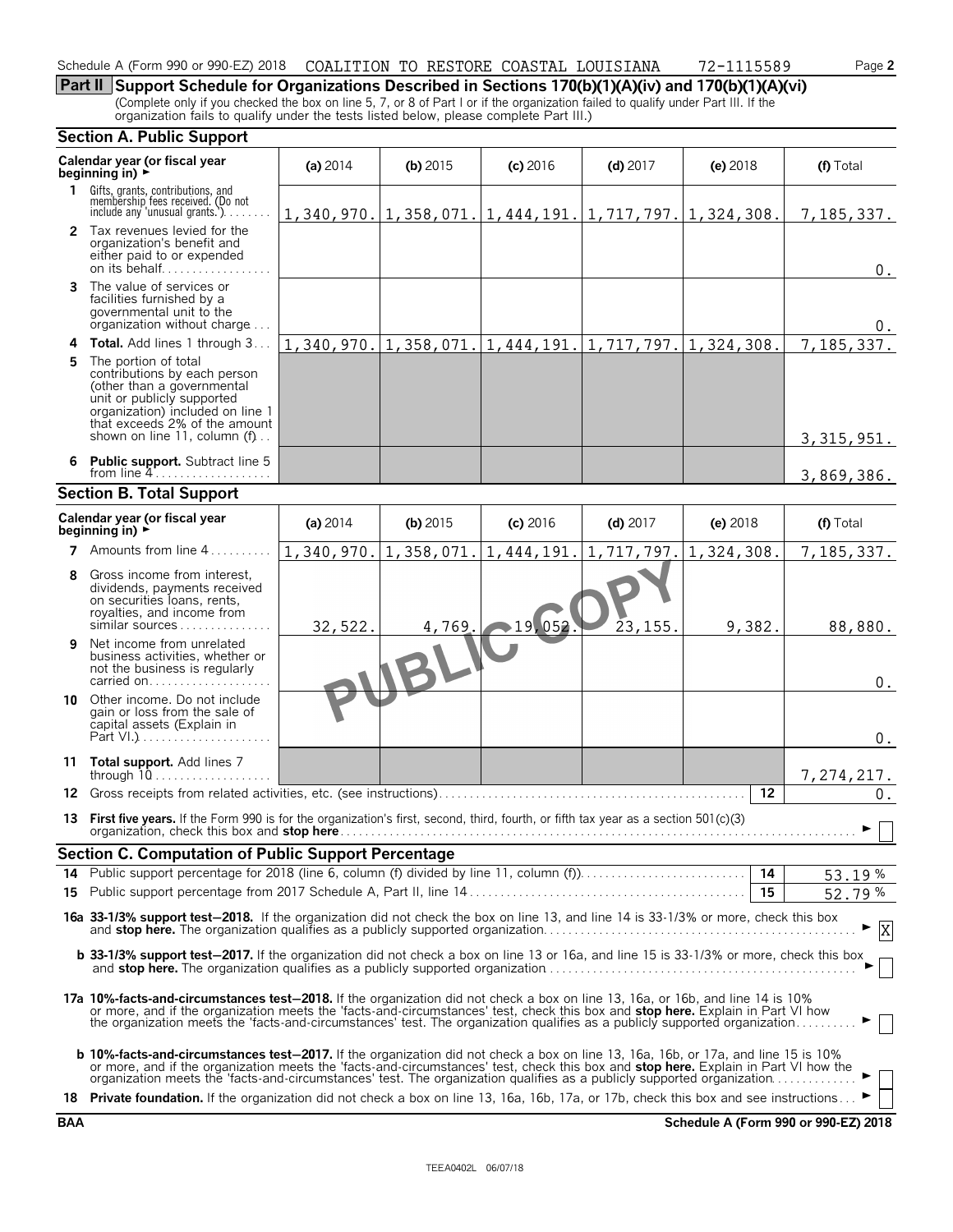## **Part III Support Schedule for Organizations Described in Section 509(a)(2)**

(Complete only if you checked the box on line 10 of Part I or if the organization failed to qualify under Part II. If the organization fails to qualify under the tests listed below, please complete Part II.)

|            | <b>Section A. Public Support</b>                                                                                                                                                                                                                               |          |                    |            |            |          |                                      |
|------------|----------------------------------------------------------------------------------------------------------------------------------------------------------------------------------------------------------------------------------------------------------------|----------|--------------------|------------|------------|----------|--------------------------------------|
|            | Calendar year (or fiscal year beginning in) ►                                                                                                                                                                                                                  | (a) 2014 | (b) $2015$         | $(c)$ 2016 | (d) $2017$ | (e) 2018 | (f) Total                            |
|            | 1 Gifts, grants, contributions,<br>and membership fees<br>received. (Do not include<br>any 'unusual grants.')                                                                                                                                                  |          |                    |            |            |          |                                      |
|            | 2 Gross receipts from admissions,<br>merchandise sold or services<br>performed, or facilities<br>furnished in any activity that is<br>related to the organization's<br>tax-exempt purpose                                                                      |          |                    |            |            |          |                                      |
| 3          | Gross receipts from activities<br>that are not an unrelated trade<br>or business under section 513.                                                                                                                                                            |          |                    |            |            |          |                                      |
| 4          | Tax revenues levied for the<br>organization's benefit and<br>either paid to or expended on                                                                                                                                                                     |          |                    |            |            |          |                                      |
| 5          | The value of services or<br>facilities furnished by a<br>governmental unit to the<br>organization without charge                                                                                                                                               |          |                    |            |            |          |                                      |
|            | <b>6 Total.</b> Add lines 1 through 5<br><b>7a</b> Amounts included on lines 1.<br>2. and 3 received from<br>disqualified persons                                                                                                                              |          |                    |            |            |          |                                      |
|            | <b>b</b> Amounts included on lines 2<br>and 3 received from other than<br>disqualified persons that<br>exceed the greater of \$5,000 or<br>1% of the amount on line 13<br>for the year                                                                         |          |                    |            |            |          |                                      |
|            | c Add lines $7a$ and $7b$                                                                                                                                                                                                                                      |          |                    |            |            |          |                                      |
|            | <b>Public support.</b> (Subtract line<br>7c from line 6.)                                                                                                                                                                                                      |          |                    |            |            |          |                                      |
|            | <b>Section B. Total Support</b>                                                                                                                                                                                                                                |          |                    |            |            |          |                                      |
|            | Calendar year (or fiscal year beginning in) $\blacktriangleright$                                                                                                                                                                                              | (a) 2014 | (b) 2015           | (c) $2016$ | $(d)$ 2017 | (e) 2018 | (f) Total                            |
|            | 9 Amounts from line 6                                                                                                                                                                                                                                          |          |                    |            |            |          |                                      |
|            | <b>10a</b> Gross income from interest, dividends,<br>payments received on securities loans,<br>rents, royalties, and income from<br>$similar$ sources                                                                                                          |          |                    |            |            |          |                                      |
|            | <b>b</b> Unrelated business taxable<br>income (less section 511<br>taxes) from businesses<br>acquired after June 30, 1975                                                                                                                                      |          |                    |            |            |          |                                      |
| 11         | c Add lines 10a and $10b$<br>Net income from unrelated business<br>activities not included in line 10b,<br>whether or not the business is<br>regularly carried on $\dots\dots$                                                                                 |          |                    |            |            |          |                                      |
|            | 12 Other income. Do not include<br>gain or loss from the sale of<br>capital assets (Explain in                                                                                                                                                                 |          |                    |            |            |          |                                      |
|            | 13 Total support. (Add lines 9,<br>10c, 11, and $12.$ )                                                                                                                                                                                                        |          |                    |            |            |          |                                      |
|            | 14 First five years. If the Form 990 is for the organization's first, second, third, fourth, or fifth tax year as a section 501(c)(3)<br>organization, check this box and stop here.                                                                           |          |                    |            |            |          |                                      |
|            | <b>Section C. Computation of Public Support Percentage</b>                                                                                                                                                                                                     |          |                    |            |            |          |                                      |
| 15         | Public support percentage for 2018 (line 8, column (f), divided by line 13, column (f)                                                                                                                                                                         |          |                    |            |            | 15       | န့                                   |
| 16         |                                                                                                                                                                                                                                                                |          |                    |            |            | 16       | ०७                                   |
|            | Section D. Computation of Investment Income Percentage                                                                                                                                                                                                         |          |                    |            |            |          |                                      |
| 17         | Investment income percentage for 2018 (line 10c, column (f), divided by line 13, column (f)                                                                                                                                                                    |          |                    |            |            | 17       | %                                    |
| 18         |                                                                                                                                                                                                                                                                |          |                    |            |            | 18       | ०७                                   |
|            | 19a 33-1/3% support tests-2018. If the organization did not check the box on line 14, and line 15 is more than 33-1/3%, and line 17<br>is not more than 33-1/3%, check this box and stop here. The organization qualifies as a publicly supported organization |          |                    |            |            |          | ▶                                    |
|            | <b>b</b> 33-1/3% support tests-2017. If the organization did not check a box on line 14 or line 19a, and line 16 is more than 33-1/3%, and                                                                                                                     |          |                    |            |            |          |                                      |
| 20         | line 18 is not more than 33-1/3%, check this box and stop here. The organization qualifies as a publicly supported organization<br>Private foundation. If the organization did not check a box on line 14, 19a, or 19b, check this box and see instructions.   |          |                    |            |            |          |                                      |
| <b>BAA</b> |                                                                                                                                                                                                                                                                |          | TEEA0403L 06/07/18 |            |            |          | Schedule A (Form 990 or 990-EZ) 2018 |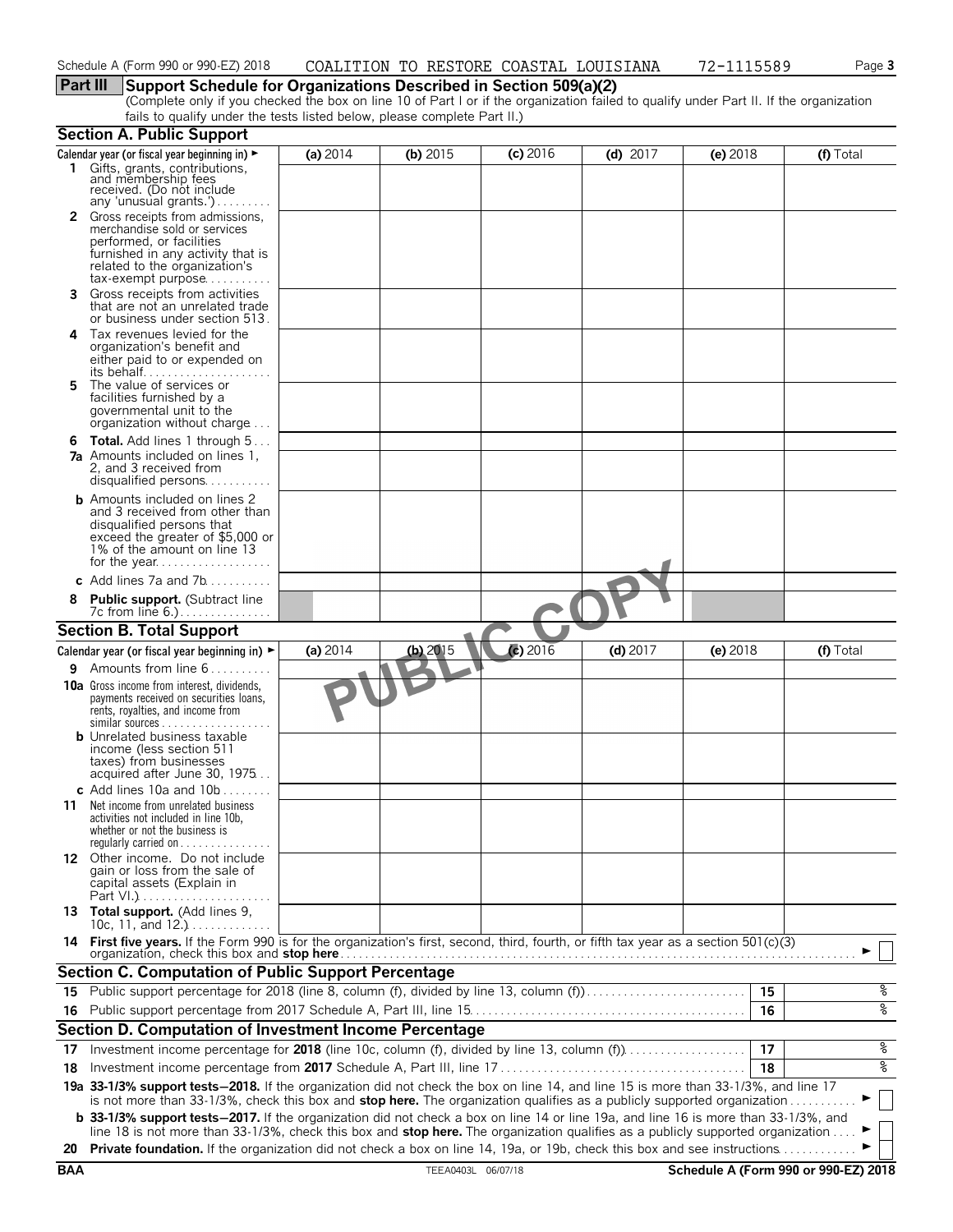#### **Part IV Supporting Organizations**

(Complete only if you checked a box in line 12 on Part I. If you checked 12a of Part I, complete Sections A and B. If you checked 12b of Part I, complete Sections A and C. If you checked 12c of Part I, complete Sections A, D, and E. If you checked 12d of Part I, complete Sections A and D, and complete Part V.)

#### **Section A. All Supporting Organizations**

**Yes No 1** Are all of the organization's supported organizations listed by name in the organization's governing documents? *If 'No,' describe in Part VI how the supported organizations are designated. If designated by class or purpose, describe the designation. If historic and continuing relationship, explain.* **1 2** Did the organization have any supported organization that does not have an IRS determination of status under section 509(a)(1) or (2)? *If 'Yes,' explain in Part VI how the organization determined that the supported organization was described in section 509(a)(1) or (2).* **2 3a** Did the organization have a supported organization described in section 501(c)(4), (5), or (6)? *If 'Yes,' answer (b) and (c) below.* **3a b** Did the organization confirm that each supported organization qualified under section 501(c)(4), (5), or (6) and satisfied the public support tests under section 509(a)(2)? *If 'Yes,' describe in Part VI when and how the organization made the determination.* **3b c** Did the organization ensure that all support to such organizations was used exclusively for section 170(c)(2)(B) purposes? *If 'Yes,' explain in Part VI what controls the organization put in place to ensure such use.* **3c 4a** Was any supported organization not organized in the United States ('foreign supported organization')? *If 'Yes' and if you checked 12a or 12b in Part I, answer (b) and (c) below.* **4a b** Did the organization have ultimate control and discretion in deciding whether to make grants to the foreign supported organization? *If 'Yes,' describe in Part VI how the organization had such control and discretion despite being controlled or supervised by or in connection with its supported organizations.* **4b c** Did the organization support any foreign supported organization that does not have an IRS determination under sections 501(c)(3) and 509(a)(1) or (2)? *If 'Yes,' explain in Part VI what controls the organization used to ensure that all support to the foreign supported organization was used exclusively for section 170(c)(2)(B) purposes.* **4c 5a** Did the organization add, substitute, or remove any supported organizations during the tax year? *If 'Yes,' answer (b) and (c) below (if applicable). Also, provide detail in Part VI, including (i) the names and EIN numbers of the supported organizations added, substituted, or removed; (ii) the reasons for each such action; (iii) the authority under the organization's organizing document authorizing such action; and (iv) how the action was accomplished (such as by amendment to the organizing document).* **5a b Type I or Type II only.** Was any added or substituted supported organization part of a class already designated in the organization's organizing document? **5b c Substitutions only.** Was the substitution the result of an event beyond the organization's control? **5c 6** Did the organization provide support (whether in the form of grants or the provision of services or facilities) to anyone other than (i) its supported organizations, (ii) individuals that are part of the charitable class benefited by one or more of its supported organizations, or (iii) other supporting organizations that also support or benefit one or more of the filing organization's supported organizations? *If 'Yes,' provide detail in Part VI.* **6 7** Did the organization provide a grant, loan, compensation, or other similar payment to a substantial contributor (as defined in section 4958(c)(3)(C)), a family member of a substantial contributor, or a 35% controlled entity with regard to a substantial contributor? *If 'Yes,' complete Part I of Schedule L (Form 990 or 990-EZ).* **7 8** Did the organization make a loan to a disqualified person (as defined in section 4958) not described in line 7? *If 'Yes,' complete Part I of Schedule L (Form 990 or 990-EZ).* **8 9a** Was the organization controlled directly or indirectly at any time during the tax year by one or more disqualified persons as defined in section 4946 (other than foundation managers and organizations described in section 509(a)(1) or (2))? *If 'Yes,' provide detail in Part VI*. b Did one or more disqualified persons (as defined in line 9a) hold a controlling interest in any entity in which the<br>supporting organization had an interest? If 'Yes,' provide detail in Part VI. **c** Did a disqualified person (as defined in line 9a) have an ownership interest in, or derive any personal benefit from, assets in which the supporting organization also had an interest? *If 'Yes,' provide detail in Part VI*. **9c 10a** Was the organization subject to the excess business holdings rules of section 4943 because of section 4943(f) (regarding certain Type II supporting organizations, and all Type III non-functionally integrated supporting organizations)? *If 'Yes,' answer 10b below.* **10a b** Did the organization have any excess business holdings in the tax year? *(Use Schedule C, Form 4720, to determine whether the organization had excess business holdings.)* **10b**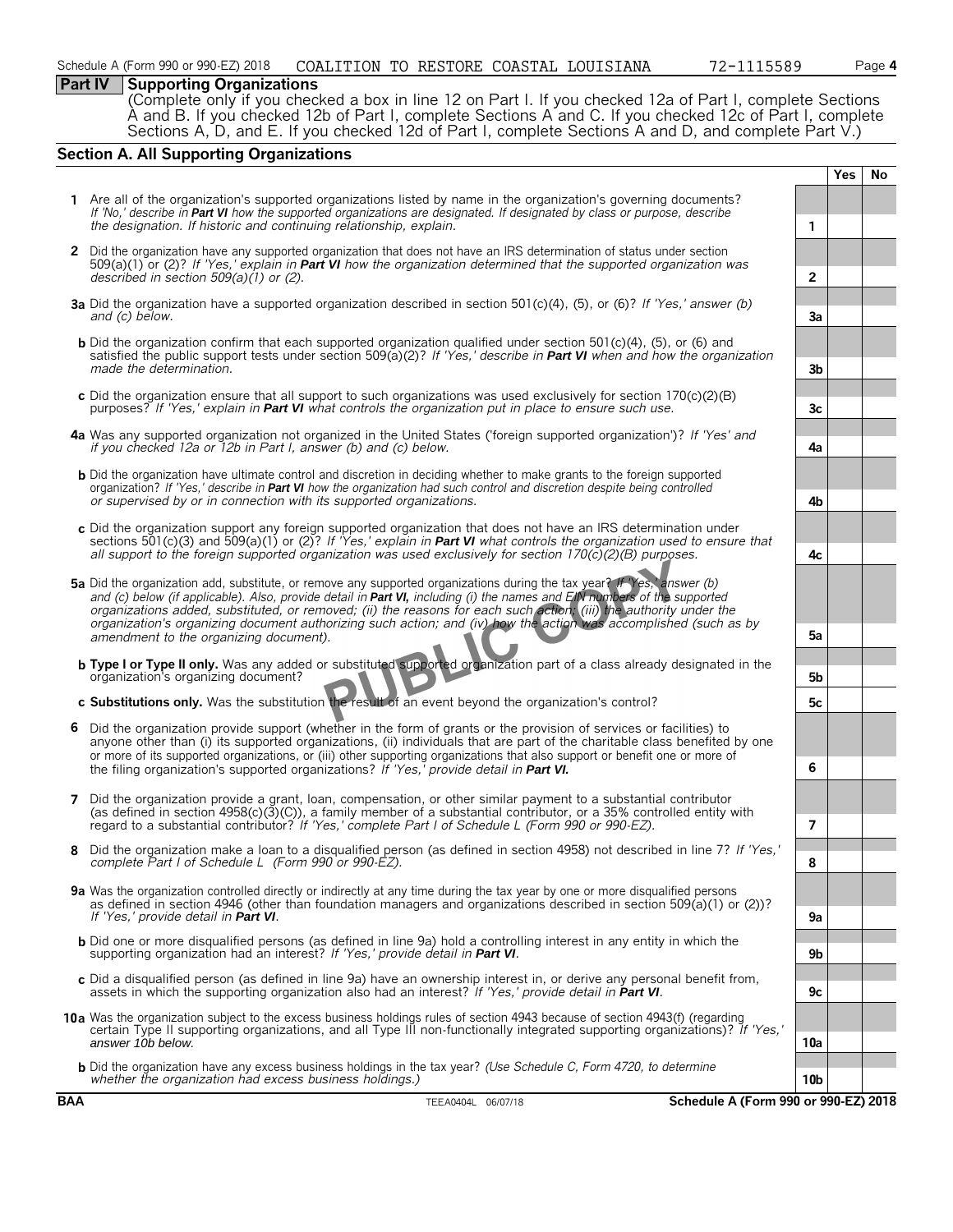Schedule A (Form 990 or 990-EZ) 2018 COALITION TO RESTORE COASTAL LOUISIANA 12-1115589 Page **5** 

#### **Section B. Type I Supporting Organizations**

- **1** Did the directors, trustees, or membership of one or more supported organizations have the power to regularly appoint or elect at least a majority of the organization's directors or trustees at all times during the tax year? *If 'No,' describe in Part VI how the supported organization(s) effectively operated, supervised, or controlled the organization's activities. If the organization had more than one supported organization, describe how the powers to appoint and/or remove directors or trustees were allocated among the supported organizations and what conditions or restrictions, if any, applied to such powers during the tax* year. **1**
- **2** Did the organization operate for the benefit of any supported organization other than the supported organization(s) that operated, supervised, or controlled the supporting organization? *If 'Yes,' explain in Part VI how providing such benefit carried out the purposes of the supported organization(s) that operated, supervised, or controlled the supporting organization.* **2**

#### **Section C. Type II Supporting Organizations**

|                                                                                                                                                                                                                                                               | 152 I NO |  |
|---------------------------------------------------------------------------------------------------------------------------------------------------------------------------------------------------------------------------------------------------------------|----------|--|
| Were a majority of the organization's directors or trustees during the tax year also a majority of the directors or trustees<br>of each of the organization's supported organization(s)? If 'No,' describe in <b>Part VI</b> how control or management of the |          |  |
| supporting organization was vested in the same persons that controlled or managed the supported organization(s).                                                                                                                                              |          |  |

#### **Section D. All Type III Supporting Organizations**

|                                                                                                                                                                                                                                                                                                                                                                   | res |  |
|-------------------------------------------------------------------------------------------------------------------------------------------------------------------------------------------------------------------------------------------------------------------------------------------------------------------------------------------------------------------|-----|--|
| Did the organization provide to each of its supported organizations, by the last day of the fifth month of the<br>organization's tax year, (i) a written notice describing the type and amount of support provided during the prior tax<br>year, (ii) a copy of the Form 990 that was most recently filed as of the date of notification, and (iii) copies of the |     |  |
| organization's governing documents in effect on the date of notification, to the extent not previously provided?                                                                                                                                                                                                                                                  |     |  |
| 2 Were any of the organization's officers, directors, or trustees either (i) appointed or elected by the supported<br>organization(s) or (ii) serving on the governing body of a supported organization? If 'No,' explain in Part VI how                                                                                                                          |     |  |
| the organization maintained a close and continuous working relationship with the supported organization(s).                                                                                                                                                                                                                                                       |     |  |
| 3 By reason of the relationship described in (2), did the organization's supported organizations have a significant<br>voice in the organization's investment policies and in directing the use of the organization's income or assets at                                                                                                                         |     |  |
| all times during the tax year? If 'Yes,' describe in <b>Part VI</b> the role the organization's supported organizations played<br>in this regard.                                                                                                                                                                                                                 |     |  |

## **Section E. Type III Functionally Integrated Supporting Organizations**

- **1** *Check the box next to the method that the organization used to satisfy the Integral Part Test during the year (see instructions).*
- **a** The organization satisfied the Activities Test. *Complete line 2 below.*
- **b** The organization is the parent of each of its supported organizations. *Complete line 3 below.*
- **c** The organization supported a governmental entity. *Describe in Part VI how you supported a government entity (see instructions).*

#### **2** Activities Test. *Answer (a) and (b) below.* **Yes No**

- **a** Did substantially all of the organization's activities during the tax year directly further the exempt purposes of the supported organization(s) to which the organization was responsive? *If 'Yes,' then in Part VI identify those supported organizations and explain how these activities directly furthered their exempt purposes, how the organization was responsive to those supported organizations, and how the organization determined that these activities constituted substantially all of its activities.* **2a**
- **b** Did the activities described in (a) constitute activities that, but for the organization's involvement, one or more of the organization's supported organization(s) would have been engaged in? *If 'Yes,' explain in Part VI the reasons for the organization's position that its supported organization(s) would have engaged in these activities but for the organization's involvement.* **2b**
- **3** Parent of Supported Organizations. *Answer (a) and (b) below.*
- **a** Did the organization have the power to regularly appoint or elect a majority of the officers, directors, or trustees of each of the supported organizations? *Provide details in Part VI.* **3a**
- **b** Did the organization exercise a substantial degree of direction over the policies, programs, and activities of each of its supported organizations? *If 'Yes,' describe in Part VI the role played by the organization in this regard.* **3b**

**Yes No**

**Yes No**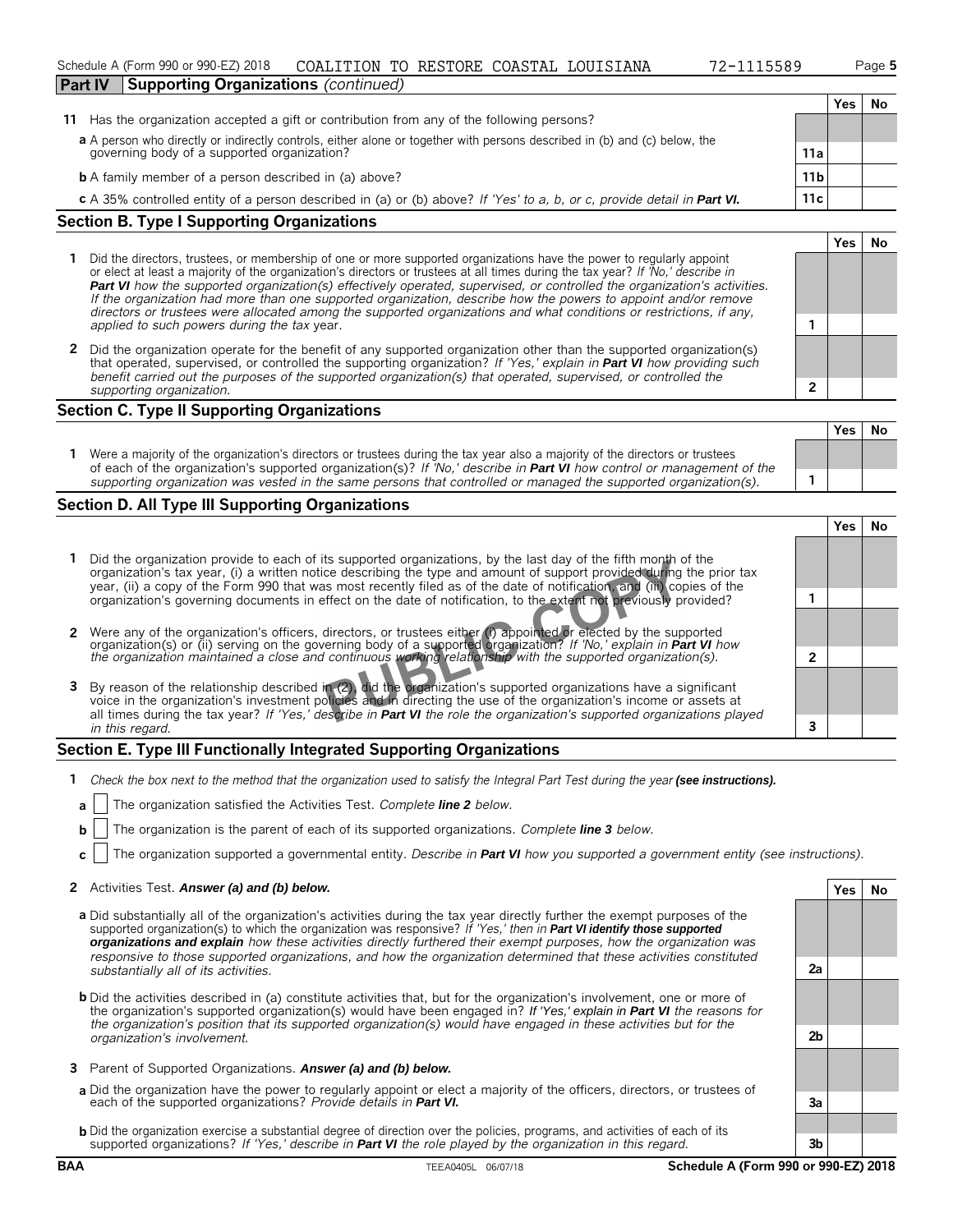| Schedule A (Form 990 or 990-EZ) 2018                                                  |  | COALITION TO RESTORE COASTAL LOUISIANA | 72-1115589 | Page 6 |
|---------------------------------------------------------------------------------------|--|----------------------------------------|------------|--------|
| <b>Part V</b> Type III Non-Functionally Integrated 509(a)(3) Supporting Organizations |  |                                        |            |        |

| 1            | Check here if the organization satisfied the Integral Part Test as a qualifying trust on Nov. 20, 1970 (explain in Part VI). See<br><b>instructions.</b> All other Type III non-functionally integrated supporting organizations must complete Sections A through E. |                |                |                                |
|--------------|----------------------------------------------------------------------------------------------------------------------------------------------------------------------------------------------------------------------------------------------------------------------|----------------|----------------|--------------------------------|
|              | Section A - Adjusted Net Income                                                                                                                                                                                                                                      |                | (A) Prior Year | (B) Current Year<br>(optional) |
|              | 1 Net short-term capital gain                                                                                                                                                                                                                                        | $\mathbf{1}$   |                |                                |
| $\mathbf{2}$ | Recoveries of prior-year distributions                                                                                                                                                                                                                               | $\overline{2}$ |                |                                |
| 3            | Other gross income (see instructions)                                                                                                                                                                                                                                | 3              |                |                                |
|              | 4 Add lines 1 through 3.                                                                                                                                                                                                                                             | 4              |                |                                |
|              | <b>5</b> Depreciation and depletion                                                                                                                                                                                                                                  | 5              |                |                                |
| 6            | Portion of operating expenses paid or incurred for production or collection of gross<br>income or for management, conservation, or maintenance of property held for<br>production of income (see instructions)                                                       | 6              |                |                                |
|              | 7 Other expenses (see instructions)                                                                                                                                                                                                                                  | $\overline{7}$ |                |                                |
| 8            | <b>Adjusted Net Income</b> (subtract lines 5, 6, and 7 from line 4)                                                                                                                                                                                                  | 8              |                |                                |
|              | Section B – Minimum Asset Amount                                                                                                                                                                                                                                     |                | (A) Prior Year | (B) Current Year<br>(optional) |
| 1.           | Aggregate fair market value of all non-exempt-use assets (see instructions for short<br>tax year or assets held for part of year):                                                                                                                                   |                |                |                                |
|              | a Average monthly value of securities                                                                                                                                                                                                                                | 1a             |                |                                |
|              | <b>b</b> Average monthly cash balances                                                                                                                                                                                                                               | 1 <sub>b</sub> |                |                                |
|              | c Fair market value of other non-exempt-use assets                                                                                                                                                                                                                   | 1c             |                |                                |
|              | <b>d Total</b> (add lines 1a, 1b, and 1c)                                                                                                                                                                                                                            | 1d             |                |                                |
|              | <b>e Discount</b> claimed for blockage or other<br>factors (explain in detail in <b>Part VI</b> ):                                                                                                                                                                   |                |                |                                |
| $\mathbf{2}$ | Acquisition indebtedness applicable to non-exempt-use assets                                                                                                                                                                                                         | $\overline{2}$ |                |                                |
| 3            | Subtract line 2 from line 1d.                                                                                                                                                                                                                                        | 3'             |                |                                |
| 4            | Cash deemed held for exempt use. Enter 1-1/2% of line 3 (for greater amount.<br>see instructions).                                                                                                                                                                   |                |                |                                |
| 5.           | Net value of non-exempt-use assets (subtract line 4 from line 3)                                                                                                                                                                                                     | 5              |                |                                |
| 6            | Multiply line 5 by .035.                                                                                                                                                                                                                                             | 6              |                |                                |
| 7            | Recoveries of prior-year distributions                                                                                                                                                                                                                               | $\overline{7}$ |                |                                |
| 8            | Minimum Asset Amount (add line 7 to line 6)                                                                                                                                                                                                                          | 8              |                |                                |
|              | Section C - Distributable Amount                                                                                                                                                                                                                                     |                |                | <b>Current Year</b>            |
| 1.           | Adjusted net income for prior year (from Section A, line 8, Column A)                                                                                                                                                                                                | $\mathbf{1}$   |                |                                |
| $\mathbf{2}$ | Enter 85% of line 1.                                                                                                                                                                                                                                                 | $\overline{2}$ |                |                                |
| 3            | Minimum asset amount for prior year (from Section B, line 8, Column A)                                                                                                                                                                                               | 3              |                |                                |
| 4            | Enter greater of line 2 or line 3.                                                                                                                                                                                                                                   | 4              |                |                                |
| 5.           | Income tax imposed in prior year                                                                                                                                                                                                                                     | 5              |                |                                |
| 6            | <b>Distributable Amount.</b> Subtract line 5 from line 4, unless subject to emergency<br>temporary reduction (see instructions).                                                                                                                                     | 6              |                |                                |

**7**  $\mid$  Check here if the current year is the organization's first as a non-functionally integrated Type III supporting organization (see instructions).

**BAA Schedule A (Form 990 or 990-EZ) 2018**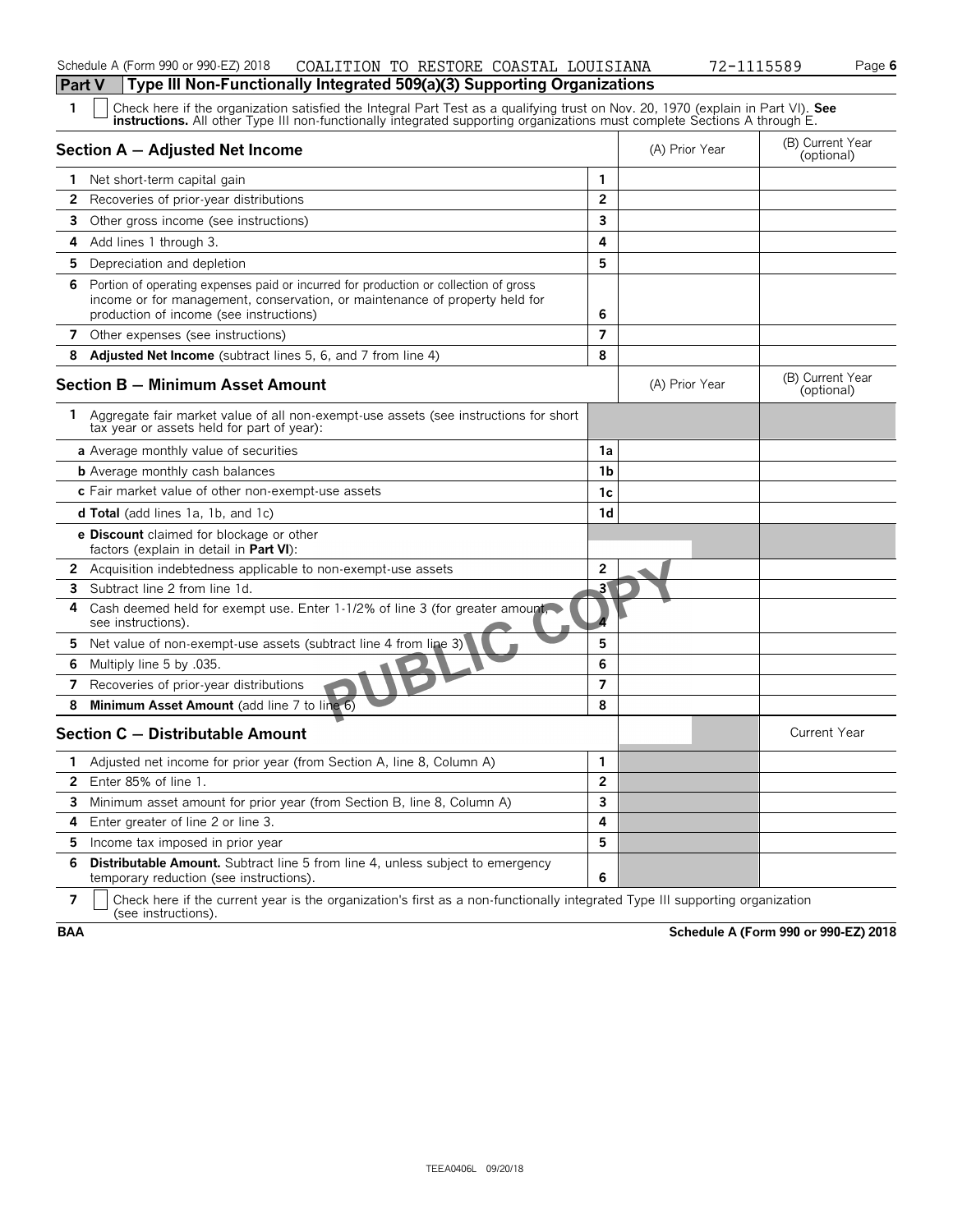#### Schedule A (Form 990 or 990-EZ) 2018 Page **7** Page **7** Page **7** Page **7** Page **7**

| 5589<br>Pag |  |
|-------------|--|
|-------------|--|

| <b>Part V</b> | Type III Non-Functionally Integrated 509(a)(3) Supporting Organizations (continued)                                                                                           |                                              |                                        |                                                  |
|---------------|-------------------------------------------------------------------------------------------------------------------------------------------------------------------------------|----------------------------------------------|----------------------------------------|--------------------------------------------------|
|               | <b>Section D - Distributions</b>                                                                                                                                              |                                              |                                        | <b>Current Year</b>                              |
| 1.            | Amounts paid to supported organizations to accomplish exempt purposes                                                                                                         |                                              |                                        |                                                  |
| 2             | Amounts paid to perform activity that directly furthers exempt purposes of supported organizations,<br>in excess of income from activity                                      |                                              |                                        |                                                  |
| 3             | Administrative expenses paid to accomplish exempt purposes of supported organizations                                                                                         |                                              |                                        |                                                  |
| 4             | Amounts paid to acquire exempt-use assets                                                                                                                                     |                                              |                                        |                                                  |
| 5             | Qualified set-aside amounts (prior IRS approval required)                                                                                                                     |                                              |                                        |                                                  |
| 6             | Other distributions (describe in Part VI). See instructions.                                                                                                                  |                                              |                                        |                                                  |
| 7             | Total annual distributions. Add lines 1 through 6.                                                                                                                            |                                              |                                        |                                                  |
| 8             | Distributions to attentive supported organizations to which the organization is responsive (provide details<br>in Part VI). See instructions.                                 |                                              |                                        |                                                  |
| 9             | Distributable amount for 2018 from Section C, line 6                                                                                                                          |                                              |                                        |                                                  |
|               | 10 Line 8 amount divided by line 9 amount                                                                                                                                     |                                              |                                        |                                                  |
|               | Section E - Distribution Allocations (see instructions)                                                                                                                       | (i)<br><b>Excess</b><br><b>Distributions</b> | (ii)<br>Underdistributions<br>Pre-2018 | (iii)<br><b>Distributable</b><br>Amount for 2018 |
|               | Distributable amount for 2018 from Section C, line 6                                                                                                                          |                                              |                                        |                                                  |
|               | 2 Underdistributions, if any, for years prior to 2018 (reasonable<br>cause required - explain in Part VI). See instructions.                                                  |                                              |                                        |                                                  |
|               | 3 Excess distributions carryover, if any, to 2018                                                                                                                             |                                              |                                        |                                                  |
|               | a From 2013                                                                                                                                                                   |                                              |                                        |                                                  |
|               | <b>b</b> From 2014                                                                                                                                                            |                                              |                                        |                                                  |
|               | c From 2015                                                                                                                                                                   |                                              |                                        |                                                  |
|               | $d$ From 2016                                                                                                                                                                 |                                              |                                        |                                                  |
|               | e From 2017                                                                                                                                                                   |                                              |                                        |                                                  |
|               | f Total of lines 3a through e                                                                                                                                                 |                                              |                                        |                                                  |
|               | g Applied to underdistributions of prior years                                                                                                                                |                                              |                                        |                                                  |
|               | h Applied to 2018 distributable amount                                                                                                                                        |                                              |                                        |                                                  |
|               | i Carryover from 2013 not applied (see instructions)                                                                                                                          |                                              |                                        |                                                  |
|               | j Remainder. Subtract lines 3g, 3h, and 3i from 3f.                                                                                                                           |                                              |                                        |                                                  |
| 4             | Distributions for 2018 from Section D,<br>line 7:                                                                                                                             |                                              |                                        |                                                  |
|               | a Applied to underdistributions of prior years                                                                                                                                |                                              |                                        |                                                  |
|               | <b>b</b> Applied to 2018 distributable amount                                                                                                                                 |                                              |                                        |                                                  |
|               | c Remainder. Subtract lines 4a and 4b from 4.                                                                                                                                 |                                              |                                        |                                                  |
| 5.            | Remaining underdistributions for years prior to 2018, if any.<br>Subtract lines 3g and 4a from line 2. For result greater than<br>zero, explain in Part VI. See instructions. |                                              |                                        |                                                  |
|               | 6 Remaining underdistributions for 2018. Subtract lines 3h and 4b<br>from line 1. For result greater than zero, explain in Part VI. See<br>instructions.                      |                                              |                                        |                                                  |
|               | 7 Excess distributions carryover to 2019. Add lines 3j and 4c.                                                                                                                |                                              |                                        |                                                  |
|               | 8 Breakdown of line 7:                                                                                                                                                        |                                              |                                        |                                                  |
|               | $a$ Excess from 2014.                                                                                                                                                         |                                              |                                        |                                                  |
|               | $b$ Excess from 2015                                                                                                                                                          |                                              |                                        |                                                  |
|               | <b>c</b> Excess from 2016                                                                                                                                                     |                                              |                                        |                                                  |
|               | <b>d</b> Excess from 2017                                                                                                                                                     |                                              |                                        |                                                  |
|               | e Excess from $2018$                                                                                                                                                          |                                              |                                        |                                                  |

**BAA Schedule A (Form 990 or 990-EZ) 2018**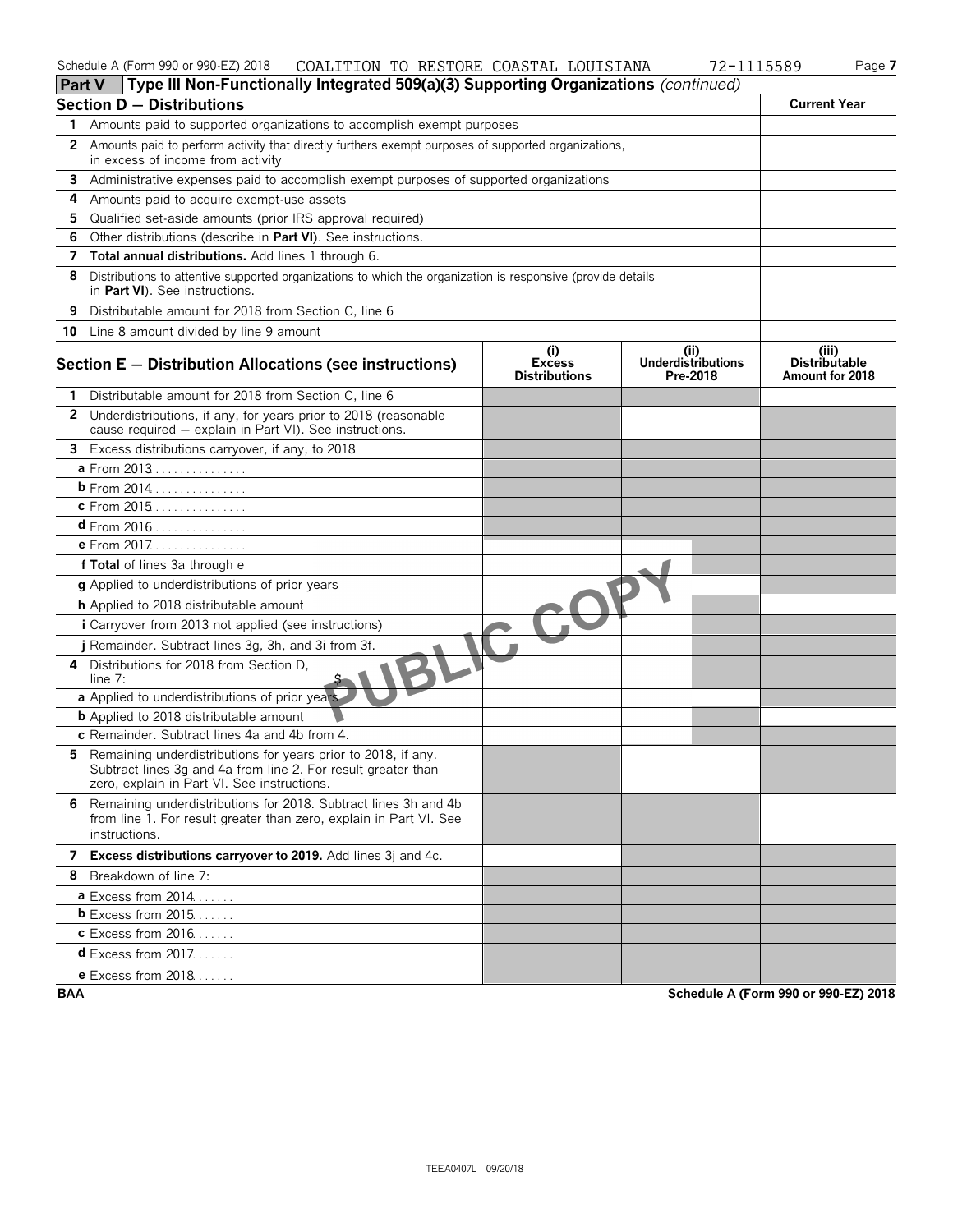|                | Schedule A (Form 990 or 990-EZ) 2018                                                                                                                                                                                             | COALITION TO RESTORE COASTAL LOUISIANA |  | 72-1115589 | Page 8 |
|----------------|----------------------------------------------------------------------------------------------------------------------------------------------------------------------------------------------------------------------------------|----------------------------------------|--|------------|--------|
| <b>Part VI</b> | Supplemental Information. Provide the explanations required by Part II, line 10; Part II, line 17a or 17b;Part III, line 12; Part IV,<br>— Section A, lines 1, 2, 3b, 3c, 4b, 4c, 5a, 6, 9a, 9b, 9c, 11a, 11b, and 11c; Part IV, |                                        |  |            |        |
|                |                                                                                                                                                                                                                                  |                                        |  |            |        |
|                | Part IV, Section D, lines 2 and 3; Part IV, Section E, lines 1c, 2a, 2b, 3a, and 3b; Part V, line 1; Part V, Section B, line 1e; Part V,                                                                                         |                                        |  |            |        |
|                | Section D, lines 5, 6, and 8; and Part V, Section E, lines 2, 5, and 6. Also complete this part for any additional information.                                                                                                  |                                        |  |            |        |
|                | (See instructions.)                                                                                                                                                                                                              |                                        |  |            |        |

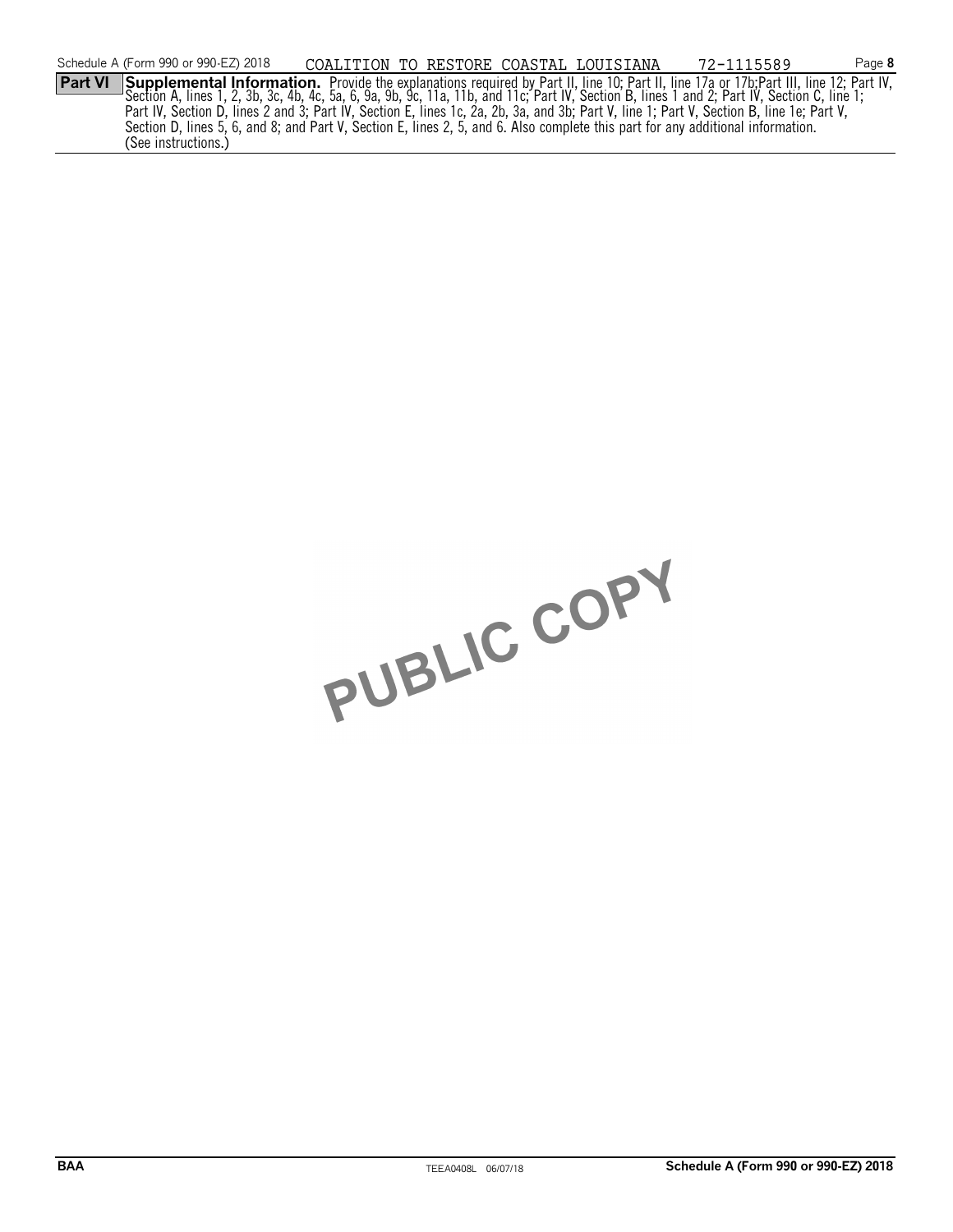| 2018<br>(Form 990)<br>► Complete if the organization answered 'Yes' on Form 990,<br>Part IV, line 6, 7, 8, 9, 10, 11a, 11b, 11c, 11d, 11e, 11f, 12a, or 12b.<br>Attach to Form 990.<br><b>Open to Public</b><br>Department of the Treasury<br>► Go to www.irs.gov/Form990 for instructions and the latest information.<br>Internal Revenue Service<br><b>Inspection</b><br><b>Employer identification number</b><br>Name of the organization<br>COALITION TO RESTORE COASTAL LOUISIANA<br>72-1115589<br>Organizations Maintaining Donor Advised Funds or Other Similar Funds or Accounts.<br>Part I<br>Complete if the organization answered 'Yes' on Form 990, Part IV, line 6.<br>(a) Donor advised funds<br>(b) Funds and other accounts<br>Total number at end of year<br>1<br>Aggregate value of contributions to (during year)<br>2<br>Aggregate value of grants from (during year)<br>3<br>Aggregate value at end of year<br>4<br>5<br>Did the organization inform all donors and donor advisors in writing that the assets held in donor advised funds<br>are the organization's property, subject to the organization's exclusive legal control?<br>Yes<br>No<br>Did the organization inform all grantees, donors, and donor advisors in writing that grant funds can be used only for charitable purposes and not for the benefit of the donor or donor advisor, or for any other purpose conf<br>6<br>Yes<br>No<br><b>Part II</b><br><b>Conservation Easements.</b><br>Complete if the organization answered 'Yes' on Form 990, Part IV, line 7.<br>Purpose(s) of conservation easements held by the organization (check all that apply).<br>1<br>Preservation of land for public use (e.g., recreation or education)<br>Preservation of a historically important land area<br>Protection of natural habitat<br>Preservation of a certified historic structure<br>Preservation of open space<br>Complete lines 2a through 2d if the organization held a qualified conservation contribution in the form of a conservation easement on the<br>2<br>last day of the tax year.<br>Held at the End of the Tax Year<br>2a<br>$\overline{2}b$<br><b>b</b> Total acreage restricted by conservation easements<br>c Number of conservation easements on a certified historic structure included in (a).<br>2c<br>d Number of conservation easements included in (c) acquired after 7/25/06, and not on a historic<br>2d<br>Number of conservation easements modified, transferred, released, extinguished, or terminated by the organization during the<br>3.<br>tax year $\blacktriangleright$<br>Number of states where property subject to conservation easement is located $\blacktriangleright$<br>Does the organization have a written policy regarding the periodic monitoring, inspection, handling of violations,<br>5<br>Yes<br>No<br>Staff and volunteer hours devoted to monitoring, inspecting, handling of violations, and enforcing conservation easements during the year<br>6<br>Amount of expenses incurred in monitoring, inspecting, handling of violations, and enforcing conservation easements during the year<br>7<br>►\$<br>Does each conservation easement reported on line 2(d) above satisfy the requirements of section 170(h)(4)(B)(i)<br>8<br><b>PYes</b><br>No<br>In Part XIII, describe how the organization reports conservation easements in its revenue and expense statement, and balance sheet, and<br>9<br>include, if applicable, the text of the footnote to the organization's financial statements that describes the organization's accounting for<br>conservation easements.<br>Organizations Maintaining Collections of Art, Historical Treasures, or Other Similar Assets.<br><b>Part III</b><br>Complete if the organization answered 'Yes' on Form 990, Part IV, line 8.<br>1a If the organization elected, as permitted under SFAS 116 (ASC 958), not to report in its revenue statement and balance sheet works of<br>art, historical treasures, or other similar assets held for public exhibition, education, or research in furtherance of public service, provide,<br>in Part XIII, the text of the footnote to its financial statements that describes these items.<br>b If the organization elected, as permitted under SFAS 116 (ASC 958), to report in its revenue statement and balance sheet works of art, historical treasures, or other similar assets held for public exhibition, education,<br>following amounts relating to these items:<br>► \$<br>If the organization received or held works of art, historical treasures, or other similar assets for financial gain, provide the following<br>amounts required to be reported under SFAS 116 (ASC 958) relating to these items:<br>2<br>► \$<br>$\triangleright$ \$ |  | <b>Supplemental Financial Statements</b><br><b>SCHEDULE D</b> |  |  | OMB No. 1545-0047 |  |  |  |
|----------------------------------------------------------------------------------------------------------------------------------------------------------------------------------------------------------------------------------------------------------------------------------------------------------------------------------------------------------------------------------------------------------------------------------------------------------------------------------------------------------------------------------------------------------------------------------------------------------------------------------------------------------------------------------------------------------------------------------------------------------------------------------------------------------------------------------------------------------------------------------------------------------------------------------------------------------------------------------------------------------------------------------------------------------------------------------------------------------------------------------------------------------------------------------------------------------------------------------------------------------------------------------------------------------------------------------------------------------------------------------------------------------------------------------------------------------------------------------------------------------------------------------------------------------------------------------------------------------------------------------------------------------------------------------------------------------------------------------------------------------------------------------------------------------------------------------------------------------------------------------------------------------------------------------------------------------------------------------------------------------------------------------------------------------------------------------------------------------------------------------------------------------------------------------------------------------------------------------------------------------------------------------------------------------------------------------------------------------------------------------------------------------------------------------------------------------------------------------------------------------------------------------------------------------------------------------------------------------------------------------------------------------------------------------------------------------------------------------------------------------------------------------------------------------------------------------------------------------------------------------------------------------------------------------------------------------------------------------------------------------------------------------------------------------------------------------------------------------------------------------------------------------------------------------------------------------------------------------------------------------------------------------------------------------------------------------------------------------------------------------------------------------------------------------------------------------------------------------------------------------------------------------------------------------------------------------------------------------------------------------------------------------------------------------------------------------------------------------------------------------------------------------------------------------------------------------------------------------------------------------------------------------------------------------------------------------------------------------------------------------------------------------------------------------------------------------------------------------------------------------------------------------------------------------------------------------------------------------------------------------------------------------------------------------------------------------------------------------------------------------------------------------------------------------------------------------------------------------------------------------------------------------------------------------------------------------------------------------------------------------------------------------------------------------------------------------------------------------------------------------------------------------------------|--|---------------------------------------------------------------|--|--|-------------------|--|--|--|
|                                                                                                                                                                                                                                                                                                                                                                                                                                                                                                                                                                                                                                                                                                                                                                                                                                                                                                                                                                                                                                                                                                                                                                                                                                                                                                                                                                                                                                                                                                                                                                                                                                                                                                                                                                                                                                                                                                                                                                                                                                                                                                                                                                                                                                                                                                                                                                                                                                                                                                                                                                                                                                                                                                                                                                                                                                                                                                                                                                                                                                                                                                                                                                                                                                                                                                                                                                                                                                                                                                                                                                                                                                                                                                                                                                                                                                                                                                                                                                                                                                                                                                                                                                                                                                                                                                                                                                                                                                                                                                                                                                                                                                                                                                                                                                                              |  |                                                               |  |  |                   |  |  |  |
|                                                                                                                                                                                                                                                                                                                                                                                                                                                                                                                                                                                                                                                                                                                                                                                                                                                                                                                                                                                                                                                                                                                                                                                                                                                                                                                                                                                                                                                                                                                                                                                                                                                                                                                                                                                                                                                                                                                                                                                                                                                                                                                                                                                                                                                                                                                                                                                                                                                                                                                                                                                                                                                                                                                                                                                                                                                                                                                                                                                                                                                                                                                                                                                                                                                                                                                                                                                                                                                                                                                                                                                                                                                                                                                                                                                                                                                                                                                                                                                                                                                                                                                                                                                                                                                                                                                                                                                                                                                                                                                                                                                                                                                                                                                                                                                              |  |                                                               |  |  |                   |  |  |  |
|                                                                                                                                                                                                                                                                                                                                                                                                                                                                                                                                                                                                                                                                                                                                                                                                                                                                                                                                                                                                                                                                                                                                                                                                                                                                                                                                                                                                                                                                                                                                                                                                                                                                                                                                                                                                                                                                                                                                                                                                                                                                                                                                                                                                                                                                                                                                                                                                                                                                                                                                                                                                                                                                                                                                                                                                                                                                                                                                                                                                                                                                                                                                                                                                                                                                                                                                                                                                                                                                                                                                                                                                                                                                                                                                                                                                                                                                                                                                                                                                                                                                                                                                                                                                                                                                                                                                                                                                                                                                                                                                                                                                                                                                                                                                                                                              |  |                                                               |  |  |                   |  |  |  |
|                                                                                                                                                                                                                                                                                                                                                                                                                                                                                                                                                                                                                                                                                                                                                                                                                                                                                                                                                                                                                                                                                                                                                                                                                                                                                                                                                                                                                                                                                                                                                                                                                                                                                                                                                                                                                                                                                                                                                                                                                                                                                                                                                                                                                                                                                                                                                                                                                                                                                                                                                                                                                                                                                                                                                                                                                                                                                                                                                                                                                                                                                                                                                                                                                                                                                                                                                                                                                                                                                                                                                                                                                                                                                                                                                                                                                                                                                                                                                                                                                                                                                                                                                                                                                                                                                                                                                                                                                                                                                                                                                                                                                                                                                                                                                                                              |  |                                                               |  |  |                   |  |  |  |
|                                                                                                                                                                                                                                                                                                                                                                                                                                                                                                                                                                                                                                                                                                                                                                                                                                                                                                                                                                                                                                                                                                                                                                                                                                                                                                                                                                                                                                                                                                                                                                                                                                                                                                                                                                                                                                                                                                                                                                                                                                                                                                                                                                                                                                                                                                                                                                                                                                                                                                                                                                                                                                                                                                                                                                                                                                                                                                                                                                                                                                                                                                                                                                                                                                                                                                                                                                                                                                                                                                                                                                                                                                                                                                                                                                                                                                                                                                                                                                                                                                                                                                                                                                                                                                                                                                                                                                                                                                                                                                                                                                                                                                                                                                                                                                                              |  |                                                               |  |  |                   |  |  |  |
|                                                                                                                                                                                                                                                                                                                                                                                                                                                                                                                                                                                                                                                                                                                                                                                                                                                                                                                                                                                                                                                                                                                                                                                                                                                                                                                                                                                                                                                                                                                                                                                                                                                                                                                                                                                                                                                                                                                                                                                                                                                                                                                                                                                                                                                                                                                                                                                                                                                                                                                                                                                                                                                                                                                                                                                                                                                                                                                                                                                                                                                                                                                                                                                                                                                                                                                                                                                                                                                                                                                                                                                                                                                                                                                                                                                                                                                                                                                                                                                                                                                                                                                                                                                                                                                                                                                                                                                                                                                                                                                                                                                                                                                                                                                                                                                              |  |                                                               |  |  |                   |  |  |  |
|                                                                                                                                                                                                                                                                                                                                                                                                                                                                                                                                                                                                                                                                                                                                                                                                                                                                                                                                                                                                                                                                                                                                                                                                                                                                                                                                                                                                                                                                                                                                                                                                                                                                                                                                                                                                                                                                                                                                                                                                                                                                                                                                                                                                                                                                                                                                                                                                                                                                                                                                                                                                                                                                                                                                                                                                                                                                                                                                                                                                                                                                                                                                                                                                                                                                                                                                                                                                                                                                                                                                                                                                                                                                                                                                                                                                                                                                                                                                                                                                                                                                                                                                                                                                                                                                                                                                                                                                                                                                                                                                                                                                                                                                                                                                                                                              |  |                                                               |  |  |                   |  |  |  |
|                                                                                                                                                                                                                                                                                                                                                                                                                                                                                                                                                                                                                                                                                                                                                                                                                                                                                                                                                                                                                                                                                                                                                                                                                                                                                                                                                                                                                                                                                                                                                                                                                                                                                                                                                                                                                                                                                                                                                                                                                                                                                                                                                                                                                                                                                                                                                                                                                                                                                                                                                                                                                                                                                                                                                                                                                                                                                                                                                                                                                                                                                                                                                                                                                                                                                                                                                                                                                                                                                                                                                                                                                                                                                                                                                                                                                                                                                                                                                                                                                                                                                                                                                                                                                                                                                                                                                                                                                                                                                                                                                                                                                                                                                                                                                                                              |  |                                                               |  |  |                   |  |  |  |
|                                                                                                                                                                                                                                                                                                                                                                                                                                                                                                                                                                                                                                                                                                                                                                                                                                                                                                                                                                                                                                                                                                                                                                                                                                                                                                                                                                                                                                                                                                                                                                                                                                                                                                                                                                                                                                                                                                                                                                                                                                                                                                                                                                                                                                                                                                                                                                                                                                                                                                                                                                                                                                                                                                                                                                                                                                                                                                                                                                                                                                                                                                                                                                                                                                                                                                                                                                                                                                                                                                                                                                                                                                                                                                                                                                                                                                                                                                                                                                                                                                                                                                                                                                                                                                                                                                                                                                                                                                                                                                                                                                                                                                                                                                                                                                                              |  |                                                               |  |  |                   |  |  |  |
|                                                                                                                                                                                                                                                                                                                                                                                                                                                                                                                                                                                                                                                                                                                                                                                                                                                                                                                                                                                                                                                                                                                                                                                                                                                                                                                                                                                                                                                                                                                                                                                                                                                                                                                                                                                                                                                                                                                                                                                                                                                                                                                                                                                                                                                                                                                                                                                                                                                                                                                                                                                                                                                                                                                                                                                                                                                                                                                                                                                                                                                                                                                                                                                                                                                                                                                                                                                                                                                                                                                                                                                                                                                                                                                                                                                                                                                                                                                                                                                                                                                                                                                                                                                                                                                                                                                                                                                                                                                                                                                                                                                                                                                                                                                                                                                              |  |                                                               |  |  |                   |  |  |  |
|                                                                                                                                                                                                                                                                                                                                                                                                                                                                                                                                                                                                                                                                                                                                                                                                                                                                                                                                                                                                                                                                                                                                                                                                                                                                                                                                                                                                                                                                                                                                                                                                                                                                                                                                                                                                                                                                                                                                                                                                                                                                                                                                                                                                                                                                                                                                                                                                                                                                                                                                                                                                                                                                                                                                                                                                                                                                                                                                                                                                                                                                                                                                                                                                                                                                                                                                                                                                                                                                                                                                                                                                                                                                                                                                                                                                                                                                                                                                                                                                                                                                                                                                                                                                                                                                                                                                                                                                                                                                                                                                                                                                                                                                                                                                                                                              |  |                                                               |  |  |                   |  |  |  |
|                                                                                                                                                                                                                                                                                                                                                                                                                                                                                                                                                                                                                                                                                                                                                                                                                                                                                                                                                                                                                                                                                                                                                                                                                                                                                                                                                                                                                                                                                                                                                                                                                                                                                                                                                                                                                                                                                                                                                                                                                                                                                                                                                                                                                                                                                                                                                                                                                                                                                                                                                                                                                                                                                                                                                                                                                                                                                                                                                                                                                                                                                                                                                                                                                                                                                                                                                                                                                                                                                                                                                                                                                                                                                                                                                                                                                                                                                                                                                                                                                                                                                                                                                                                                                                                                                                                                                                                                                                                                                                                                                                                                                                                                                                                                                                                              |  |                                                               |  |  |                   |  |  |  |
|                                                                                                                                                                                                                                                                                                                                                                                                                                                                                                                                                                                                                                                                                                                                                                                                                                                                                                                                                                                                                                                                                                                                                                                                                                                                                                                                                                                                                                                                                                                                                                                                                                                                                                                                                                                                                                                                                                                                                                                                                                                                                                                                                                                                                                                                                                                                                                                                                                                                                                                                                                                                                                                                                                                                                                                                                                                                                                                                                                                                                                                                                                                                                                                                                                                                                                                                                                                                                                                                                                                                                                                                                                                                                                                                                                                                                                                                                                                                                                                                                                                                                                                                                                                                                                                                                                                                                                                                                                                                                                                                                                                                                                                                                                                                                                                              |  |                                                               |  |  |                   |  |  |  |
|                                                                                                                                                                                                                                                                                                                                                                                                                                                                                                                                                                                                                                                                                                                                                                                                                                                                                                                                                                                                                                                                                                                                                                                                                                                                                                                                                                                                                                                                                                                                                                                                                                                                                                                                                                                                                                                                                                                                                                                                                                                                                                                                                                                                                                                                                                                                                                                                                                                                                                                                                                                                                                                                                                                                                                                                                                                                                                                                                                                                                                                                                                                                                                                                                                                                                                                                                                                                                                                                                                                                                                                                                                                                                                                                                                                                                                                                                                                                                                                                                                                                                                                                                                                                                                                                                                                                                                                                                                                                                                                                                                                                                                                                                                                                                                                              |  |                                                               |  |  |                   |  |  |  |
|                                                                                                                                                                                                                                                                                                                                                                                                                                                                                                                                                                                                                                                                                                                                                                                                                                                                                                                                                                                                                                                                                                                                                                                                                                                                                                                                                                                                                                                                                                                                                                                                                                                                                                                                                                                                                                                                                                                                                                                                                                                                                                                                                                                                                                                                                                                                                                                                                                                                                                                                                                                                                                                                                                                                                                                                                                                                                                                                                                                                                                                                                                                                                                                                                                                                                                                                                                                                                                                                                                                                                                                                                                                                                                                                                                                                                                                                                                                                                                                                                                                                                                                                                                                                                                                                                                                                                                                                                                                                                                                                                                                                                                                                                                                                                                                              |  |                                                               |  |  |                   |  |  |  |
|                                                                                                                                                                                                                                                                                                                                                                                                                                                                                                                                                                                                                                                                                                                                                                                                                                                                                                                                                                                                                                                                                                                                                                                                                                                                                                                                                                                                                                                                                                                                                                                                                                                                                                                                                                                                                                                                                                                                                                                                                                                                                                                                                                                                                                                                                                                                                                                                                                                                                                                                                                                                                                                                                                                                                                                                                                                                                                                                                                                                                                                                                                                                                                                                                                                                                                                                                                                                                                                                                                                                                                                                                                                                                                                                                                                                                                                                                                                                                                                                                                                                                                                                                                                                                                                                                                                                                                                                                                                                                                                                                                                                                                                                                                                                                                                              |  |                                                               |  |  |                   |  |  |  |
|                                                                                                                                                                                                                                                                                                                                                                                                                                                                                                                                                                                                                                                                                                                                                                                                                                                                                                                                                                                                                                                                                                                                                                                                                                                                                                                                                                                                                                                                                                                                                                                                                                                                                                                                                                                                                                                                                                                                                                                                                                                                                                                                                                                                                                                                                                                                                                                                                                                                                                                                                                                                                                                                                                                                                                                                                                                                                                                                                                                                                                                                                                                                                                                                                                                                                                                                                                                                                                                                                                                                                                                                                                                                                                                                                                                                                                                                                                                                                                                                                                                                                                                                                                                                                                                                                                                                                                                                                                                                                                                                                                                                                                                                                                                                                                                              |  |                                                               |  |  |                   |  |  |  |
|                                                                                                                                                                                                                                                                                                                                                                                                                                                                                                                                                                                                                                                                                                                                                                                                                                                                                                                                                                                                                                                                                                                                                                                                                                                                                                                                                                                                                                                                                                                                                                                                                                                                                                                                                                                                                                                                                                                                                                                                                                                                                                                                                                                                                                                                                                                                                                                                                                                                                                                                                                                                                                                                                                                                                                                                                                                                                                                                                                                                                                                                                                                                                                                                                                                                                                                                                                                                                                                                                                                                                                                                                                                                                                                                                                                                                                                                                                                                                                                                                                                                                                                                                                                                                                                                                                                                                                                                                                                                                                                                                                                                                                                                                                                                                                                              |  |                                                               |  |  |                   |  |  |  |
|                                                                                                                                                                                                                                                                                                                                                                                                                                                                                                                                                                                                                                                                                                                                                                                                                                                                                                                                                                                                                                                                                                                                                                                                                                                                                                                                                                                                                                                                                                                                                                                                                                                                                                                                                                                                                                                                                                                                                                                                                                                                                                                                                                                                                                                                                                                                                                                                                                                                                                                                                                                                                                                                                                                                                                                                                                                                                                                                                                                                                                                                                                                                                                                                                                                                                                                                                                                                                                                                                                                                                                                                                                                                                                                                                                                                                                                                                                                                                                                                                                                                                                                                                                                                                                                                                                                                                                                                                                                                                                                                                                                                                                                                                                                                                                                              |  |                                                               |  |  |                   |  |  |  |
|                                                                                                                                                                                                                                                                                                                                                                                                                                                                                                                                                                                                                                                                                                                                                                                                                                                                                                                                                                                                                                                                                                                                                                                                                                                                                                                                                                                                                                                                                                                                                                                                                                                                                                                                                                                                                                                                                                                                                                                                                                                                                                                                                                                                                                                                                                                                                                                                                                                                                                                                                                                                                                                                                                                                                                                                                                                                                                                                                                                                                                                                                                                                                                                                                                                                                                                                                                                                                                                                                                                                                                                                                                                                                                                                                                                                                                                                                                                                                                                                                                                                                                                                                                                                                                                                                                                                                                                                                                                                                                                                                                                                                                                                                                                                                                                              |  |                                                               |  |  |                   |  |  |  |
|                                                                                                                                                                                                                                                                                                                                                                                                                                                                                                                                                                                                                                                                                                                                                                                                                                                                                                                                                                                                                                                                                                                                                                                                                                                                                                                                                                                                                                                                                                                                                                                                                                                                                                                                                                                                                                                                                                                                                                                                                                                                                                                                                                                                                                                                                                                                                                                                                                                                                                                                                                                                                                                                                                                                                                                                                                                                                                                                                                                                                                                                                                                                                                                                                                                                                                                                                                                                                                                                                                                                                                                                                                                                                                                                                                                                                                                                                                                                                                                                                                                                                                                                                                                                                                                                                                                                                                                                                                                                                                                                                                                                                                                                                                                                                                                              |  |                                                               |  |  |                   |  |  |  |
|                                                                                                                                                                                                                                                                                                                                                                                                                                                                                                                                                                                                                                                                                                                                                                                                                                                                                                                                                                                                                                                                                                                                                                                                                                                                                                                                                                                                                                                                                                                                                                                                                                                                                                                                                                                                                                                                                                                                                                                                                                                                                                                                                                                                                                                                                                                                                                                                                                                                                                                                                                                                                                                                                                                                                                                                                                                                                                                                                                                                                                                                                                                                                                                                                                                                                                                                                                                                                                                                                                                                                                                                                                                                                                                                                                                                                                                                                                                                                                                                                                                                                                                                                                                                                                                                                                                                                                                                                                                                                                                                                                                                                                                                                                                                                                                              |  |                                                               |  |  |                   |  |  |  |
|                                                                                                                                                                                                                                                                                                                                                                                                                                                                                                                                                                                                                                                                                                                                                                                                                                                                                                                                                                                                                                                                                                                                                                                                                                                                                                                                                                                                                                                                                                                                                                                                                                                                                                                                                                                                                                                                                                                                                                                                                                                                                                                                                                                                                                                                                                                                                                                                                                                                                                                                                                                                                                                                                                                                                                                                                                                                                                                                                                                                                                                                                                                                                                                                                                                                                                                                                                                                                                                                                                                                                                                                                                                                                                                                                                                                                                                                                                                                                                                                                                                                                                                                                                                                                                                                                                                                                                                                                                                                                                                                                                                                                                                                                                                                                                                              |  |                                                               |  |  |                   |  |  |  |
|                                                                                                                                                                                                                                                                                                                                                                                                                                                                                                                                                                                                                                                                                                                                                                                                                                                                                                                                                                                                                                                                                                                                                                                                                                                                                                                                                                                                                                                                                                                                                                                                                                                                                                                                                                                                                                                                                                                                                                                                                                                                                                                                                                                                                                                                                                                                                                                                                                                                                                                                                                                                                                                                                                                                                                                                                                                                                                                                                                                                                                                                                                                                                                                                                                                                                                                                                                                                                                                                                                                                                                                                                                                                                                                                                                                                                                                                                                                                                                                                                                                                                                                                                                                                                                                                                                                                                                                                                                                                                                                                                                                                                                                                                                                                                                                              |  |                                                               |  |  |                   |  |  |  |
|                                                                                                                                                                                                                                                                                                                                                                                                                                                                                                                                                                                                                                                                                                                                                                                                                                                                                                                                                                                                                                                                                                                                                                                                                                                                                                                                                                                                                                                                                                                                                                                                                                                                                                                                                                                                                                                                                                                                                                                                                                                                                                                                                                                                                                                                                                                                                                                                                                                                                                                                                                                                                                                                                                                                                                                                                                                                                                                                                                                                                                                                                                                                                                                                                                                                                                                                                                                                                                                                                                                                                                                                                                                                                                                                                                                                                                                                                                                                                                                                                                                                                                                                                                                                                                                                                                                                                                                                                                                                                                                                                                                                                                                                                                                                                                                              |  |                                                               |  |  |                   |  |  |  |
|                                                                                                                                                                                                                                                                                                                                                                                                                                                                                                                                                                                                                                                                                                                                                                                                                                                                                                                                                                                                                                                                                                                                                                                                                                                                                                                                                                                                                                                                                                                                                                                                                                                                                                                                                                                                                                                                                                                                                                                                                                                                                                                                                                                                                                                                                                                                                                                                                                                                                                                                                                                                                                                                                                                                                                                                                                                                                                                                                                                                                                                                                                                                                                                                                                                                                                                                                                                                                                                                                                                                                                                                                                                                                                                                                                                                                                                                                                                                                                                                                                                                                                                                                                                                                                                                                                                                                                                                                                                                                                                                                                                                                                                                                                                                                                                              |  |                                                               |  |  |                   |  |  |  |
|                                                                                                                                                                                                                                                                                                                                                                                                                                                                                                                                                                                                                                                                                                                                                                                                                                                                                                                                                                                                                                                                                                                                                                                                                                                                                                                                                                                                                                                                                                                                                                                                                                                                                                                                                                                                                                                                                                                                                                                                                                                                                                                                                                                                                                                                                                                                                                                                                                                                                                                                                                                                                                                                                                                                                                                                                                                                                                                                                                                                                                                                                                                                                                                                                                                                                                                                                                                                                                                                                                                                                                                                                                                                                                                                                                                                                                                                                                                                                                                                                                                                                                                                                                                                                                                                                                                                                                                                                                                                                                                                                                                                                                                                                                                                                                                              |  |                                                               |  |  |                   |  |  |  |
|                                                                                                                                                                                                                                                                                                                                                                                                                                                                                                                                                                                                                                                                                                                                                                                                                                                                                                                                                                                                                                                                                                                                                                                                                                                                                                                                                                                                                                                                                                                                                                                                                                                                                                                                                                                                                                                                                                                                                                                                                                                                                                                                                                                                                                                                                                                                                                                                                                                                                                                                                                                                                                                                                                                                                                                                                                                                                                                                                                                                                                                                                                                                                                                                                                                                                                                                                                                                                                                                                                                                                                                                                                                                                                                                                                                                                                                                                                                                                                                                                                                                                                                                                                                                                                                                                                                                                                                                                                                                                                                                                                                                                                                                                                                                                                                              |  |                                                               |  |  |                   |  |  |  |
|                                                                                                                                                                                                                                                                                                                                                                                                                                                                                                                                                                                                                                                                                                                                                                                                                                                                                                                                                                                                                                                                                                                                                                                                                                                                                                                                                                                                                                                                                                                                                                                                                                                                                                                                                                                                                                                                                                                                                                                                                                                                                                                                                                                                                                                                                                                                                                                                                                                                                                                                                                                                                                                                                                                                                                                                                                                                                                                                                                                                                                                                                                                                                                                                                                                                                                                                                                                                                                                                                                                                                                                                                                                                                                                                                                                                                                                                                                                                                                                                                                                                                                                                                                                                                                                                                                                                                                                                                                                                                                                                                                                                                                                                                                                                                                                              |  |                                                               |  |  |                   |  |  |  |
|                                                                                                                                                                                                                                                                                                                                                                                                                                                                                                                                                                                                                                                                                                                                                                                                                                                                                                                                                                                                                                                                                                                                                                                                                                                                                                                                                                                                                                                                                                                                                                                                                                                                                                                                                                                                                                                                                                                                                                                                                                                                                                                                                                                                                                                                                                                                                                                                                                                                                                                                                                                                                                                                                                                                                                                                                                                                                                                                                                                                                                                                                                                                                                                                                                                                                                                                                                                                                                                                                                                                                                                                                                                                                                                                                                                                                                                                                                                                                                                                                                                                                                                                                                                                                                                                                                                                                                                                                                                                                                                                                                                                                                                                                                                                                                                              |  |                                                               |  |  |                   |  |  |  |
|                                                                                                                                                                                                                                                                                                                                                                                                                                                                                                                                                                                                                                                                                                                                                                                                                                                                                                                                                                                                                                                                                                                                                                                                                                                                                                                                                                                                                                                                                                                                                                                                                                                                                                                                                                                                                                                                                                                                                                                                                                                                                                                                                                                                                                                                                                                                                                                                                                                                                                                                                                                                                                                                                                                                                                                                                                                                                                                                                                                                                                                                                                                                                                                                                                                                                                                                                                                                                                                                                                                                                                                                                                                                                                                                                                                                                                                                                                                                                                                                                                                                                                                                                                                                                                                                                                                                                                                                                                                                                                                                                                                                                                                                                                                                                                                              |  |                                                               |  |  |                   |  |  |  |
|                                                                                                                                                                                                                                                                                                                                                                                                                                                                                                                                                                                                                                                                                                                                                                                                                                                                                                                                                                                                                                                                                                                                                                                                                                                                                                                                                                                                                                                                                                                                                                                                                                                                                                                                                                                                                                                                                                                                                                                                                                                                                                                                                                                                                                                                                                                                                                                                                                                                                                                                                                                                                                                                                                                                                                                                                                                                                                                                                                                                                                                                                                                                                                                                                                                                                                                                                                                                                                                                                                                                                                                                                                                                                                                                                                                                                                                                                                                                                                                                                                                                                                                                                                                                                                                                                                                                                                                                                                                                                                                                                                                                                                                                                                                                                                                              |  |                                                               |  |  |                   |  |  |  |
|                                                                                                                                                                                                                                                                                                                                                                                                                                                                                                                                                                                                                                                                                                                                                                                                                                                                                                                                                                                                                                                                                                                                                                                                                                                                                                                                                                                                                                                                                                                                                                                                                                                                                                                                                                                                                                                                                                                                                                                                                                                                                                                                                                                                                                                                                                                                                                                                                                                                                                                                                                                                                                                                                                                                                                                                                                                                                                                                                                                                                                                                                                                                                                                                                                                                                                                                                                                                                                                                                                                                                                                                                                                                                                                                                                                                                                                                                                                                                                                                                                                                                                                                                                                                                                                                                                                                                                                                                                                                                                                                                                                                                                                                                                                                                                                              |  |                                                               |  |  |                   |  |  |  |
|                                                                                                                                                                                                                                                                                                                                                                                                                                                                                                                                                                                                                                                                                                                                                                                                                                                                                                                                                                                                                                                                                                                                                                                                                                                                                                                                                                                                                                                                                                                                                                                                                                                                                                                                                                                                                                                                                                                                                                                                                                                                                                                                                                                                                                                                                                                                                                                                                                                                                                                                                                                                                                                                                                                                                                                                                                                                                                                                                                                                                                                                                                                                                                                                                                                                                                                                                                                                                                                                                                                                                                                                                                                                                                                                                                                                                                                                                                                                                                                                                                                                                                                                                                                                                                                                                                                                                                                                                                                                                                                                                                                                                                                                                                                                                                                              |  |                                                               |  |  |                   |  |  |  |
|                                                                                                                                                                                                                                                                                                                                                                                                                                                                                                                                                                                                                                                                                                                                                                                                                                                                                                                                                                                                                                                                                                                                                                                                                                                                                                                                                                                                                                                                                                                                                                                                                                                                                                                                                                                                                                                                                                                                                                                                                                                                                                                                                                                                                                                                                                                                                                                                                                                                                                                                                                                                                                                                                                                                                                                                                                                                                                                                                                                                                                                                                                                                                                                                                                                                                                                                                                                                                                                                                                                                                                                                                                                                                                                                                                                                                                                                                                                                                                                                                                                                                                                                                                                                                                                                                                                                                                                                                                                                                                                                                                                                                                                                                                                                                                                              |  |                                                               |  |  |                   |  |  |  |
|                                                                                                                                                                                                                                                                                                                                                                                                                                                                                                                                                                                                                                                                                                                                                                                                                                                                                                                                                                                                                                                                                                                                                                                                                                                                                                                                                                                                                                                                                                                                                                                                                                                                                                                                                                                                                                                                                                                                                                                                                                                                                                                                                                                                                                                                                                                                                                                                                                                                                                                                                                                                                                                                                                                                                                                                                                                                                                                                                                                                                                                                                                                                                                                                                                                                                                                                                                                                                                                                                                                                                                                                                                                                                                                                                                                                                                                                                                                                                                                                                                                                                                                                                                                                                                                                                                                                                                                                                                                                                                                                                                                                                                                                                                                                                                                              |  |                                                               |  |  |                   |  |  |  |
|                                                                                                                                                                                                                                                                                                                                                                                                                                                                                                                                                                                                                                                                                                                                                                                                                                                                                                                                                                                                                                                                                                                                                                                                                                                                                                                                                                                                                                                                                                                                                                                                                                                                                                                                                                                                                                                                                                                                                                                                                                                                                                                                                                                                                                                                                                                                                                                                                                                                                                                                                                                                                                                                                                                                                                                                                                                                                                                                                                                                                                                                                                                                                                                                                                                                                                                                                                                                                                                                                                                                                                                                                                                                                                                                                                                                                                                                                                                                                                                                                                                                                                                                                                                                                                                                                                                                                                                                                                                                                                                                                                                                                                                                                                                                                                                              |  |                                                               |  |  |                   |  |  |  |
|                                                                                                                                                                                                                                                                                                                                                                                                                                                                                                                                                                                                                                                                                                                                                                                                                                                                                                                                                                                                                                                                                                                                                                                                                                                                                                                                                                                                                                                                                                                                                                                                                                                                                                                                                                                                                                                                                                                                                                                                                                                                                                                                                                                                                                                                                                                                                                                                                                                                                                                                                                                                                                                                                                                                                                                                                                                                                                                                                                                                                                                                                                                                                                                                                                                                                                                                                                                                                                                                                                                                                                                                                                                                                                                                                                                                                                                                                                                                                                                                                                                                                                                                                                                                                                                                                                                                                                                                                                                                                                                                                                                                                                                                                                                                                                                              |  |                                                               |  |  |                   |  |  |  |
|                                                                                                                                                                                                                                                                                                                                                                                                                                                                                                                                                                                                                                                                                                                                                                                                                                                                                                                                                                                                                                                                                                                                                                                                                                                                                                                                                                                                                                                                                                                                                                                                                                                                                                                                                                                                                                                                                                                                                                                                                                                                                                                                                                                                                                                                                                                                                                                                                                                                                                                                                                                                                                                                                                                                                                                                                                                                                                                                                                                                                                                                                                                                                                                                                                                                                                                                                                                                                                                                                                                                                                                                                                                                                                                                                                                                                                                                                                                                                                                                                                                                                                                                                                                                                                                                                                                                                                                                                                                                                                                                                                                                                                                                                                                                                                                              |  |                                                               |  |  |                   |  |  |  |
|                                                                                                                                                                                                                                                                                                                                                                                                                                                                                                                                                                                                                                                                                                                                                                                                                                                                                                                                                                                                                                                                                                                                                                                                                                                                                                                                                                                                                                                                                                                                                                                                                                                                                                                                                                                                                                                                                                                                                                                                                                                                                                                                                                                                                                                                                                                                                                                                                                                                                                                                                                                                                                                                                                                                                                                                                                                                                                                                                                                                                                                                                                                                                                                                                                                                                                                                                                                                                                                                                                                                                                                                                                                                                                                                                                                                                                                                                                                                                                                                                                                                                                                                                                                                                                                                                                                                                                                                                                                                                                                                                                                                                                                                                                                                                                                              |  |                                                               |  |  |                   |  |  |  |
| BAA For Paperwork Reduction Act Notice, see the Instructions for Form 990. TEEA3301L 10/10/18<br>Schedule D (Form 990) 2018                                                                                                                                                                                                                                                                                                                                                                                                                                                                                                                                                                                                                                                                                                                                                                                                                                                                                                                                                                                                                                                                                                                                                                                                                                                                                                                                                                                                                                                                                                                                                                                                                                                                                                                                                                                                                                                                                                                                                                                                                                                                                                                                                                                                                                                                                                                                                                                                                                                                                                                                                                                                                                                                                                                                                                                                                                                                                                                                                                                                                                                                                                                                                                                                                                                                                                                                                                                                                                                                                                                                                                                                                                                                                                                                                                                                                                                                                                                                                                                                                                                                                                                                                                                                                                                                                                                                                                                                                                                                                                                                                                                                                                                                  |  |                                                               |  |  |                   |  |  |  |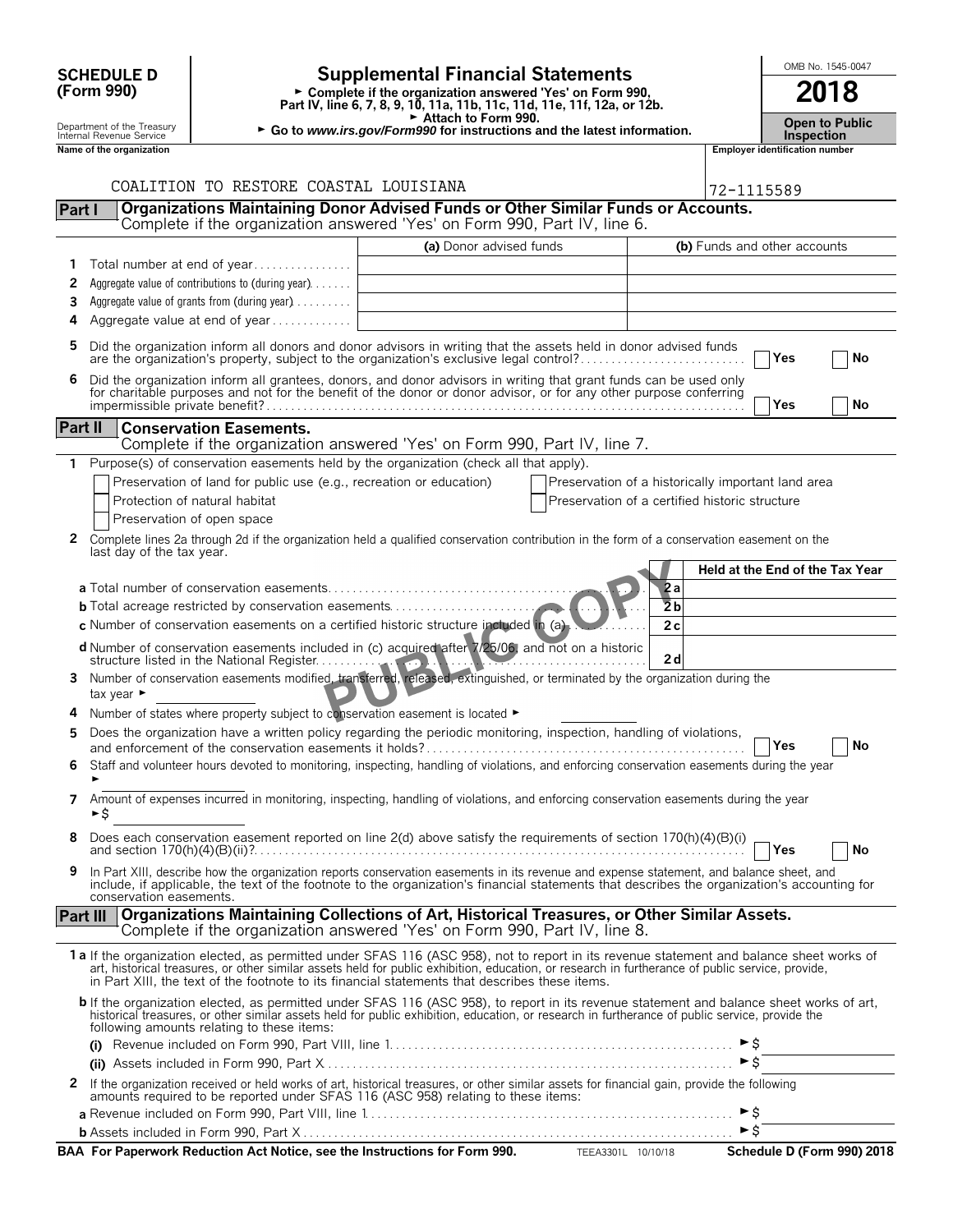| Schedule D (Form 990) 2018 COALITION TO RESTORE COASTAL LOUISIANA                                                                                                                                                              |                  |                                         |                |                                    | 72-1115589                      |                            | Page 2 |
|--------------------------------------------------------------------------------------------------------------------------------------------------------------------------------------------------------------------------------|------------------|-----------------------------------------|----------------|------------------------------------|---------------------------------|----------------------------|--------|
| Organizations Maintaining Collections of Art, Historical Treasures, or Other Similar Assets (continued)<br><b>Part III</b>                                                                                                     |                  |                                         |                |                                    |                                 |                            |        |
| Using the organization's acquisition, accession, and other records, check any of the following that are a significant use of its collection<br>3.<br>items (check all that apply):                                             |                  |                                         |                |                                    |                                 |                            |        |
| Public exhibition<br>a                                                                                                                                                                                                         |                  | d                                       |                | Loan or exchange programs          |                                 |                            |        |
| Scholarly research<br>b                                                                                                                                                                                                        |                  | е                                       | Other          |                                    |                                 |                            |        |
| Preservation for future generations<br>C                                                                                                                                                                                       |                  |                                         |                |                                    |                                 |                            |        |
| Provide a description of the organization's collections and explain how they further the organization's exempt purpose in<br>4<br>Part XIII.                                                                                   |                  |                                         |                |                                    |                                 |                            |        |
| During the year, did the organization solicit or receive donations of art, historical treasures, or other similar assets to be sold to raise funds rather than to be maintained as part of the organization's collection?<br>5 |                  |                                         |                |                                    |                                 |                            |        |
|                                                                                                                                                                                                                                |                  |                                         |                |                                    |                                 | Yes                        | No     |
| <b>Escrow and Custodial Arrangements.</b> Complete if the organization answered 'Yes' on Form 990, Part IV,<br><b>Part IV</b><br>line 9, or reported an amount on Form 990, Part X, line 21.                                   |                  |                                         |                |                                    |                                 |                            |        |
| 1a Is the organization an agent, trustee, custodian or other intermediary for contributions or other assets not included                                                                                                       |                  |                                         |                |                                    |                                 | Yes                        | No     |
| <b>b</b> If 'Yes,' explain the arrangement in Part XIII and complete the following table:                                                                                                                                      |                  |                                         |                |                                    |                                 |                            |        |
|                                                                                                                                                                                                                                |                  |                                         |                |                                    |                                 | Amount                     |        |
|                                                                                                                                                                                                                                |                  |                                         |                |                                    | 1 с                             |                            |        |
|                                                                                                                                                                                                                                |                  |                                         |                |                                    | 1 d                             |                            |        |
|                                                                                                                                                                                                                                |                  |                                         |                |                                    | 1e                              |                            |        |
|                                                                                                                                                                                                                                |                  |                                         |                |                                    | 1f                              |                            |        |
| 2a Did the organization include an amount on Form 990, Part X, line 21, for escrow or custodial account liability?                                                                                                             |                  |                                         |                |                                    |                                 | Yes                        | No     |
|                                                                                                                                                                                                                                |                  |                                         |                |                                    |                                 |                            |        |
|                                                                                                                                                                                                                                |                  |                                         |                |                                    |                                 |                            |        |
| <b>Part V</b><br>Endowment Funds. Complete if the organization answered 'Yes' on Form 990, Part IV, line 10.                                                                                                                   |                  |                                         |                |                                    |                                 |                            |        |
| <b>1 a</b> Beginning of year balance                                                                                                                                                                                           | (a) Current year |                                         | (b) Prior year | (c) Two years back                 | (d) Three years back            | (e) Four years back        |        |
| <b>b</b> Contributions                                                                                                                                                                                                         |                  |                                         |                |                                    |                                 |                            |        |
|                                                                                                                                                                                                                                |                  |                                         |                |                                    |                                 |                            |        |
| c Net investment earnings, gains,<br>and losses                                                                                                                                                                                |                  |                                         |                |                                    |                                 |                            |        |
| <b>d</b> Grants or scholarships $\ldots$                                                                                                                                                                                       |                  |                                         |                |                                    |                                 |                            |        |
| <b>e</b> Other expenditures for facilities                                                                                                                                                                                     |                  |                                         |                |                                    |                                 |                            |        |
| and programs                                                                                                                                                                                                                   |                  |                                         |                |                                    |                                 |                            |        |
| f Administrative expenses $\ldots$                                                                                                                                                                                             |                  |                                         |                |                                    |                                 |                            |        |
| <b>g</b> End of year balance $\dots\dots\dots\dots$                                                                                                                                                                            |                  |                                         |                |                                    |                                 |                            |        |
| 2 Provide the estimated percentage of the current year end balance (line 1g, column (a)) held as:                                                                                                                              |                  |                                         |                |                                    |                                 |                            |        |
| a Board designated or quasi-endowment $\blacktriangleright$                                                                                                                                                                    |                  |                                         |                |                                    |                                 |                            |        |
| <b>b</b> Permanent endowment ►                                                                                                                                                                                                 | နွ               |                                         |                |                                    |                                 |                            |        |
| c Temporarily restricted endowment ►                                                                                                                                                                                           |                  |                                         |                |                                    |                                 |                            |        |
| The percentages on lines 2a, 2b, and 2c should equal 100%.                                                                                                                                                                     |                  |                                         |                |                                    |                                 |                            |        |
| 3a Are there endowment funds not in the possession of the organization that are held and administered for the                                                                                                                  |                  |                                         |                |                                    |                                 | Yes                        |        |
| organization by:                                                                                                                                                                                                               |                  |                                         |                |                                    |                                 | 3a(i)                      | No     |
|                                                                                                                                                                                                                                |                  |                                         |                |                                    |                                 | 3a(ii)                     |        |
|                                                                                                                                                                                                                                |                  |                                         |                |                                    |                                 | 3b                         |        |
| Describe in Part XIII the intended uses of the organization's endowment funds.<br>4                                                                                                                                            |                  |                                         |                |                                    |                                 |                            |        |
| <b>Part VI</b> Land, Buildings, and Equipment.                                                                                                                                                                                 |                  |                                         |                |                                    |                                 |                            |        |
| Complete if the organization answered 'Yes' on Form 990, Part IV, line 11a. See Form 990, Part X, line 10.                                                                                                                     |                  |                                         |                |                                    |                                 |                            |        |
| Description of property                                                                                                                                                                                                        |                  | (a) Cost or other basis<br>(investment) |                | (b) Cost or other<br>basis (other) | (c) Accumulated<br>depreciation | (d) Book value             |        |
|                                                                                                                                                                                                                                |                  |                                         |                |                                    |                                 |                            |        |
|                                                                                                                                                                                                                                |                  |                                         |                |                                    |                                 |                            |        |
| c Leasehold improvements                                                                                                                                                                                                       |                  |                                         |                |                                    |                                 |                            |        |
|                                                                                                                                                                                                                                |                  |                                         |                | 889.                               | 889.                            |                            | $0$ .  |
|                                                                                                                                                                                                                                |                  |                                         |                |                                    |                                 |                            |        |
| Total. Add lines 1a through 1e. (Column (d) must equal Form 990, Part X, column (B), line 10c.)                                                                                                                                |                  |                                         |                |                                    |                                 |                            | 0.     |
| <b>BAA</b>                                                                                                                                                                                                                     |                  |                                         |                |                                    |                                 | Schedule D (Form 990) 2018 |        |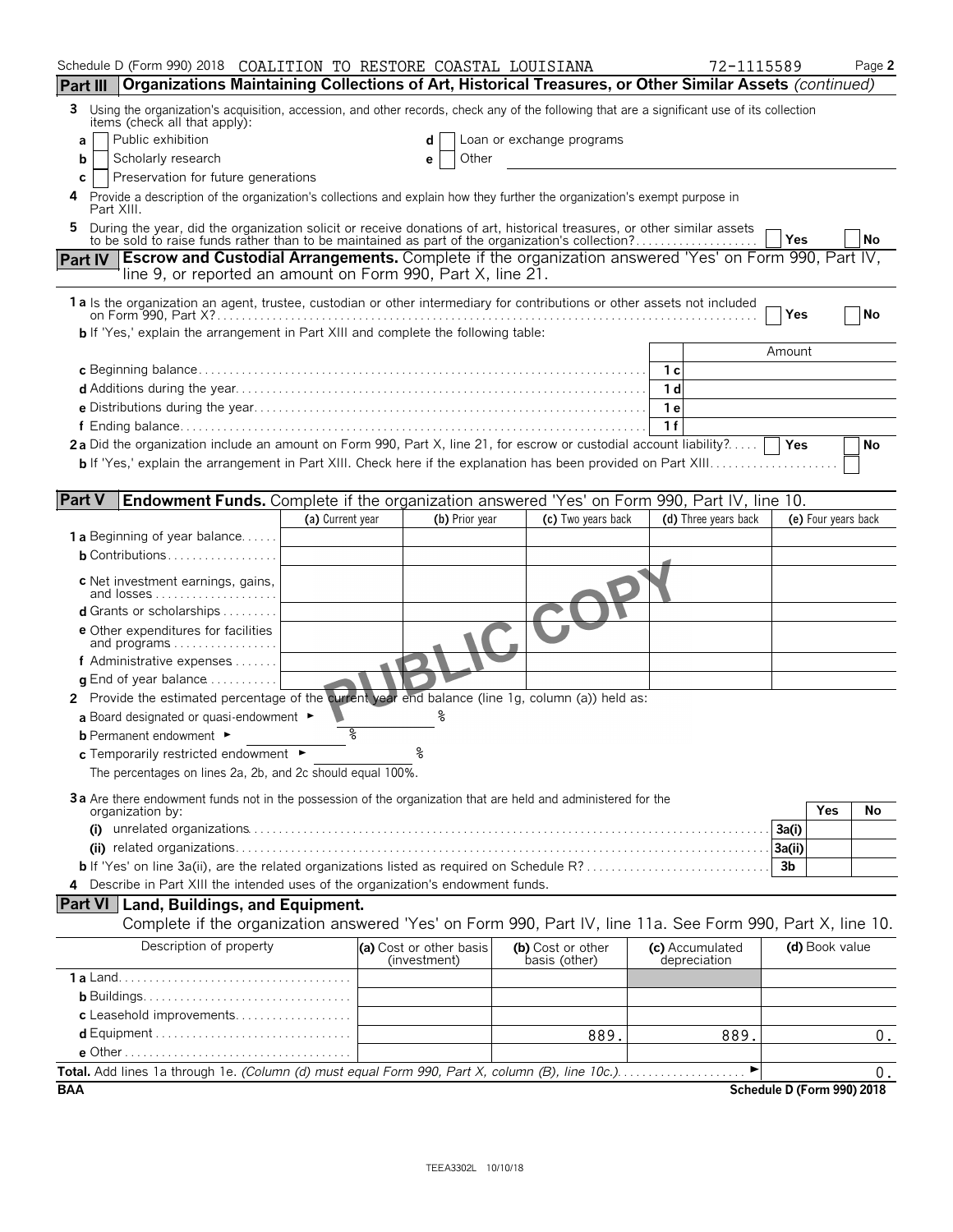| Schedule D (Form 990) 2018 COALITION TO RESTORE COASTAL LOUISIANA                                                                                                                                                                                                                          |                 |     | 72-1115589                                                | Page 3 |
|--------------------------------------------------------------------------------------------------------------------------------------------------------------------------------------------------------------------------------------------------------------------------------------------|-----------------|-----|-----------------------------------------------------------|--------|
| <b>Part VII Investments - Other Securities.</b>                                                                                                                                                                                                                                            |                 | N/A |                                                           |        |
| Complete if the organization answered 'Yes' on Form 990, Part IV, line 11b. See Form 990, Part X, line 12.                                                                                                                                                                                 | (b) Book value  |     |                                                           |        |
| (a) Description of security or category (including name of security)<br>(1) Financial derivatives                                                                                                                                                                                          |                 |     | (c) Method of valuation: Cost or end-of-year market value |        |
|                                                                                                                                                                                                                                                                                            |                 |     |                                                           |        |
| (3) Other                                                                                                                                                                                                                                                                                  |                 |     |                                                           |        |
| (A)                                                                                                                                                                                                                                                                                        |                 |     |                                                           |        |
| $\overline{(\mathsf{B})}$                                                                                                                                                                                                                                                                  |                 |     |                                                           |        |
| $\underline{(C)}$                                                                                                                                                                                                                                                                          |                 |     |                                                           |        |
| (D)                                                                                                                                                                                                                                                                                        |                 |     |                                                           |        |
| (E)                                                                                                                                                                                                                                                                                        |                 |     |                                                           |        |
| (F)                                                                                                                                                                                                                                                                                        |                 |     |                                                           |        |
| (G)                                                                                                                                                                                                                                                                                        |                 |     |                                                           |        |
| (H)<br>$($ l $)$                                                                                                                                                                                                                                                                           |                 |     |                                                           |        |
| Total. (Column (b) must equal Form 990, Part X, column (B) line 12.). $\blacktriangleright$                                                                                                                                                                                                |                 |     |                                                           |        |
| <b>Part VIII</b>                                                                                                                                                                                                                                                                           |                 |     |                                                           |        |
| <b>Investments – Program Related.</b> N/A<br>Complete if the organization answered 'Yes' on Form 990, Part IV, line 11c. See Form 990, Part X, line 13.                                                                                                                                    |                 |     |                                                           |        |
| (a) Description of investment                                                                                                                                                                                                                                                              | (b) Book value  |     | (c) Method of valuation: Cost or end-of-year market value |        |
| (1)                                                                                                                                                                                                                                                                                        |                 |     |                                                           |        |
| (2)                                                                                                                                                                                                                                                                                        |                 |     |                                                           |        |
| (3)                                                                                                                                                                                                                                                                                        |                 |     |                                                           |        |
| (4)                                                                                                                                                                                                                                                                                        |                 |     |                                                           |        |
| (5)<br>(6)                                                                                                                                                                                                                                                                                 |                 |     |                                                           |        |
| (7)                                                                                                                                                                                                                                                                                        |                 |     |                                                           |        |
| (8)                                                                                                                                                                                                                                                                                        |                 |     |                                                           |        |
| (9)                                                                                                                                                                                                                                                                                        |                 |     |                                                           |        |
| (10)                                                                                                                                                                                                                                                                                       |                 |     |                                                           |        |
| Total. (Column (b) must equal Form 990, Part X, column (B) line 13.).                                                                                                                                                                                                                      |                 |     |                                                           |        |
| <b>Part IX</b><br><b>Other Assets.</b><br>Complete if the organization answered 'Yes' on Form 990, Part IV, line 11d. See Form 990, Part X, line 15.                                                                                                                                       | N/A             |     |                                                           |        |
|                                                                                                                                                                                                                                                                                            | (a) Description |     | (b) Book value                                            |        |
| (1)                                                                                                                                                                                                                                                                                        |                 |     |                                                           |        |
| (2)                                                                                                                                                                                                                                                                                        |                 |     |                                                           |        |
| (3)                                                                                                                                                                                                                                                                                        |                 |     |                                                           |        |
| (4)<br>(5)                                                                                                                                                                                                                                                                                 |                 |     |                                                           |        |
| (6)                                                                                                                                                                                                                                                                                        |                 |     |                                                           |        |
| (7)                                                                                                                                                                                                                                                                                        |                 |     |                                                           |        |
| (8)                                                                                                                                                                                                                                                                                        |                 |     |                                                           |        |
| (9)                                                                                                                                                                                                                                                                                        |                 |     |                                                           |        |
| (10)                                                                                                                                                                                                                                                                                       |                 |     | ▶                                                         |        |
| Part X<br><b>Other Liabilities.</b>                                                                                                                                                                                                                                                        |                 |     |                                                           |        |
| Complete if the organization answered 'Yes' on Form 990, Part IV, line 11e or 11f. See Form 990, Part X, line 25.                                                                                                                                                                          |                 |     |                                                           |        |
| (a) Description of liability                                                                                                                                                                                                                                                               | (b) Book value  |     |                                                           |        |
| (1) Federal income taxes                                                                                                                                                                                                                                                                   |                 |     |                                                           |        |
| (2) ACCRUED COMPENSATED ABSENCES                                                                                                                                                                                                                                                           | 32,429.         |     |                                                           |        |
| (3)<br>(4)                                                                                                                                                                                                                                                                                 |                 |     |                                                           |        |
| (5)                                                                                                                                                                                                                                                                                        |                 |     |                                                           |        |
| (6)                                                                                                                                                                                                                                                                                        |                 |     |                                                           |        |
| (7)                                                                                                                                                                                                                                                                                        |                 |     |                                                           |        |
| (8)                                                                                                                                                                                                                                                                                        |                 |     |                                                           |        |
| $\overline{(\overline{9})}$                                                                                                                                                                                                                                                                |                 |     |                                                           |        |
| (10)                                                                                                                                                                                                                                                                                       |                 |     |                                                           |        |
| (11)                                                                                                                                                                                                                                                                                       |                 |     |                                                           |        |
| Total. (Column (b) must equal Form 990, Part X, column (B) line 25.). $\blacktriangleright$<br>2. Liability for uncertain tax positions. In Part XIII, provide the text of the footnote to the organization's financial statements that reports the organization's liability for uncertain | 32, 429.        |     |                                                           |        |

tax positions under FIN 48 (ASC 740). Check here if the text of the footnote has been provided in Part XIII. . . . . . . . . . . . . . . . . . . . . . . . . . . . . . . . . . . . . . . . . . . . . . . . . . . . . . X SEE PART XIII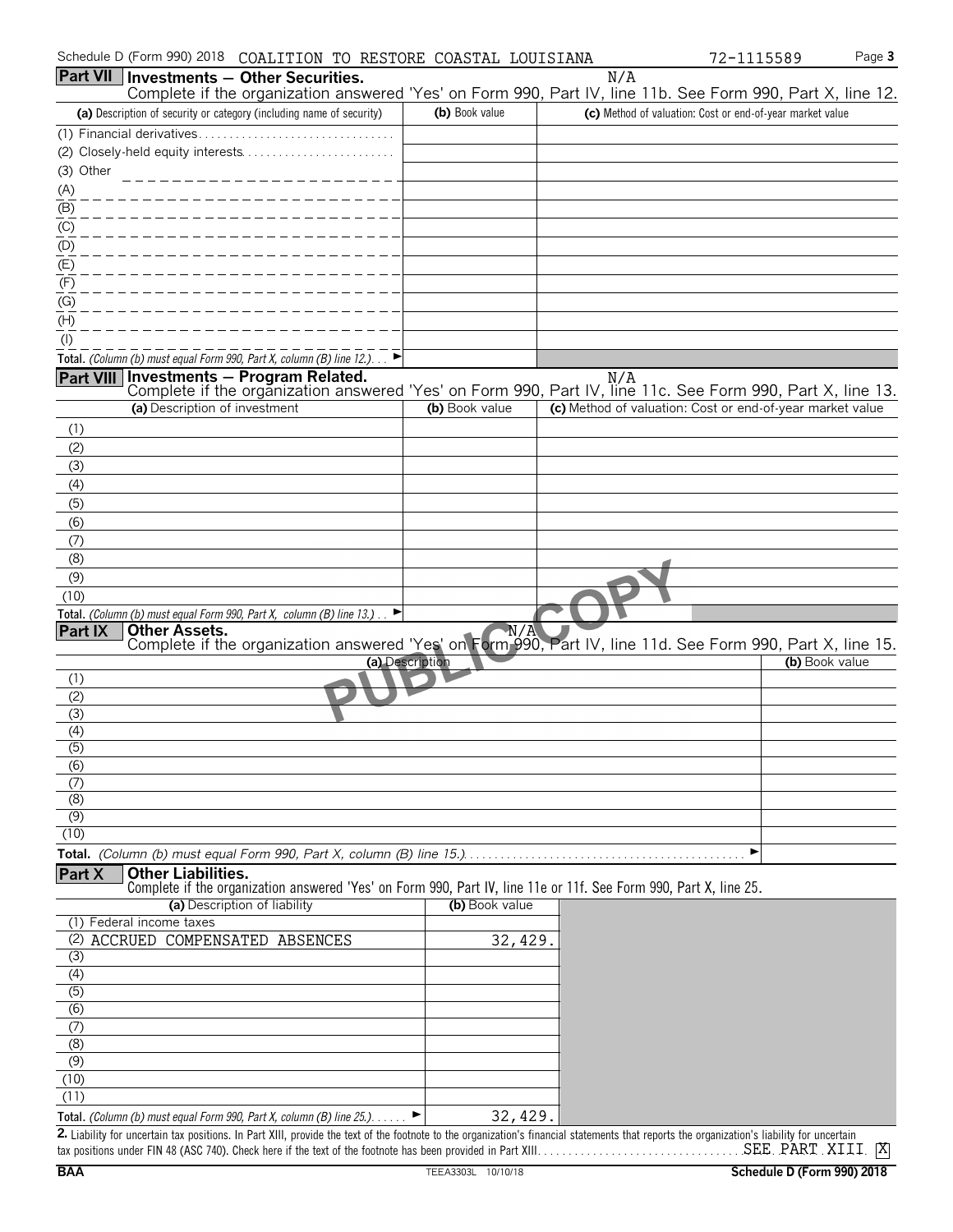| Schedule D (Form 990) 2018  COALITION TO RESTORE COASTAL LOUISIANA                                    | 72-1115589     | Page 4                     |
|-------------------------------------------------------------------------------------------------------|----------------|----------------------------|
| <b>Part XI</b>   Reconciliation of Revenue per Audited Financial Statements With Revenue per Return.  |                |                            |
| Complete if the organization answered 'Yes' on Form 990, Part IV, line 12a.                           |                |                            |
| 1                                                                                                     | $\mathbf{1}$   | 1,369,051.                 |
| Amounts included on line 1 but not on Form 990, Part VIII, line 12:<br>2                              |                |                            |
| 2al<br>847.                                                                                           |                |                            |
| 2 <sub>h</sub>                                                                                        |                |                            |
|                                                                                                       |                |                            |
|                                                                                                       |                |                            |
|                                                                                                       | 2e             | 847.                       |
| 3.                                                                                                    | $\mathbf{3}$   | 1,368,204.                 |
| Amounts included on Form 990, Part VIII, line 12, but not on line 1:<br>4                             |                |                            |
| a Investment expenses not included on Form 990, Part VIII, line 7b.   4a                              |                |                            |
|                                                                                                       |                |                            |
|                                                                                                       | 4с             |                            |
| 5 Total revenue. Add lines 3 and 4c. (This must equal Form 990, Part I, line 12.)                     | 5 <sup>5</sup> | 1,368,204.                 |
| <b>Part XII</b> Reconciliation of Expenses per Audited Financial Statements With Expenses per Return. |                |                            |
| Complete if the organization answered 'Yes' on Form 990, Part IV, line 12a.                           |                |                            |
|                                                                                                       | 1.             | 1,392,941.                 |
| Amounts included on line 1 but not on Form 990, Part IX, line 25:<br>2                                |                |                            |
| 2a                                                                                                    |                |                            |
| 2 <sub>b</sub>                                                                                        |                |                            |
|                                                                                                       |                |                            |
|                                                                                                       |                |                            |
|                                                                                                       | 2e             |                            |
| 3.                                                                                                    | 3              | 1,392,941.                 |
| Amounts included on Form 990, Part IX, line 25, but not on line 1:<br>4                               |                |                            |
| a Investment expenses not included on Form 990, Part VIII, line 7b. 4a                                |                |                            |
| <b>461</b>                                                                                            |                |                            |
| .                                                                                                     | 4 c            |                            |
| 5 Total expenses. Add lines 3 and 4c. (This must equal Form 990, Part I, line 18.).                   | 5              | $\overline{1}$ , 392, 941. |
| Part XIII Supplemental Information.<br>$\mathbf{A}$                                                   |                |                            |

Provide the descriptions required for Part II, lines 3, 5, and 9; Part III, lines 1a and 4; Part IV, lines 1b and 2b; Part V, line 4; Part X, line 2; Part XI, lines 2d and 4b; and Part XII, lines 2d and 4b. Also complete this part to provide any additional information.

## **PART X - FIN 48 FOOTNOTE**

COALITION TO RESTORE COASTAL LOUISIANA IS A NONPROFIT CORPORATION EXEMPT FROM FEDERAL INCOME TAXES UNDER PROVISIONS OF THE INTERNAL REVENUE SERVICE CODE SECTION 501(C)(3) AND THEREFORE, NO PROVISION HAS BEEN MADE FOR FEDERAL AND STATE INCOME TAXES. IT QUALIFIES AS AN ORGANIZATION THAT IS NOT A PRIVATE FOUNDATION AS DEFINED IN SECTION 509(A) OF THE CODE. IT IS EXEMPT FROM LOUISIANA INCOME TAX UNDER THE AUTHORITY OF R.S. 47:121(5).

**BAA Schedule D (Form 990) 2018**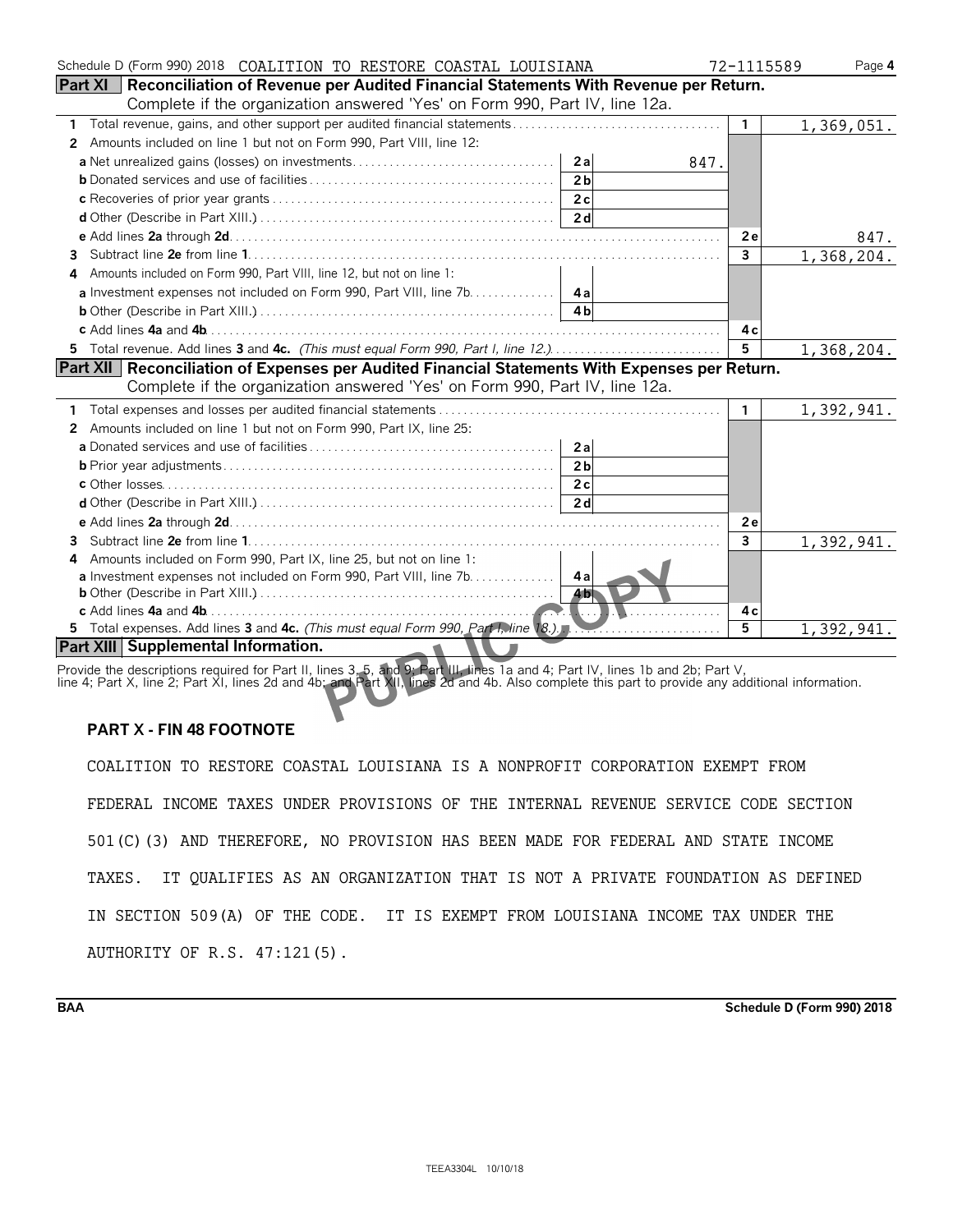#### **PART X - FIN 48 FOOTNOTE (CONTINUED)**

COALITION TO RESTORE COASTAL LOUISIANA APPLIES A "MORE-LIKELY-THAN-NOT" RECOGNITION THRESHHOLD FOR ALL TAX UNCERTAINTIES. THIS APPROACH ONLY ALLOWS THE RECOGNITION OF THOSE TAX BENEFITS THAT HAVE A GREATER THAN 50% LIKELIHOOD OF BEING SUSTAINED UPON EXAMINATION BY THE TAXING AUTHORITIES. AS A RESULT OF IMPLEMENTING THIS APPROACH, THE ORGANIZATION HAS REVIEWED ITS TAX POSITIONS AND DETERMINED THERE WERE NO OUTSTANDING OR RETROACTIVE TAX POSITIONS WITH LESS THAN A 50% LIKELIKHOOD OF BEING SUSTAINED UPON EXAMINATION BY THE TAXING AUTHORITIES, THEREFORE THE IMPLEMENTATION OF THIS STANDARD HAS NOT HAD A MATERIAL EFFECT ON THE ORGANIZATION.

PUBLIC COPY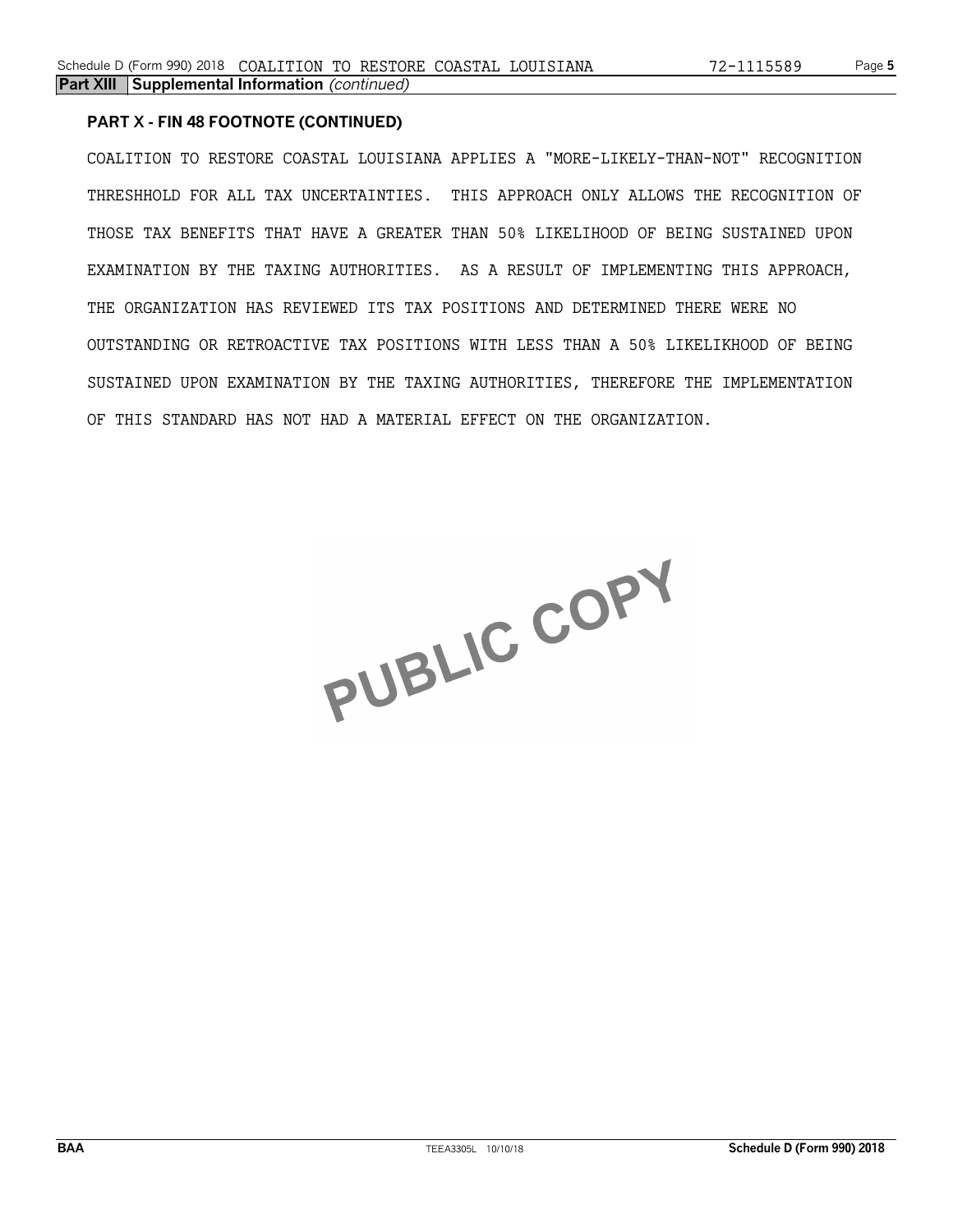**CHEDULE O** Supplemental Information to Form 990 or 990-EZ<br>
Form 990 or 990-EZ) Complete to provide information for responses to specific questions on **2019 (Form 990 or 990-EZ) Complete to provide information for responses to specific questions on Form 990 or 990-EZ or to provide any additional information. 2018** Attach to Form 990 or 990-EZ.

Department of the Treasury **Connect Connect Connect Connect Connect Connect Connect Connect Connect Connect Conne<br>Internal Revenue Service <b>Inspection** 

| Name of the organization                                  | <br><b>Employer identification numbe</b> |
|-----------------------------------------------------------|------------------------------------------|
| IANA<br>ТC<br>LOU<br>COASTAL<br>COALITI<br>RESTORE<br>`ON | 5589<br>∼                                |

## **FORM 990, PART III, LINE 4D - OTHER PROGRAM SERVICES DESCRIPTION**

POLICY / OUTREACH / EDUCATION:

CRCL EDUCATES DECISION MAKERS ABOUT THE IMPORTANCE OF COASTAL RESTORATION IN LOUISIANA. IT INTERACTS DIRECTLY THROUGH TABLING EVENTS WITH MEMBERS OF THE COMMUNITY TO INFORM THEM ABOUT COASTAL LAND LOSS AND PROJECTS THAT ARE AIMED AT RESTORING THE COAST. THE COMMUNICATIONS TEAM SHARES INFORMATION ABOUT VOLUNTEER PROJECTS AND LARGE-SCALE RESTORATION EFFORTS THROUGH SOCIAL MEDIA, MASS EMAILS AND TRADITIONAL MEDIA. THE ORGANIZATION PROVIDES EXPERTISE TO JOURNALISTS WRITING ABOUT THE COASTAL CRISIS. CRCL ORGANIZES FLYOVERS FOR BUSINESS AND CIVIC LEADERS AND SOCIAL MEDIA INFLUENCERS TO PROVIDE THEM A UNIQUE VIEW OF THE STATE'S COAST. CRCL USES SOCIAL MEDIA, EMAIL AND PRINTED COMMUNICATIONS TO EXPAND ITS BASE OF VOLUNTEERS<br>AND SUPPORTERS. AND SUPPORTERS.

## **FORM 990, PART VI, LINE 11B - FORM 990 REVIEW PROCESS**

THE EXECUTIVE DIRECTOR AND BOARD OF DIRECTORS REVIEWS THE 990 RETURN BEFORE IT IS SIGNED BY THE EXECUTIVE DIRECTOR.

**FORM 990, PART VI, LINE 12C - EXPLANATION OF MONITORING AND ENFORCEMENT OF CONFLICTS** THE POLICY IS TO BE REVIEWED AND AFFIRMED OF COMPLIANCE AND DISCLOSURE STATEMENT SIGNED, UPON NOMINATION OR RE-NOMINATION TO THE BOARD OF DIRECTORS AND ANNUALLY BY STAFF.

## **FORM 990, PART VI, LINE 15B - COMPENSATION REVIEW & APPROVAL PROCESS - OFFICERS & KEY EMPLOYEES**

ALL EMPLOYEES UNDERGO AN ANNUAL PERFORMANCE REVIEW CONDUCTED BY THE EXECUTIVE DIRECTOR AND/OR MEMBERS OF THE BOARD OF DIRECTORS TO ADJUST SALARY RELATIVE TO PERFORMANCE AND THE OVERALL BUDGET OF THE ORGANIZATION. COMPARABILITY DATA AND CONTEMPORANEOUS SUBSTANTIATION IS INCORPORATED FROM ANNUAL REPORTS OF OTHER

NON-PROFIT ORGANIZATIONS.